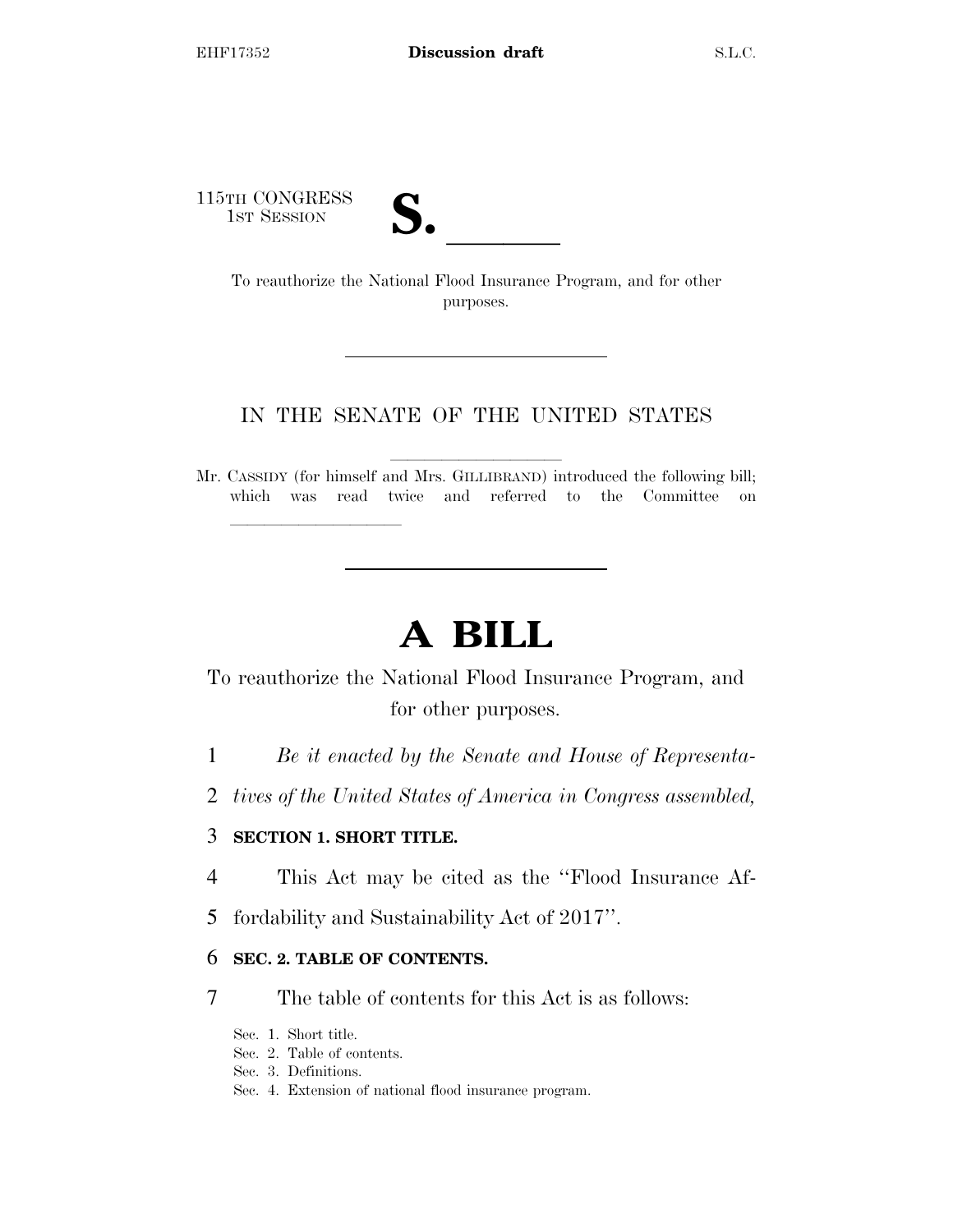#### TITLE I—ENHANCING THE SOLVENCY AND SUSTAINABILITY OF THE NATIONAL FLOOD INSURANCE PROGRAM

Sec. 101. Risk transfer.

#### TITLE II—ENHANCING FLOOD INSURANCE AFFORDABILITY AND ACCESSIBILITY

- Sec. 201. Use of premium surcharges.
- Sec. 202. Disclosure with respect to the affordability standard.
- Sec. 203. Increased cost of compliance.
- Sec. 204. Elevation certificates.
- Sec. 205. Mitigation provisions.
- Sec. 206. Home structure values.
- Sec. 207. Affordability vouchers.
- Sec. 208. Coverage limits.

#### TITLE III—AGREED VALUE PILOT PROGRAM

- Sec. 301. Short title.
- Sec. 302. Definitions.
- Sec. 303. Agreed Value Flood Protection Program.
- Sec. 304. Use of agreed value flood protection to satisfy requirement to purchase flood insurance to receive a mortgage loan.
- Sec. 305. Agreed Value Flood Protection Program Reserve Fund.
- Sec. 306. Rule of construction.

#### TITLE IV—PROVIDING PRIVATE MARKET ACCESS, ACCOUNTABILITY, AND COMPETITION

- Sec. 401. Use of private flood insurance to satisfy mandatory purchase requirement.
- Sec. 402. Provision of private flood insurance by Write Your Own companies.
- Sec. 403. Availability of NFIP claims data.
- Sec. 404. Fees and surcharges for private flood insurance policies.
- Sec. 405. Pilot program.

#### TITLE V—MODERNIZING FLOOD MAPPING AND FLOOD RISK ACCURACY

- Sec. 501. Reauthorization of National Flood Mapping Program.
- Sec. 502. Mapping standards and guidelines for nongovernmental entities.
- Sec. 503. Use of high-resolution mapping technology.
- Sec. 504. Protected areas.
- Sec. 505. Coastal flood models.

#### TITLE VI—ENHANCING NATIONAL FLOOD INSURANCE PROGRAM TRANSPARENCY AND ACCOUNTABILITY

- Sec. 601. Deadline for approval of claims.
- Sec. 602. Flood insurance transparency, accountability, and reform.

Sec. 603. Reports to Congress.

#### 1 **SEC. 3. DEFINITIONS.**

2 In this Act—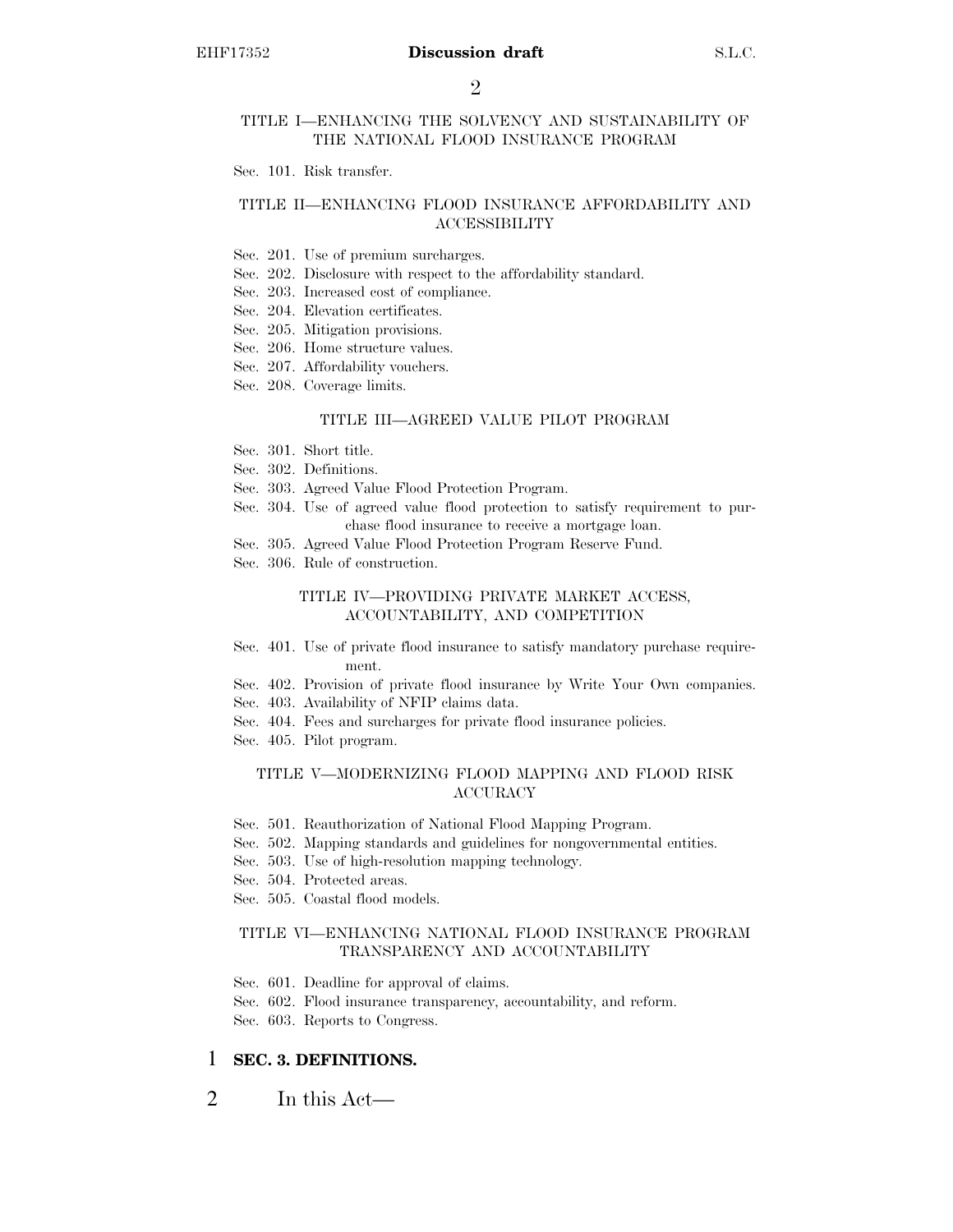(1) the term ''Administrator'' means the Ad- ministrator of the Federal Emergency Management Agency; (2) the terms ''Federal flood insurance'' and ''private flood insurance'' have the meanings given 6 those terms in section  $102(b)(7)$  of the Flood Dis- aster Protection Act of 1973 (42 U.S.C.  $4012a(b)(7)$ , as amended by section  $401(a)(1)$  of this Act; (3) the term ''mandatory purchase require- ment'' means the requirement under subsections (a) and (b) of section 102 of the Flood Disaster Protec- tion Act of 1973 (42 U.S.C. 4012a), as amended by section 401 of this Act, to have flood insurance cov- erage; (4) the term ''National Flood Insurance Pro- gram'' means the program established under the Na- tional Flood Insurance Act of 1968 (42 U.S.C. 4001 et seq.); (5) the term ''Write Your Own company''

Your Own Program; and

 (6) the term ''Write Your Own Program'' means the cooperative undertaking between the in-surance industry and the Federal Insurance and

means a company that participates in the Write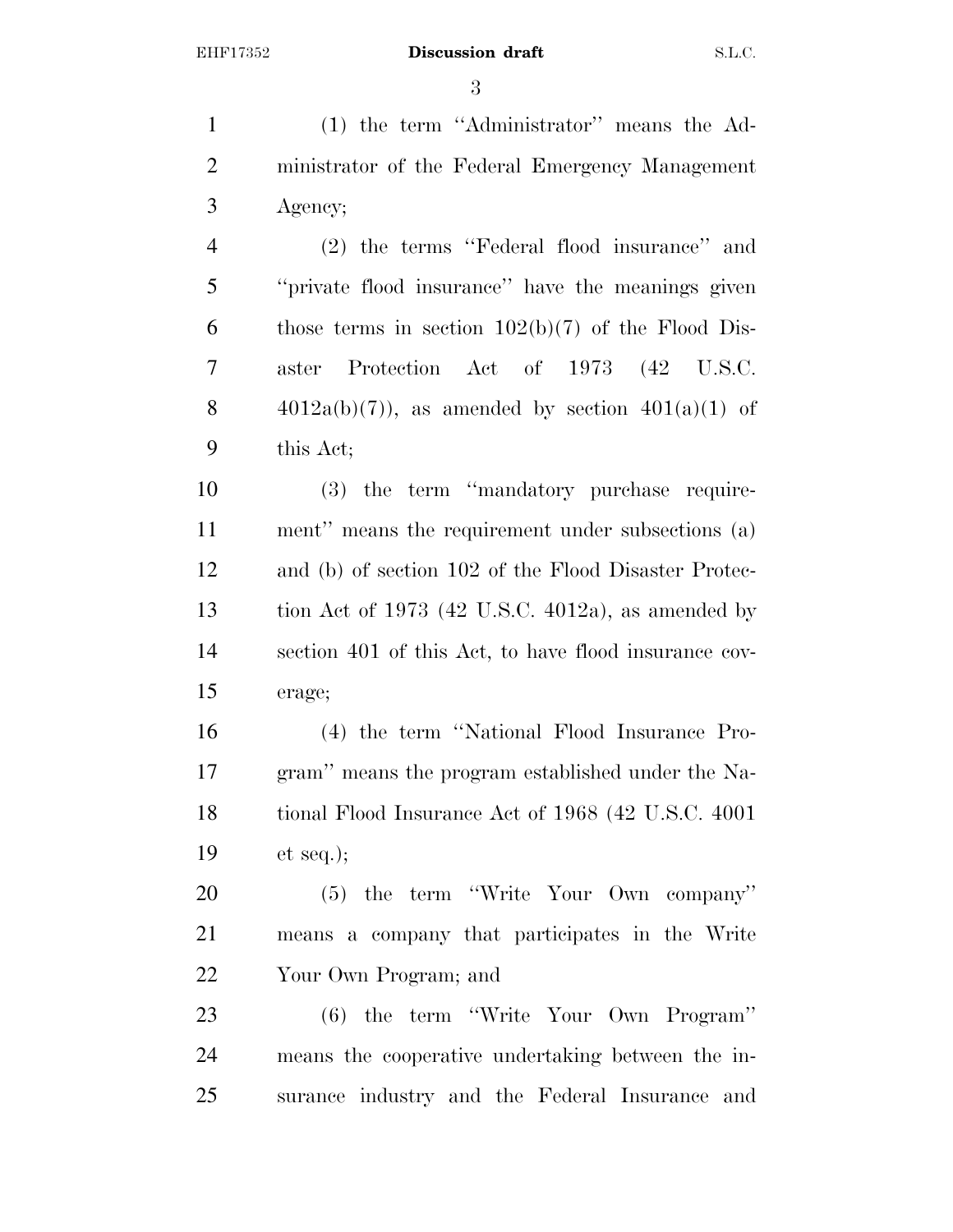Mitigation Administration that allows participating property and casualty insurance companies to write and service standard flood insurance policies. **SEC. 4. EXTENSION OF NATIONAL FLOOD INSURANCE PRO- GRAM.**  (a) FINANCING.—Section 1309(a) of the National Flood Insurance Act of 1968 (42 U.S.C. 4016(a)) is amended, in the first sentence, by striking ''September 30, 2017'' and inserting ''September 30, 2027''. (b) PROGRAM EXPIRATION.—Section 1319 of the Na- tional Flood Insurance Act of 1968 (42 U.S.C. 4026) is amended by striking ''September 30, 2017'' and inserting ''September 30, 2027''. **TITLE I—ENHANCING THE SOL- VENCY AND SUSTAINABILITY OF THE NATIONAL FLOOD IN- SURANCE PROGRAM SEC. 101. RISK TRANSFER.**  Section 1345 of the National Flood Insurance Act of 1968 (42 U.S.C. 4081) is amended by striking subsection (e) and inserting the following: 22 "(e) RISK TRANSFER.—

23 "(1) IN GENERAL.—The Administrator shall annually transfer a portion of the risk associated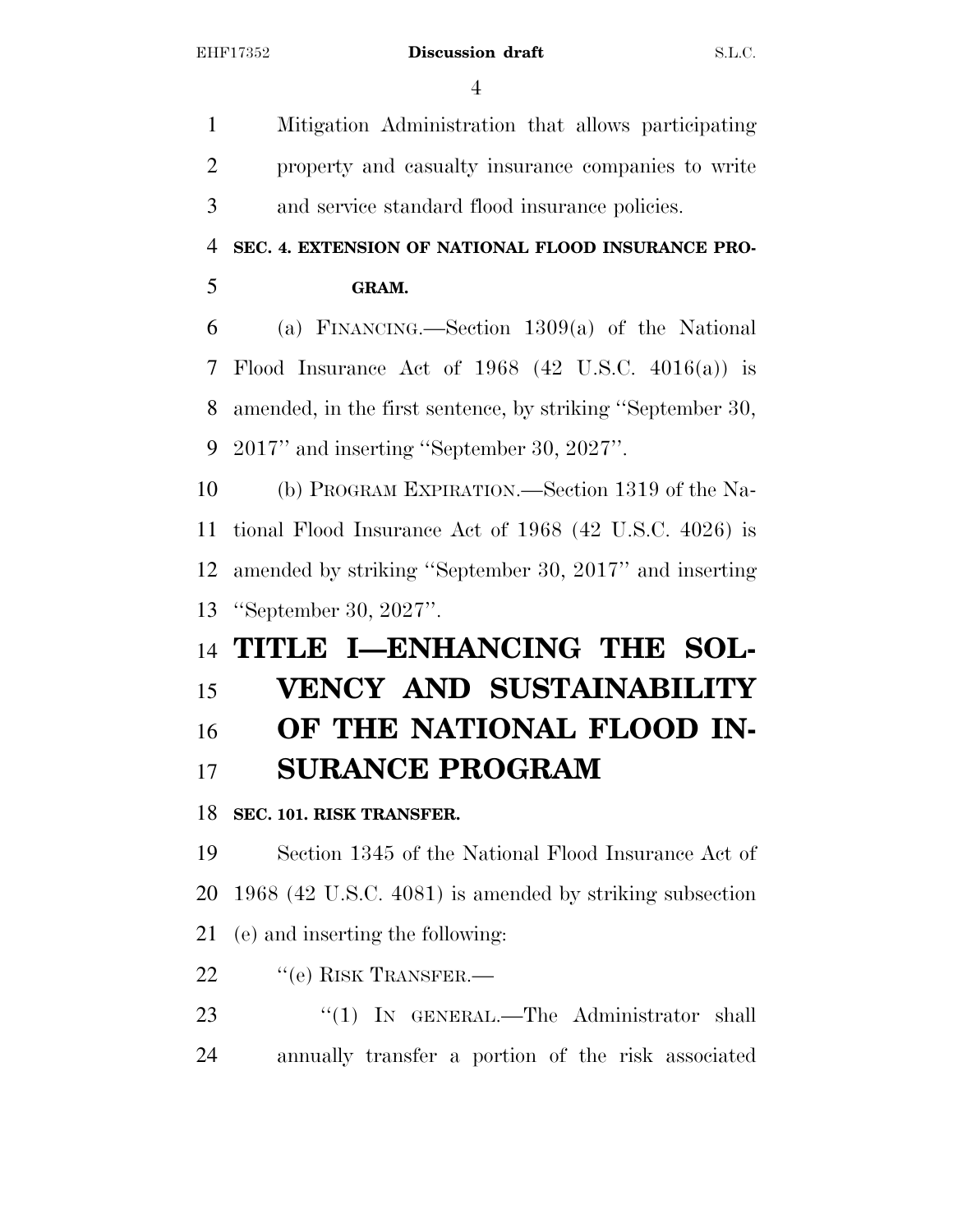| $\mathbf{1}$   | with the flood insurance program to the private rein-  |
|----------------|--------------------------------------------------------|
| $\overline{2}$ | surance or capital markets—                            |
| 3              | $\lq\lq$ at rates and on terms determined by           |
| $\overline{4}$ | the Administrator to be reasonable and appro-          |
| 5              | priate; and                                            |
| 6              | $\lq\lq$ (B) in an amount sufficient to-               |
| 7              | "(i) maintain the ability of the pro-                  |
| 8              | gram to pay claims; and                                |
| 9              | "(ii) limit the exposure of the pro-                   |
| 10             | gram to potential catastrophic losses from             |
| 11             | extreme events.                                        |
| 12             | "(2) FORMS OF TRANSFER.—In carrying out                |
| 13             | paragraph (1), the Administrator shall consider all    |
| 14             | forms of risk transfer, including traditional reinsur- |
| 15             | ance, catastrophe bonds, collateralized reinsurance,   |
| 16             | resilience bonds, and other insurance-linked securi-   |
| 17             | ties, in order to-                                     |
| 18             | "(A) maximize pricing competition and the              |
| 19             | diversity of sources of capital; and                   |
| 20             | $\lq\lq$ (B) secure the best value for the flood in-   |
| 21             | surance program.".                                     |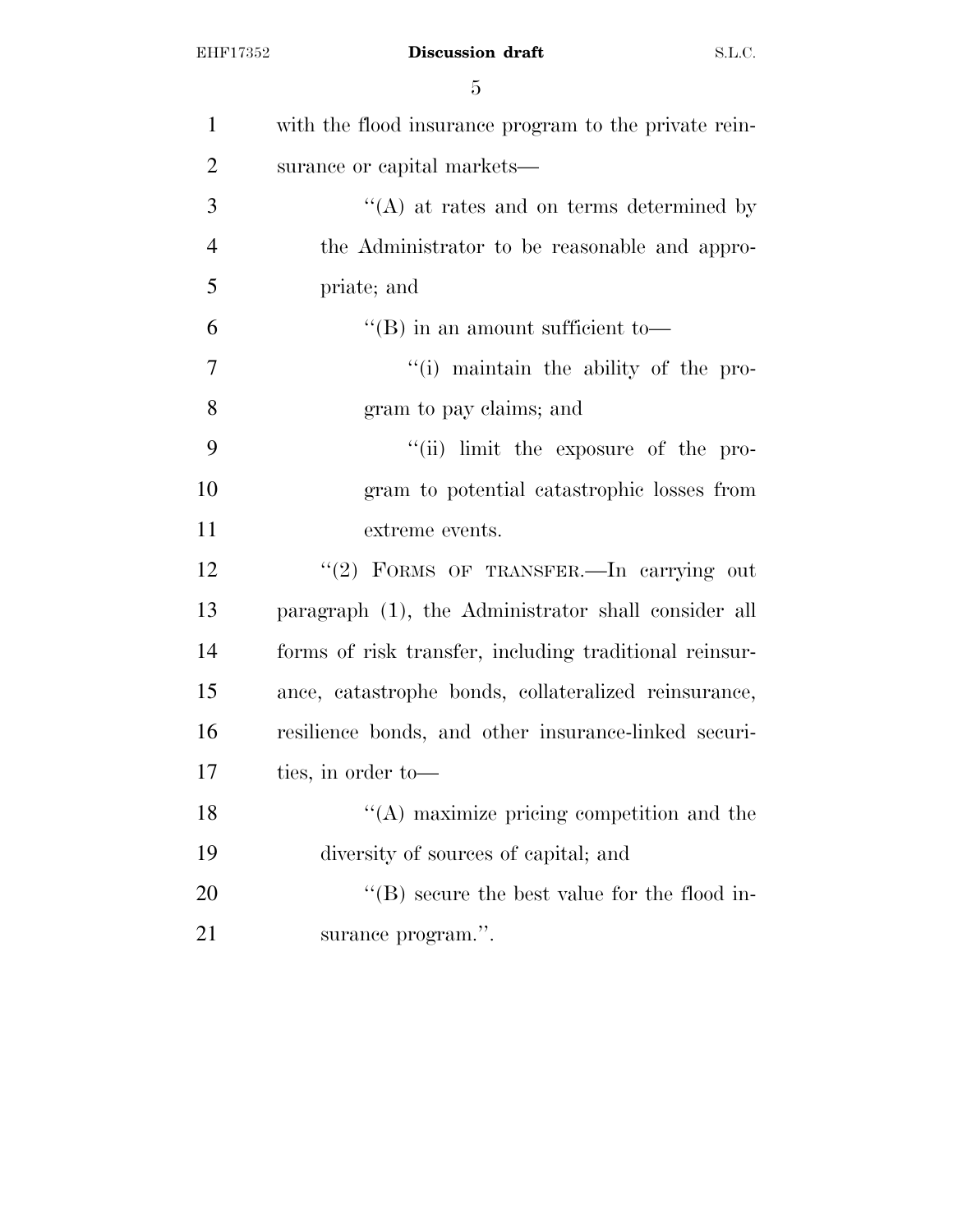# **TITLE II—ENHANCING FLOOD INSURANCE AFFORDABILITY AND ACCESSIBILITY**

# **SEC. 201. USE OF PREMIUM SURCHARGES.**

 Chapter I of the National Flood Insurance Act of 1968 (42 U.S.C. 4011 et seq.) is amended—

 (1) in section 1308A (42 U.S.C. 4015a)— (A) by redesignating subsection (c) as sub-section (d);

 (B) by inserting after subsection (b) the following:

12 ''(c) USE OF SURCHARGES.—The Administrator shall use any surcharge imposed and collected under subsection (a) to help fund flood mitigation programs, including the Predisaster Hazard Mitigation Program under section 203 of the Robert T. Stafford Disaster Assistance and Emer- gency Relief Act (42 U.S.C. 5133) and the program estab-lished under section 1366.''; and

| 19 | (C) in subsection (d), as so redesignated,      |
|----|-------------------------------------------------|
| 20 | by striking "Subsections (a) and (b)" and in-   |
| 21 | serting "Subsections (a) through $(e)$ "; and   |
| 22 | (2) in section $1310A(c)$ (42 U.S.C. 4017A(c)), |
| 23 | by striking paragraph (4).                      |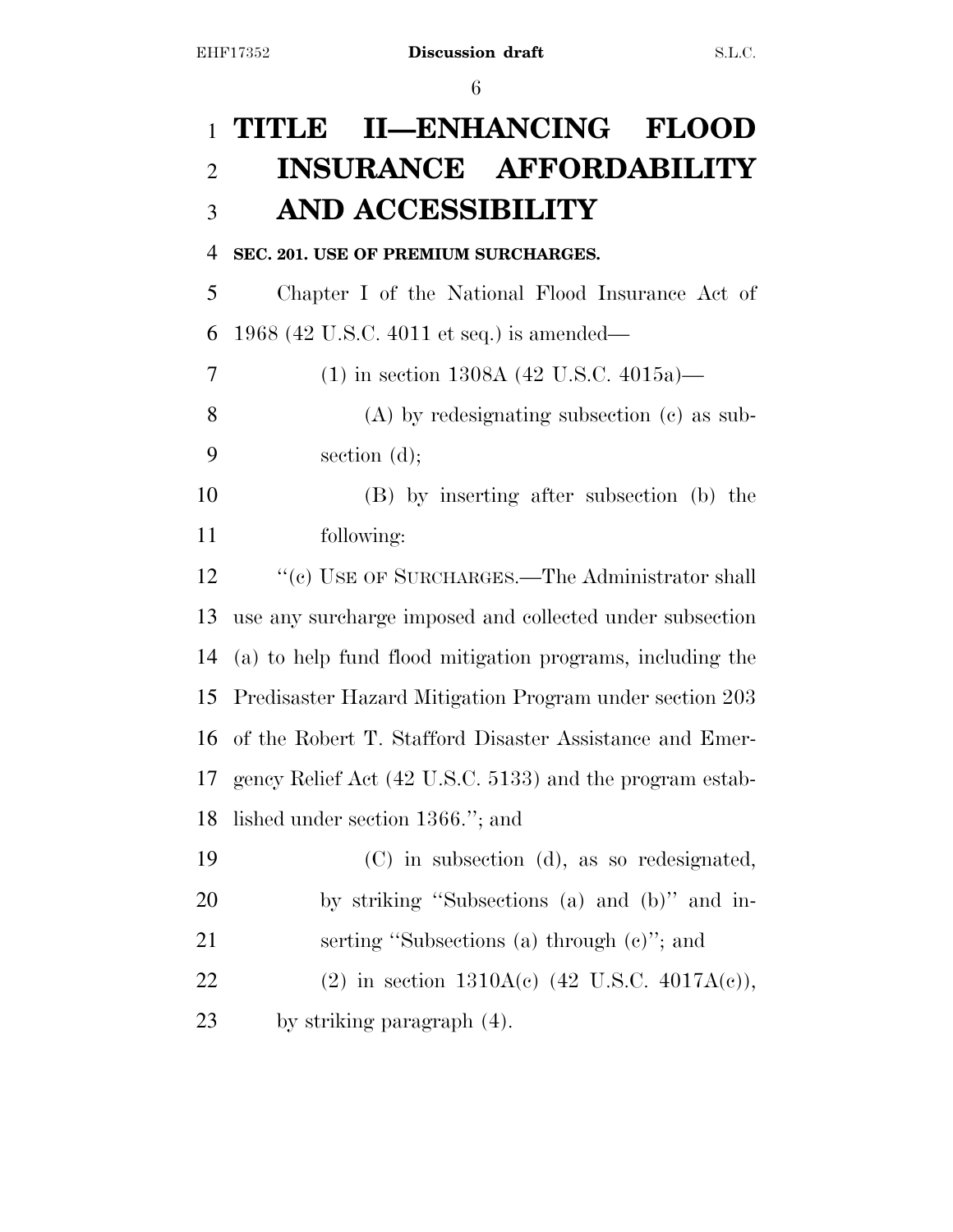# **SEC. 202. DISCLOSURE WITH RESPECT TO THE AFFORD-ABILITY STANDARD.**

 Section 1308(j) of the National Flood Insurance Act of 1968 (42 U.S.C. 4015(j)) is amended, in the second sentence, by inserting ''and shall include in the report the number of those exceptions as of the date on which the Administrator submits the report and the location of each policyholder insured under those exceptions, organized by county and State'' after ''of the Senate''.

## **SEC. 203. INCREASED COST OF COMPLIANCE.**

 (a) INCREASE IN LIMITATION ON LIABILITY.—Not later than 180 days after the date of enactment of this Act, the Administrator shall amend the Standard Flood Insurance Policy set forth in Appendix A(1) to part 61 of title 44, Code of Federal Regulations, to—

- (1) increase the limitation on liability relating to ''Coverage D—Increased Cost of Compliance'' from \$30,000 to \$75,000; and
- (2) provide that 50 percent of the amount de- scribed in paragraph (1) shall be available to the in- sured without regard to whether making that amount available to the insured would exceed the overall policy limit of the insured.

 (b) ELIGIBILITY ITEMS.—Section 1304(b) of the Na- tional Flood Insurance Act of 1968 (42 U.S.C. 4011(b)) is amended—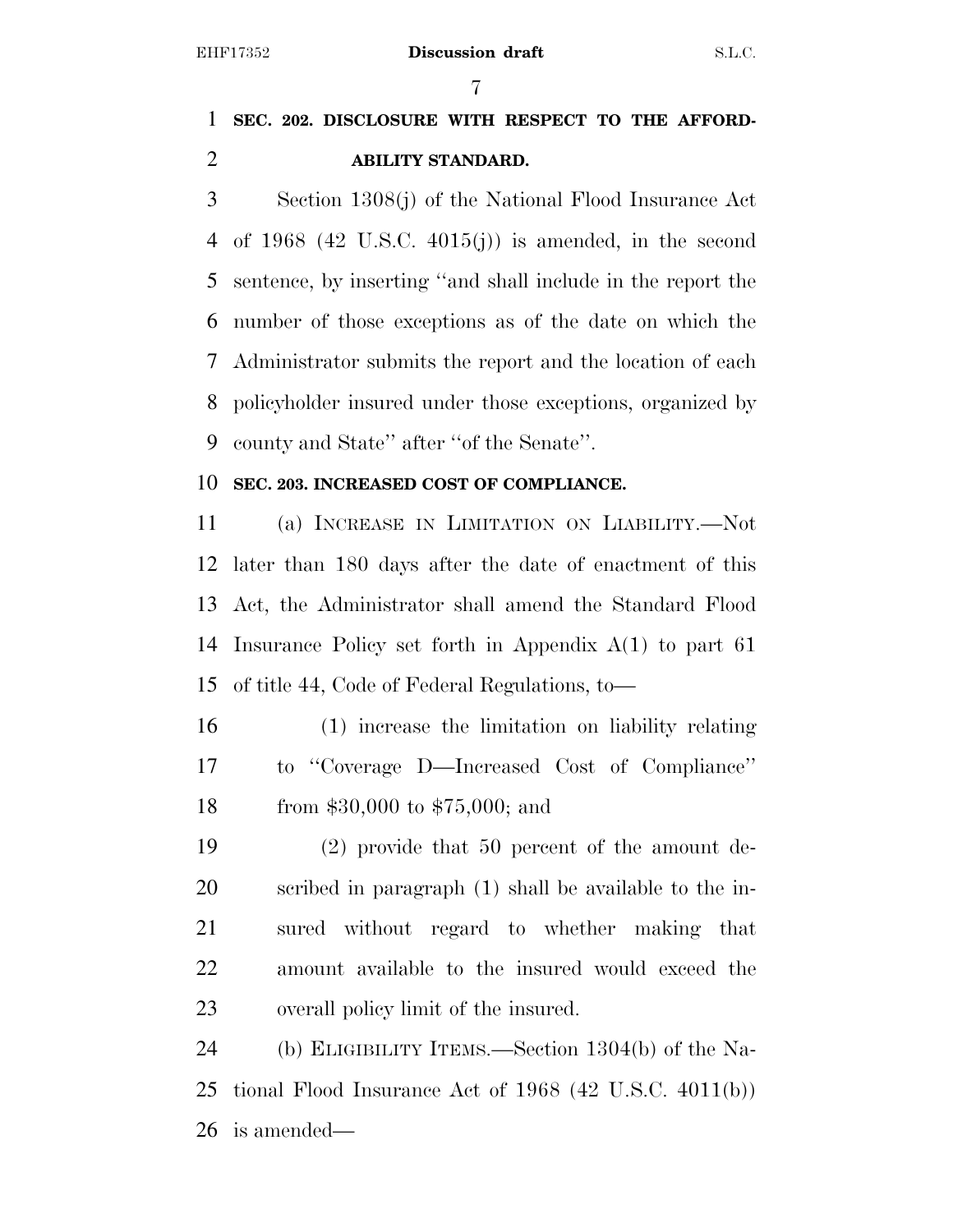| $\mathbf{1}$   | $(1)$ in paragraph $(3)$ , by striking "compliance           |
|----------------|--------------------------------------------------------------|
| $\overline{2}$ | with the land use and control measures." and insert-         |
| 3              | ing "the implementation of such measures; and";              |
| $\overline{4}$ | $(2)$ in paragraph $(4)$ , by redesignating subpara-         |
| 5              | graphs $(A)$ through $(D)$ as clauses $(i)$ through $(iv)$ , |
| 6              | respectively, and adjusting the margins accordingly;         |
| 7              | $(3)$ by redesignating paragraphs $(1)$ through              |
| 8              | $(4)$ as subparagraphs $(A)$ through $(D)$ , respectively,   |
| 9              | and adjusting the margins accordingly;                       |
| 10             | $(4)$ in the matter preceding subparagraph $(A)$ ,           |
| 11             | as so redesignated, by striking "cover the cost of im-       |
| 12             | plementing measures that are consistent with land            |
| 13             | use and control measures established by the commu-           |
| 14             | nity under section 1361 for" and inserting "cover            |
| 15             | the cost of-                                                 |
| 16             | $\lq(1)$ implementing measures that are consistent           |
| 17             | with land use and control measures established by            |
| 18             | the community under section 1361 for";                       |
| 19             | $(5)$ in paragraph $(1)$ , as so designated—                 |
| 20             | $(A)$ in subparagraph $(C)$ , as so redesig-                 |
| 21             | nated, by striking the period at the end and in-             |
| 22             | serting "; and"; and                                         |
| 23             | $(B)$ in subparagraph $(D)(iv)$ , as so redesig-             |
| 24             | nated, by striking the period at the end and in-             |
| 25             | serting "; $or$ "; and                                       |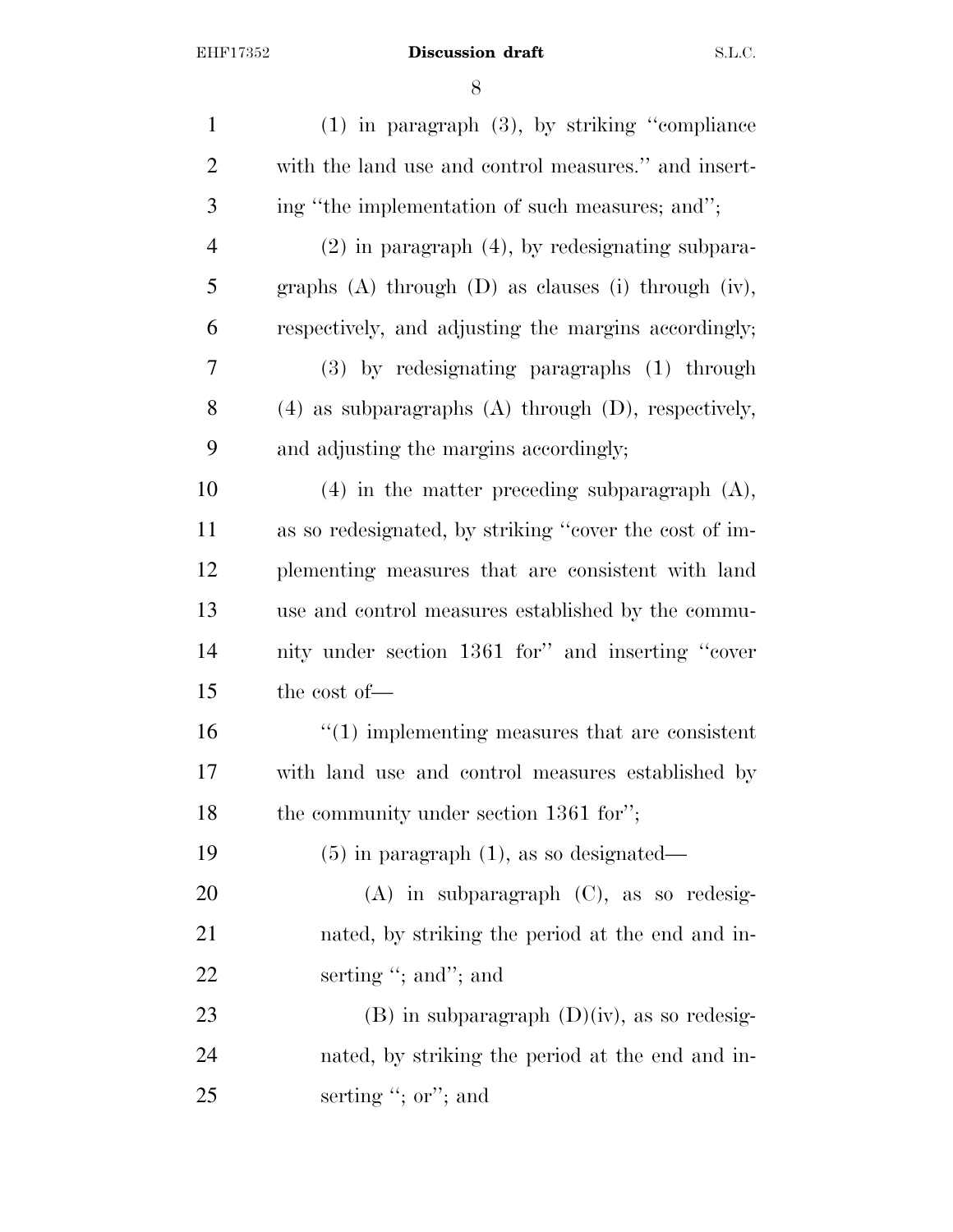1 (6) by inserting after paragraph  $(1)(D)(iv)$ , as so redesignated, the following:

3 "(2) any eligible activity under the Predisaster Hazard Mitigation Program under section 203 of the Robert T. Stafford Disaster Assistance and Emergency Relief Act (42 U.S.C. 5133).''.

## **SEC. 204. ELEVATION CERTIFICATES.**

 Chapter I of the National Flood Insurance Act of 1968 (42 U.S.C. 4011 et seq.) is amended by adding at the end the following:

# **''SEC. 1326. PREMIUM CREDIT TO OFFSET THE COST OF OB-TAINING AN ELEVATION CERTIFICATE.**

 ''The Administrator may offer a policyholder under the national flood insurance program a 1-time credit of \$500 with respect to a premium paid by the policyholder under the program in order to offset the cost incurred by the policyholder in obtaining a National Flood Insurance Program Elevation Certificate.''.

# **SEC. 205. MITIGATION PROVISIONS.**

 (a) MITIGATION STRATEGIES.—Section 1361(d)(1) of the National Flood Insurance Act of 1968 (42 U.S.C. 22  $4102(d)(1)$  is amended—

 (1) in subparagraph (A), by striking ''and'' at the end;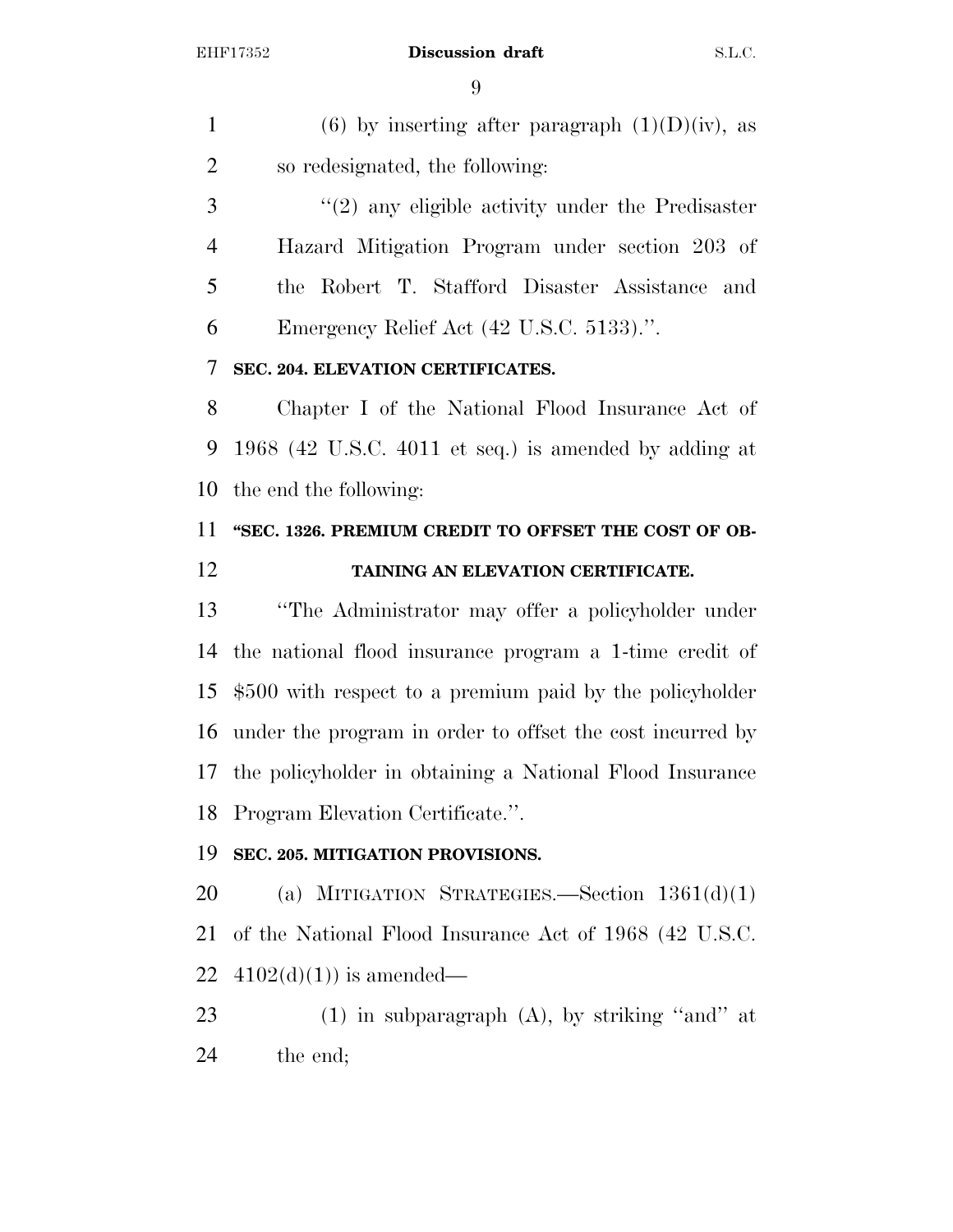| $\mathbf{1}$   | $(2)$ in subparagraph $(B)$ , by striking "and" at                |
|----------------|-------------------------------------------------------------------|
| $\overline{2}$ | the end; and                                                      |
| 3              | $(3)$ by inserting after subparagraph $(B)$ the fol-              |
| $\overline{4}$ | lowing:                                                           |
| 5              | "(C) with respect to buildings in dense                           |
| 6              | urban environments, methods that can be de-                       |
| 7              | ployed on a block or neighborhood scale; and                      |
| 8              | "(D) elevation of mechanical systems;                             |
| 9              | and".                                                             |
| 10             | (b) MITIGATION CREDIT.—Section $1308(k)$ of the                   |
| 11             | National Flood Insurance Act of 1968 (42 U.S.C.                   |
| 12             | $4015(k)$ is amended—                                             |
| 13             | (1) by striking "shall take into account" and                     |
| 14             | inserting "shall—                                                 |
| 15             | $\lq(1)$ take into account";                                      |
| 16             | $(2)$ in paragraph $(1)$ , as so designated, by strik-            |
| 17             | ing the period at the end and inserting "; and"; and              |
| 18             | (3) by adding at the end the following:                           |
| 19             | $\lq(2)$ offer a reduction of the risk premium rate               |
| 20             | charged to a policyholder in an amount that is not                |
| 21             | less than 10 percent of that rate if the policyholder             |
| 22             | implements any mitigation method described<br>$\operatorname{in}$ |
| 23             | paragraph $(1)$ .".                                               |
| 24             | (c) COVERAGE FOR COOPERATIVES.—                                   |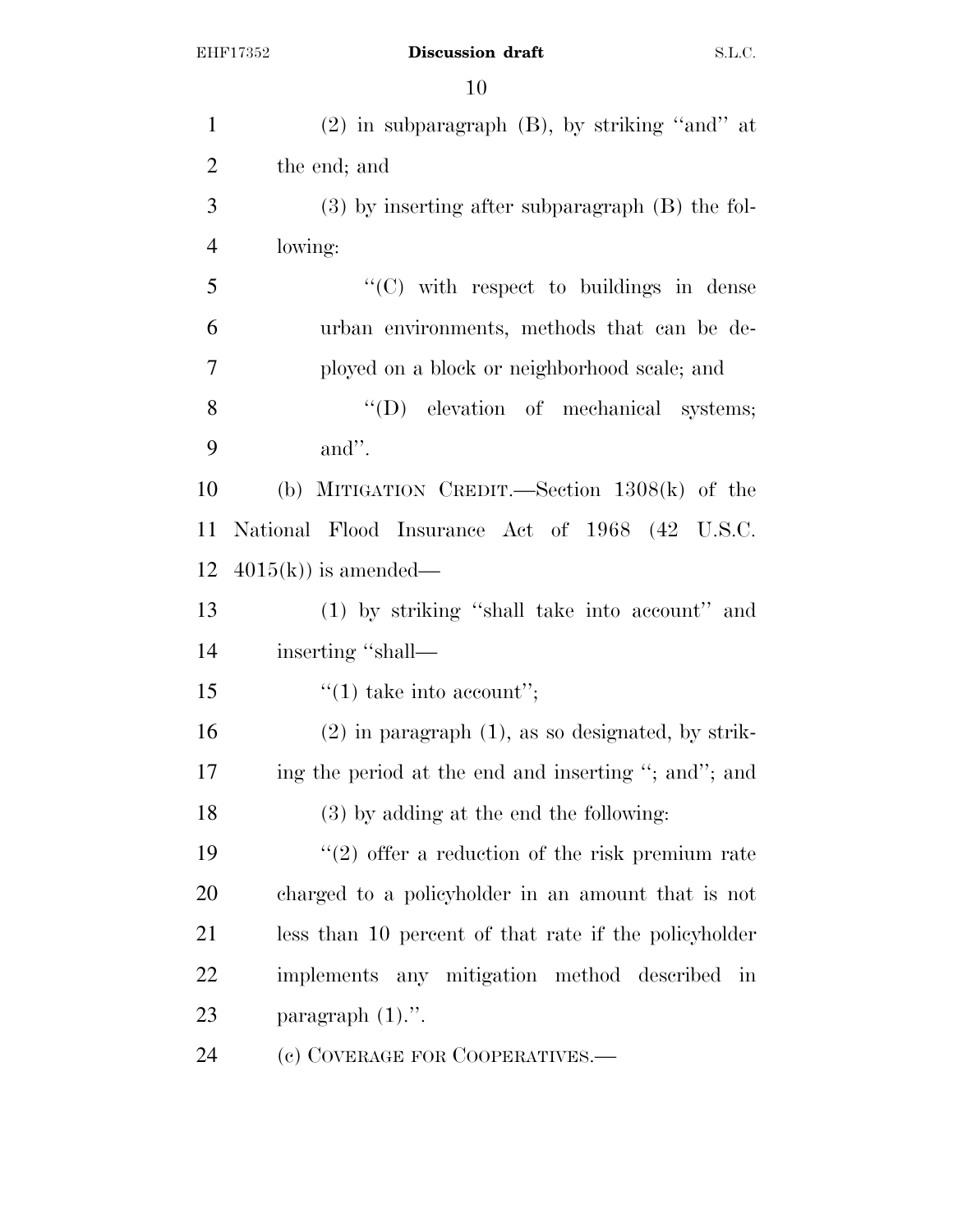| $\mathbf{1}$   | (1) IN GENERAL.—Section 1306 of the Na-             |
|----------------|-----------------------------------------------------|
| $\overline{2}$ | tional Flood Insurance Act of 1968 (42 U.S.C.       |
| 3              | 4013) is amended by adding at the end the fol-      |
| $\overline{4}$ | lowing:                                             |
| 5              | "(e) COOPERATIVES.—                                 |
| 6              | "(1) DEFINITION.—In this subsection, the term       |
| $\overline{7}$ | 'cooperative building' has the meaning given the    |
| 8              | term in section $1312(d)$ .                         |
| 9              | "(2) EQUAL TREATMENT WITH CONDOMIN-                 |
| 10             | IUMS.—Notwithstanding any other provision of law,   |
| 11             | an owner of a share of a cooperative building shall |
| 12             | be eligible to purchase flood insurance coverage    |
| 13             | under the national flood insurance program on the   |
| 14             | same terms as a condominium owner.".                |
| 15             | (2) PAYMENT OF CLAIMS.—Section 1312 of the          |
| 16             | National Flood Insurance Act of 1968 (42 U.S.C.     |
| 17             | $4019$ ) is amended—                                |
| 18             | $(A)$ in subsection $(e)$ —                         |
| 19             | (i) in the subsection heading, by in-               |
| 20             | serting "AND COOPERATIVE" after "CON-               |
| 21             | DOMINIUM";                                          |
| 22             | (ii) by inserting "or owners of a share             |
| 23             | of a cooperative building" after "condo-            |
| 24             | minium owners"; and                                 |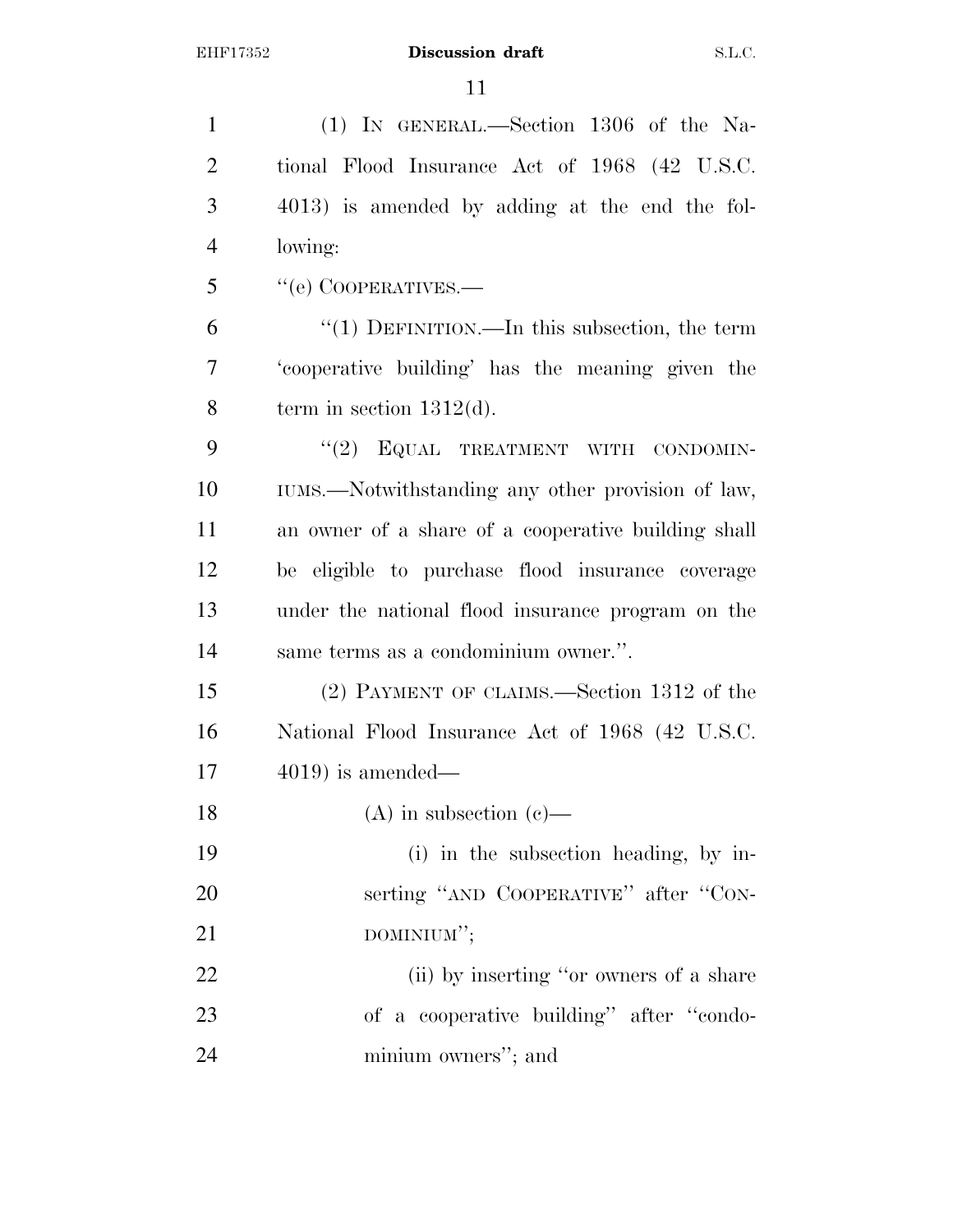| 1              | (iii) by inserting "or cooperative asso-                 |
|----------------|----------------------------------------------------------|
| $\overline{2}$ | ciation" after "condominium association"                 |
| 3              | each place that term appears; and                        |
| $\overline{4}$ | (B) by adding at the end the following:                  |
| 5              | "(d) DEFINITIONS.—In this section, the terms 'coop-      |
| 6              | erative association' and 'cooperative building' have the |
| 7              | meanings given the terms by the Administrator.".         |
| 8              | SEC. 206. HOME STRUCTURE VALUES.                         |
| 9              | (a) STUDY AND REPORT.                                    |
| 10             | (1) STUDY.—The Administrator shall conduct a             |
| 11             | study, the purpose of which shall be to—                 |
| 12             | (A) evaluate best practices in the insurance             |
| 13             | industry for risk rating and classification, in-         |
| 14             | cluding practices that consider replacement cost         |
| 15             | value when estimating premium rates; and                 |
| 16             | (B) with respect to the estimates made by                |
| 17             | the Administrator under section $1307(a)(1)$ of          |
| 18             | the National Flood Insurance Act of 1968 (42)            |
| 19             | U.S.C. $4014(a)(1)$ , as in effect on the day be-        |
| 20             | fore the date of enactment of this Act—                  |
| 21             | (i) assess options, methods, and strat-                  |
| 22             | egies for including replacement cost value               |
| 23             | in the estimates;                                        |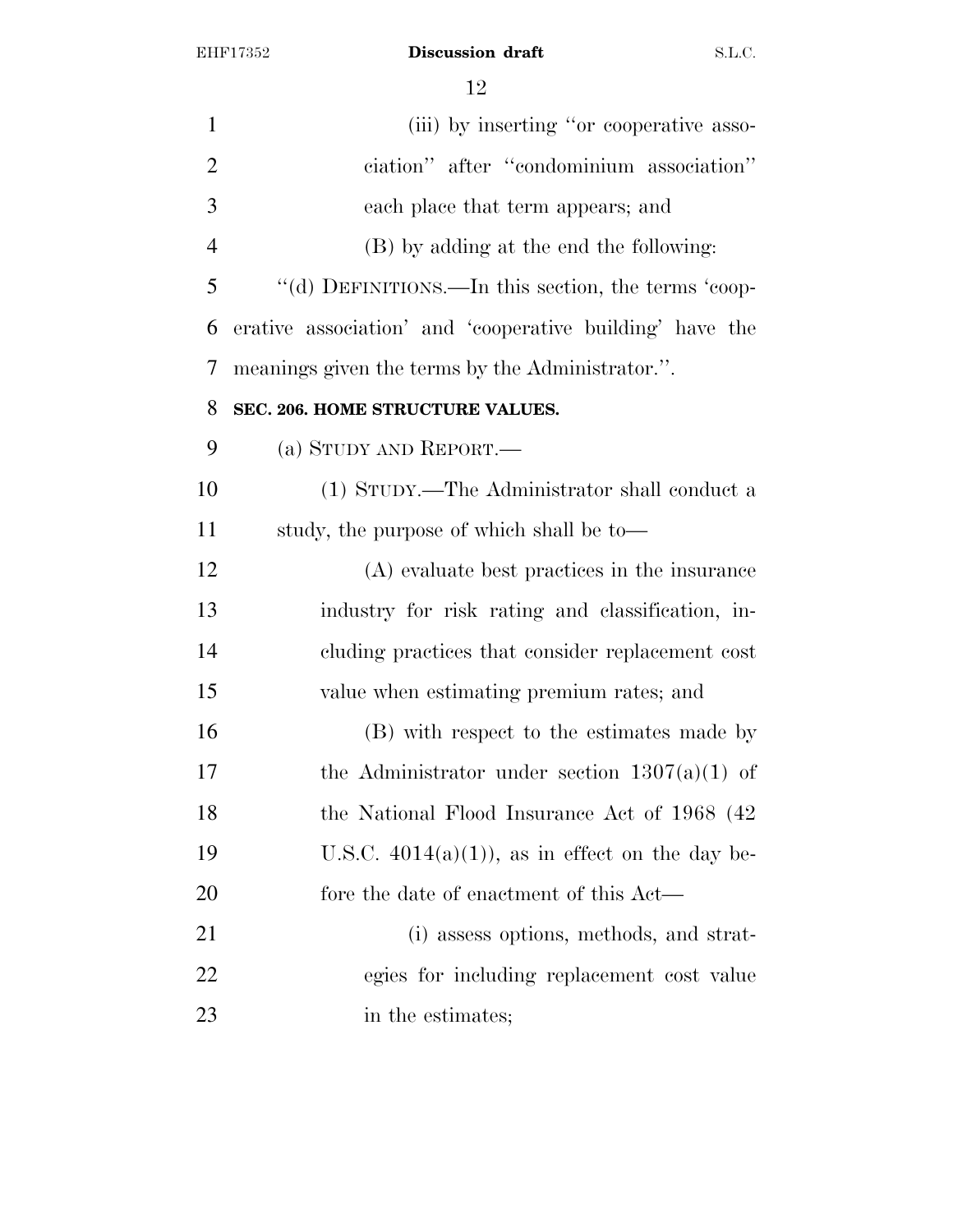| $\mathbf{1}$   | (ii) identify recommendations for in-                |
|----------------|------------------------------------------------------|
| $\overline{2}$ | cluding replacement cost value in the esti-          |
| 3              | mates;                                               |
| $\overline{4}$ | (iii) identify an appropriate method-                |
| 5              | ology by which replacement cost value                |
| 6              | could be incorporated into the estimates;            |
| $\tau$         | and                                                  |
| 8              | (iv) develop a feasible implementation               |
| 9              | plan and projected timeline for including            |
| 10             | replacement cost value in the estimates.             |
| 11             | $(2)$ REPORT.—Not later than 18 months after         |
| 12             | the date of enactment of this Act, the Administrator |
| 13             | shall submit to the Committee on Banking, Housing,   |
| 14             | and Urban Affairs of the Senate and the Committee    |
| 15             | on Financial Services of the House of Representa-    |
| 16             | tives a report that contains—                        |
| 17             | (A) the results of the study conducted               |
| 18             | under paragraph (1) (referred to in this para-       |
| 19             | graph as "the study");                               |
| 20             | (B) an analysis of the recommendations               |
| 21             | made by the study and the impacts that those         |
| 22             | recommendations would have on the National           |
| 23             | Flood Insurance Program, including cost con-         |
| 24             | siderations;                                         |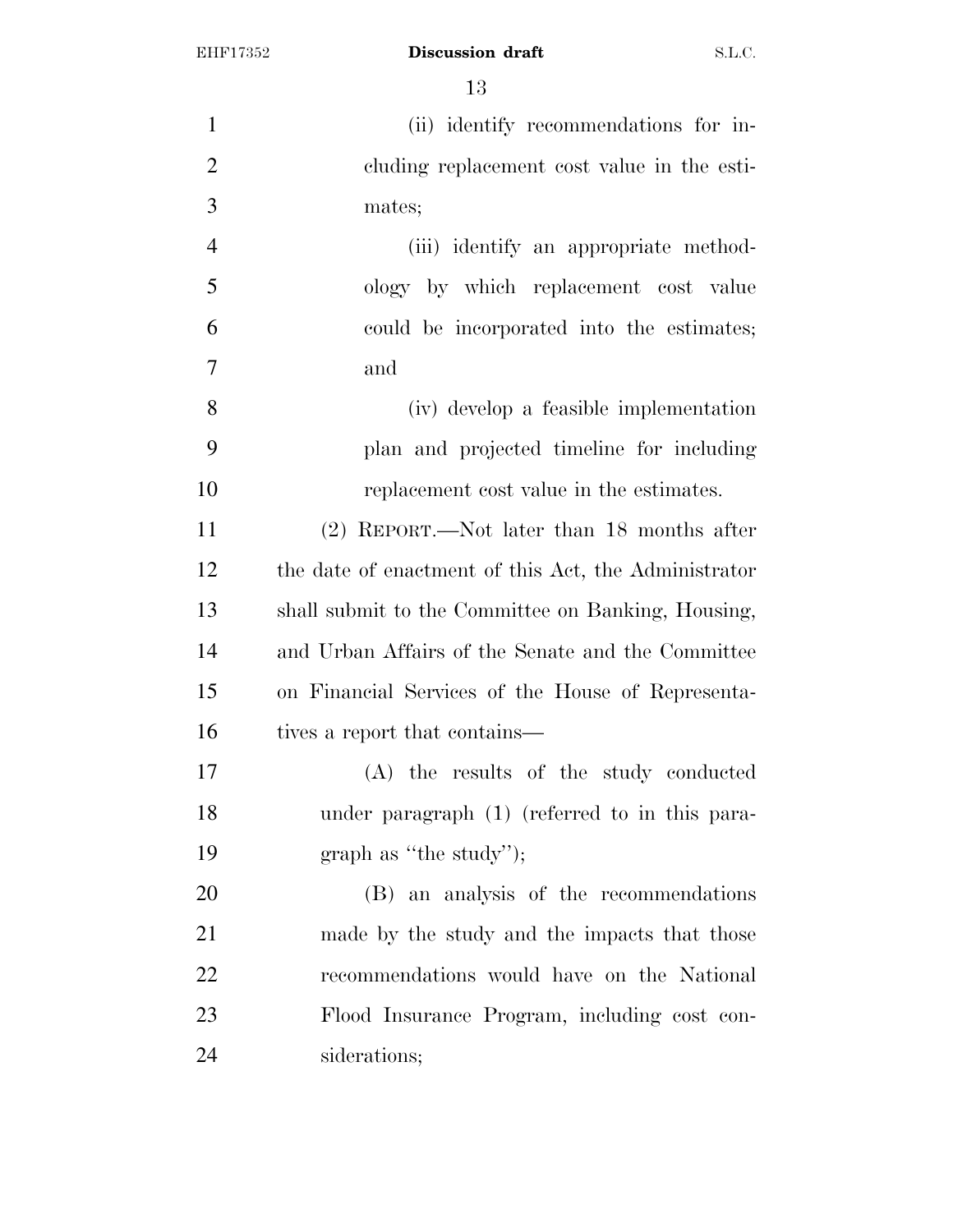| $\mathbf{1}$   | (C) a description of actions taken by the       |
|----------------|-------------------------------------------------|
| $\overline{2}$ | Administrator to implement the recommenda-      |
| 3              | tions made by the study;                        |
| $\overline{4}$ | (D) a list of any recommendations made          |
| 5              | by the study that, as of the date on which the  |
| 6              | Administrator submits the report, the Adminis-  |
| 7              | trator has deferred or upon which the Adminis-  |
| 8              | trator has not acted; and                       |
| 9              | (E) an explanatory statement with respect       |
| 10             | to each recommendation described in subpara-    |
| 11             | graph (D).                                      |
| 12             | (b) IMPLEMENTATION.—                            |
| 13             | (1) IN GENERAL.—Section $1307(a)(1)(A)$ of the  |
| 14             | National Flood Insurance Act of 1968 (42 U.S.C. |
| 15             | $4014(a)(1)(A)$ is amended—                     |
| 16             | $(A)$ in clause (i), by striking "and" at the   |
| 17             | end;                                            |
| 18             | $(B)$ in clause (ii), by striking ", and" and   |
| 19             | inserting "; and"; and                          |
| 20             | (C) by adding at the end the following:         |
| 21             | "(iii) the replacement cost value of an         |
| 22             | insured structure when determining under-       |
| 23             | insurance loading factors, consistent with      |
| 24             | the requirements of section $1308(e)$ and       |
| 25             | taking into account the results of the study    |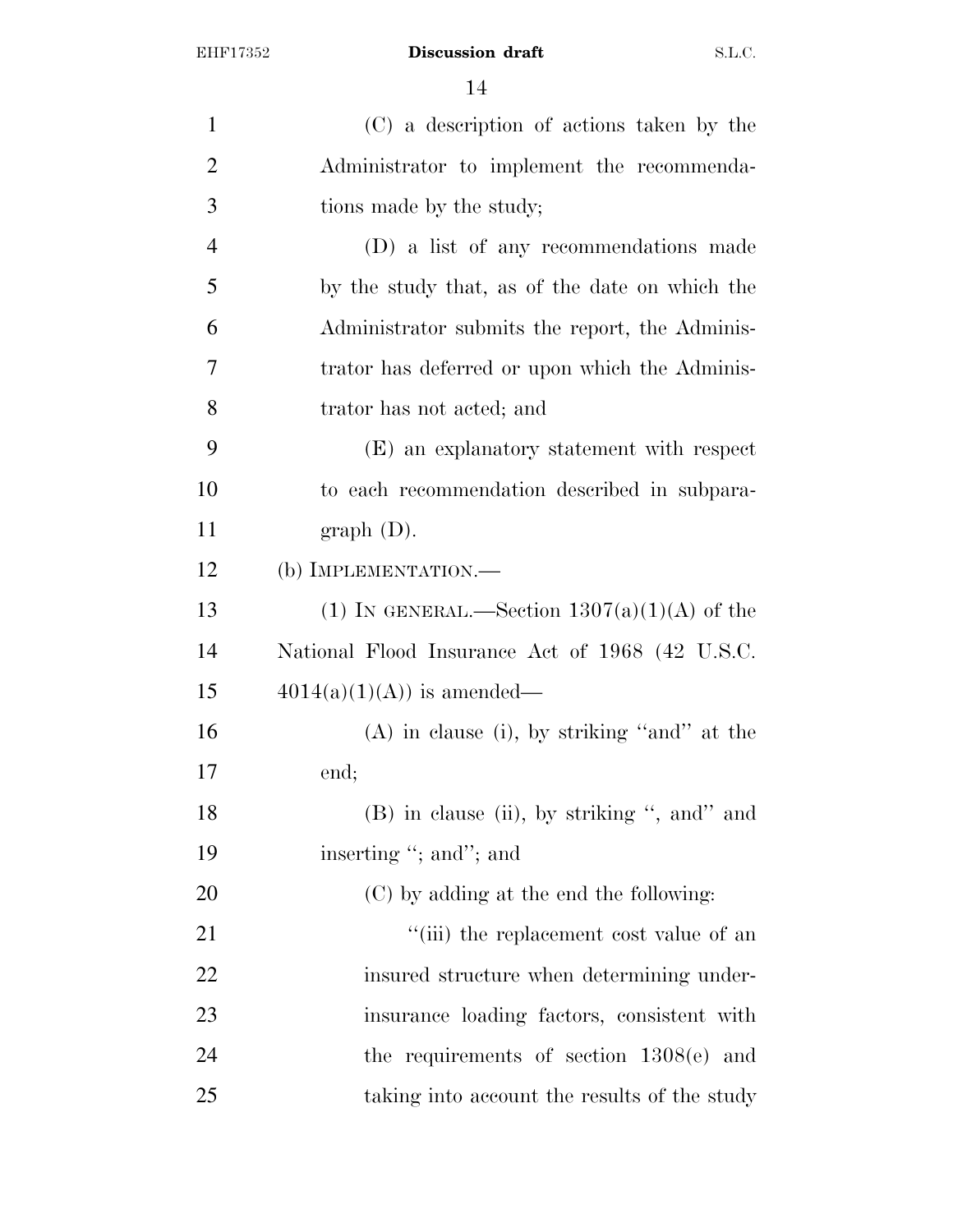| $\mathbf{1}$   | conducted under section $206(a)(1)$ of the                  |
|----------------|-------------------------------------------------------------|
| $\overline{2}$ | Flood Insurance Affordability and Sustain-                  |
| 3              | ability Act of 2017; and".                                  |
| $\overline{4}$ | (2) EFFECTIVE DATE.—The amendments made                     |
| 5              | by paragraph (1) shall take effect on the date that         |
| 6              | is 1 year after the date on which the Administrator         |
| 7              | submits the report under subsection $(a)(2)$ .              |
| 8              | SEC. 207. AFFORDABILITY VOUCHERS.                           |
| 9              | Chapter I of the National Flood Insurance Act of            |
| 10             | $1968$ (42 U.S.C. 4011 et seq.), as amended by section 204  |
| 11             | of this Act, is amended by adding at the end the following: |
| 12             | "SEC. 1327. AFFORDABILITY VOUCHERS.                         |
| 13             | "(a) DEFINITIONS.—In this section—                          |
| 14             | $f'(1)$ the term 'area median income' means, with           |
| 15             | respect to an area, the area median income for the          |
| 16             | area, as defined for the applicable year by the Sec-        |
| 17             | retary of Housing and Urban Development;                    |
| 18             | $(2)$ the term 'covered expenses' means, with               |
| 19             | respect to a household, the total amount that the           |
| 20             | household spends in a year on—                              |
| 21             | $\lq\lq$ mortgage payments;                                 |
| 22             | "(B) property taxes;                                        |
| 23             | "(C) homeowners insurance; and                              |
| 24             | "(D) flood insurance premiums and fees;                     |
| 25             | and                                                         |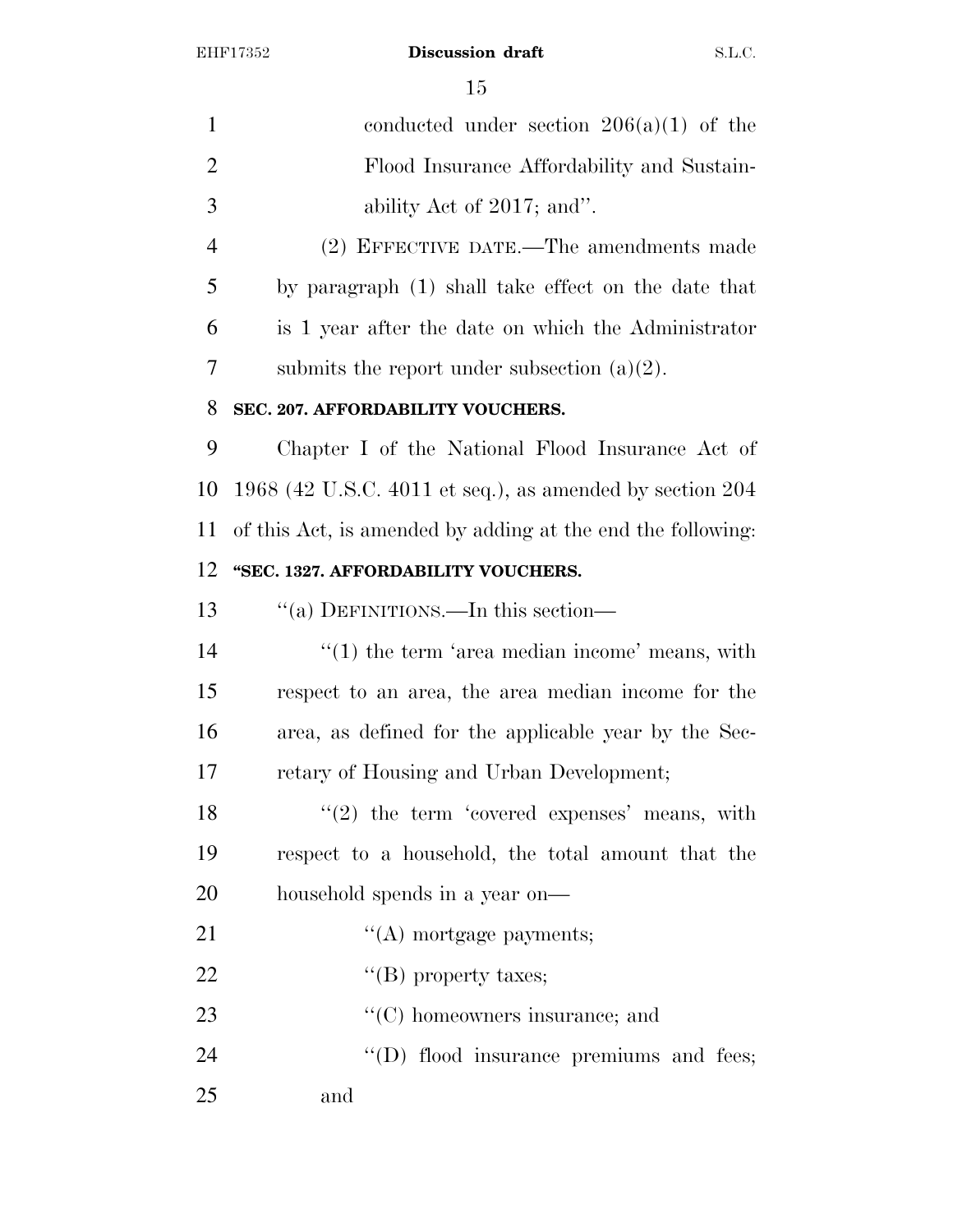| $\mathbf{1}$   | "(3) the term 'eligible household' means an                 |
|----------------|-------------------------------------------------------------|
| $\overline{2}$ | owner-occupied household—                                   |
| 3              | "(A) that has a total household income                      |
| $\overline{4}$ | that is less than 165 percent of the area me-               |
| 5              | dian income for the area in which the household             |
| 6              | is located;                                                 |
| 7              | $\lq\lq$ for which the cost of flood insurance              |
| 8              | premiums and fees in a year would result in                 |
| 9              | covered expenses in an amount that is more                  |
| 10             | than 40 percent of the total household income               |
| 11             | of the household for that year; and                         |
| 12             | $\lq\lq$ <sup>"</sup> (C) that—                             |
| 13             | "(i) renews an existing flood insur-                        |
| 14             | ance policy; or                                             |
| 15             | "(ii) is required to purchase flood in-                     |
| 16             | surance because of a revision of, or an up-                 |
| 17             | date to, a floodplain area or flood risk zone               |
| 18             | that is identified, delineated, or established              |
| 19             | under section 1360.                                         |
| 20             | "(b) VOUCHERS.—The Administrator shall provide a            |
| 21             | voucher to an eligible household in accordance with sub-    |
| 22             | section (c) to offset the cost of flood insurance for the   |
| 23             | eligible household for a year if the amount of the covered  |
| 24             | expenses of the eligible household for that year is greater |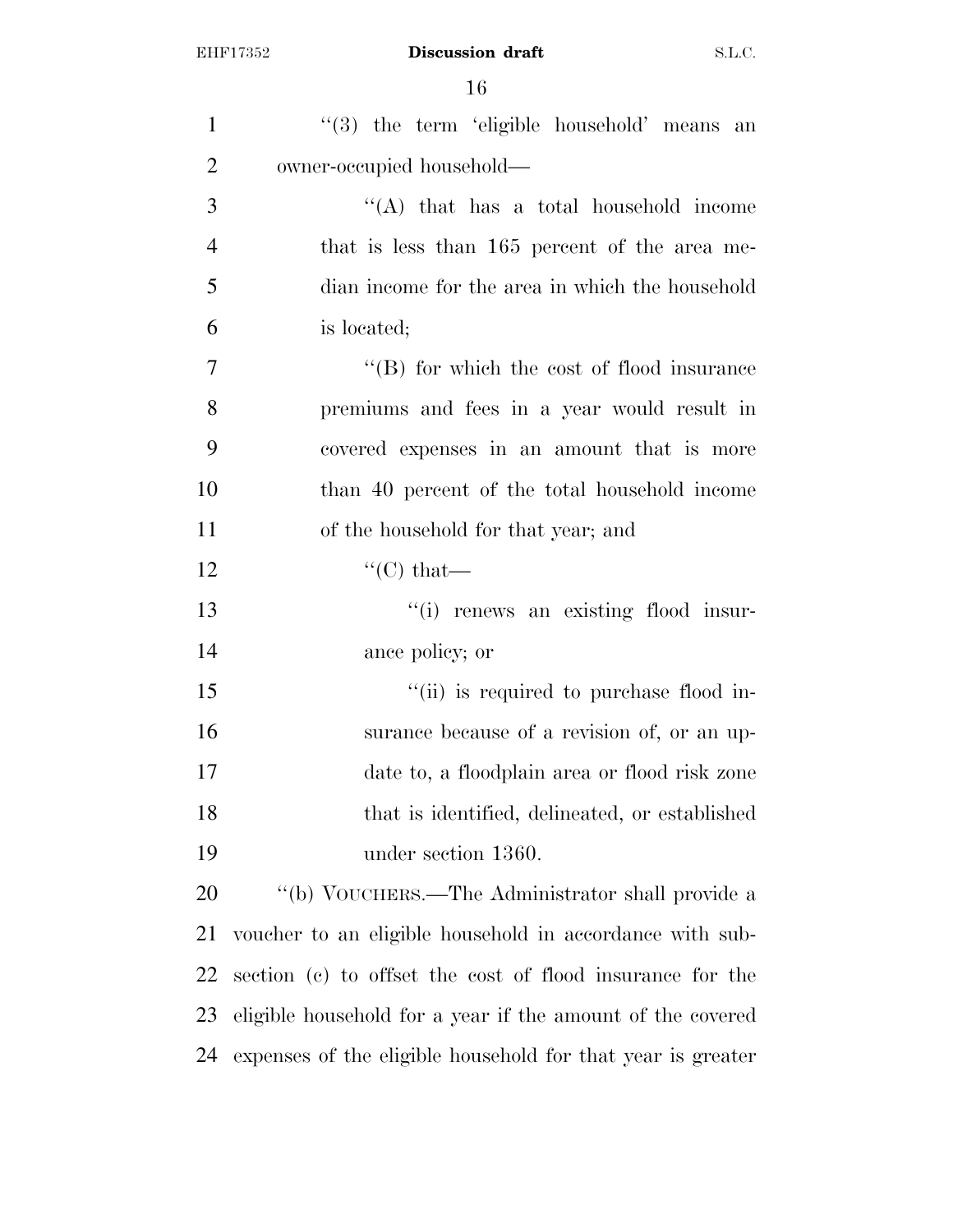than 40 percent of the total household income of the eligi-ble household for that year.

- 3 "(e) CALCULATION.—
- ''(1) An eligible household that has a total household income that is not greater than 80 per- cent of area median income shall receive a voucher in an amount that is equal to 100 percent of the amount that the eligible household is required to pay in flood insurance premiums and fees for the year in which the eligible household receives the voucher.

 $\frac{1}{2}$  An eligible household that has a total household income that is greater than 80 percent of area median income and not greater than 120 per- cent of area median income shall receive a voucher in an amount that is equal to 80 percent of the amount that the eligible household is required to pay in flood insurance premiums and fees for the year in which the eligible household receives the voucher.

 ''(3) An eligible household that has a total household income that is greater than 121 percent of area median income and less than 165 percent of area median income shall receive a voucher in an amount that is equal to 60 percent of the amount that the eligible household is required to pay in flood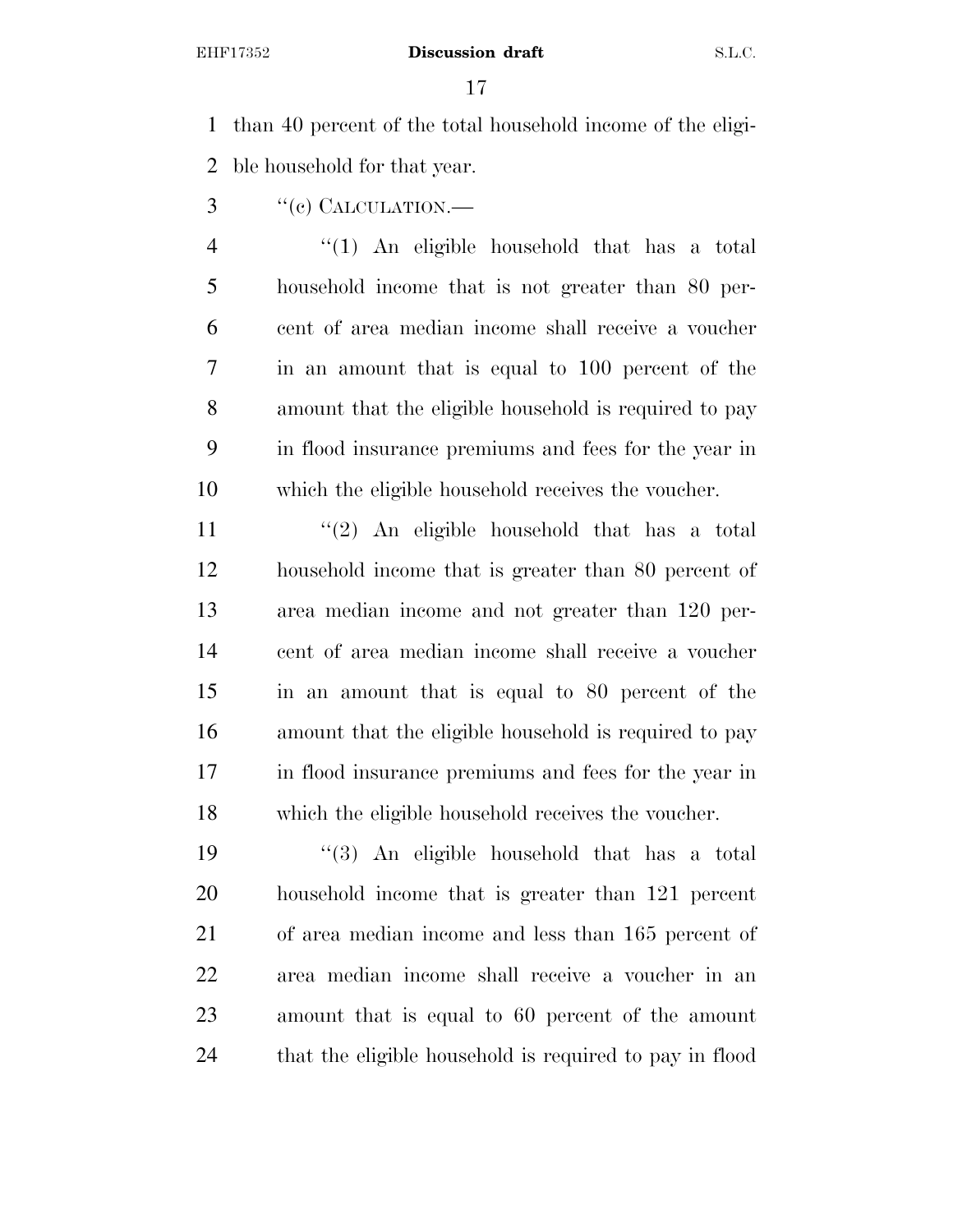| $\mathbf{1}$   | insurance premiums and fees for the year in which   |
|----------------|-----------------------------------------------------|
| $\overline{2}$ | the eligible household receives the voucher.".      |
| 3              | SEC. 208. COVERAGE LIMITS.                          |
| $\overline{4}$ | Section 1306(b) of the National Flood Insurance Act |
| 5              | of 1968 (42 U.S.C. 4013(b)) is amended—             |
| 6              | $(1)$ in paragraph $(1)$ —                          |
| 7              | $(A)$ in subparagraph $(A)$ —                       |
| 8              | $(i)$ in clause $(i)$ —                             |
| 9              | (I) by striking " $$35,000"$ and in-                |
| 10             | serting " $$500,000$ "; and                         |
| 11             | (II) by striking " $$100,000"$ and                  |
| 12             | inserting "\$500,000";                              |
| 13             | (ii) in clause (ii), by striking                    |
| 14             | " $$10,000"$ and inserting " $$500,000"$ ; and      |
| 15             | $(iii)$ in clause $(iii)$ —                         |
| 16             | (I) by striking " $$50,000"$ and in-                |
| 17             | serting " $$500,000$ "; and                         |
| 18             | (II) by striking " $$150,000"$ and                  |
| 19             | inserting " $$500,000$ ";                           |
| 20             | $(B)$ in subparagraph $(B)$ , by striking           |
| 21             | "\$100,000" each place that term appears and        |
| 22             | inserting " $$500,000$ "; and                       |
| 23             | $(C)$ in subparagraph $(C)$ —                       |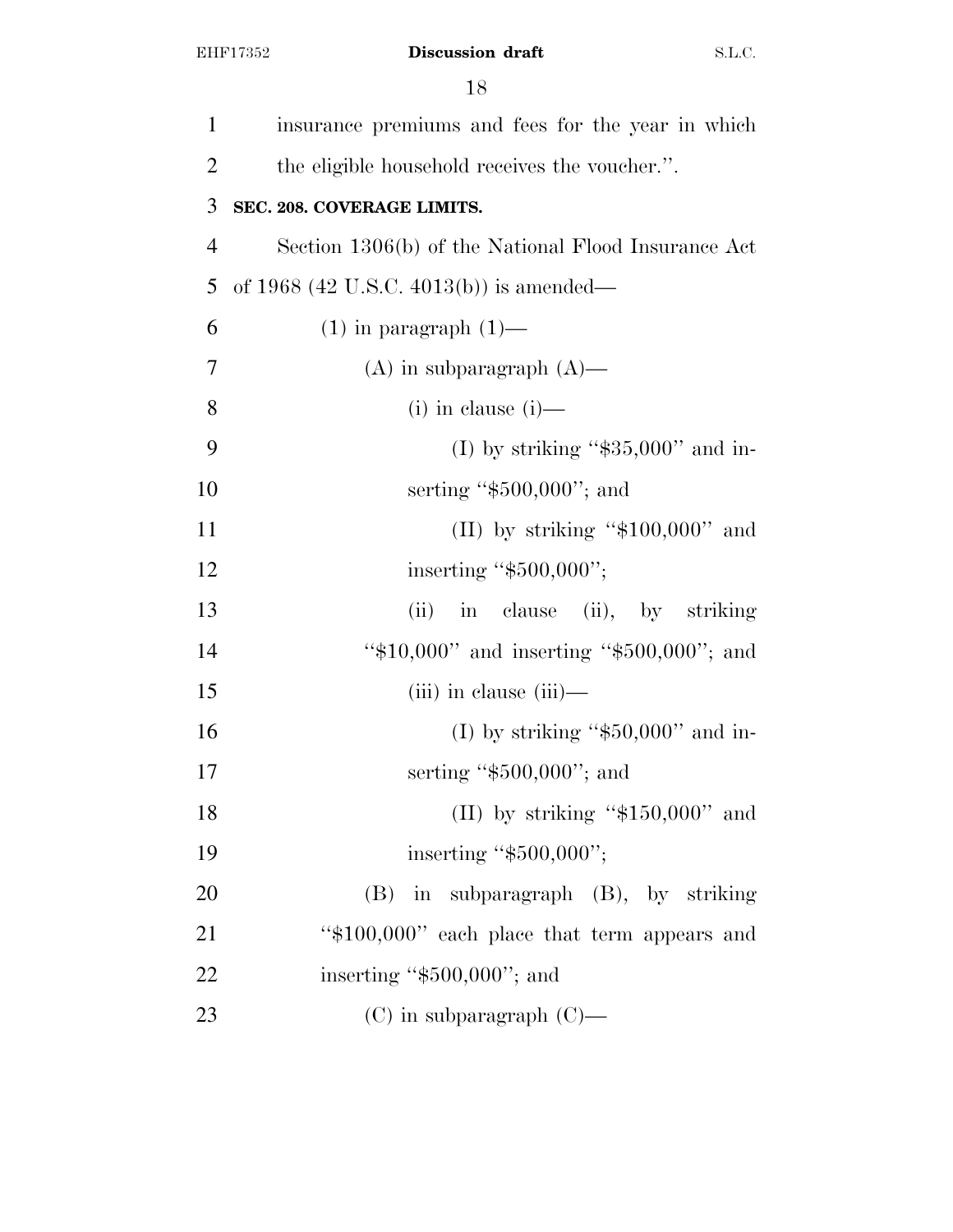| $\mathbf{1}$   | (i) in clause (i), by striking                       |
|----------------|------------------------------------------------------|
| $\overline{2}$ | " $$100,000"$ and inserting " $$500,000"$ ;          |
| 3              | and                                                  |
| $\overline{4}$ | (ii) in clause (ii), by striking                     |
| 5              | " $$100,000"$ and inserting " $$500,000"$ ;          |
| 6              | (2) in paragraph (2), by striking " $$250,000"$      |
| $\overline{7}$ | and inserting " $$500,000$ ";                        |
| 8              | $(3)$ in paragraph $(3)$ , by striking "\$100,000"   |
| 9              | and inserting " $$500,000$ "; and                    |
| 10             | (4) in paragraph (4), by striking " $$500,000"$      |
| 11             | each place that term appears and inserting           |
| 12             | " $$1,000,000$ ".                                    |
| 13             | <b>TITLE III-AGREED VALUE</b>                        |
| 14             | <b>PILOT PROGRAM</b>                                 |
| 15             | SEC. 301. SHORT TITLE.                               |
| 16             | This title may be cited as the "Agreed Value Flood"  |
|                | 17 Protection Program Act of 2017".                  |
| 18             | SEC. 302. DEFINITIONS.                               |
| 19             | In this title—                                       |
| 20             | (1) the term "agreed value flood protection pol-     |
| 21             | icy" means a flood protection policy providing that, |
| 22             | if a flood occurs, the National Flood Insurance Pro- |
| 23             | gram will make payments according to agreed sched-   |
| 24             | ules of payments determined by flood height in cov-  |
| 25             | ered structures participating in the Program;        |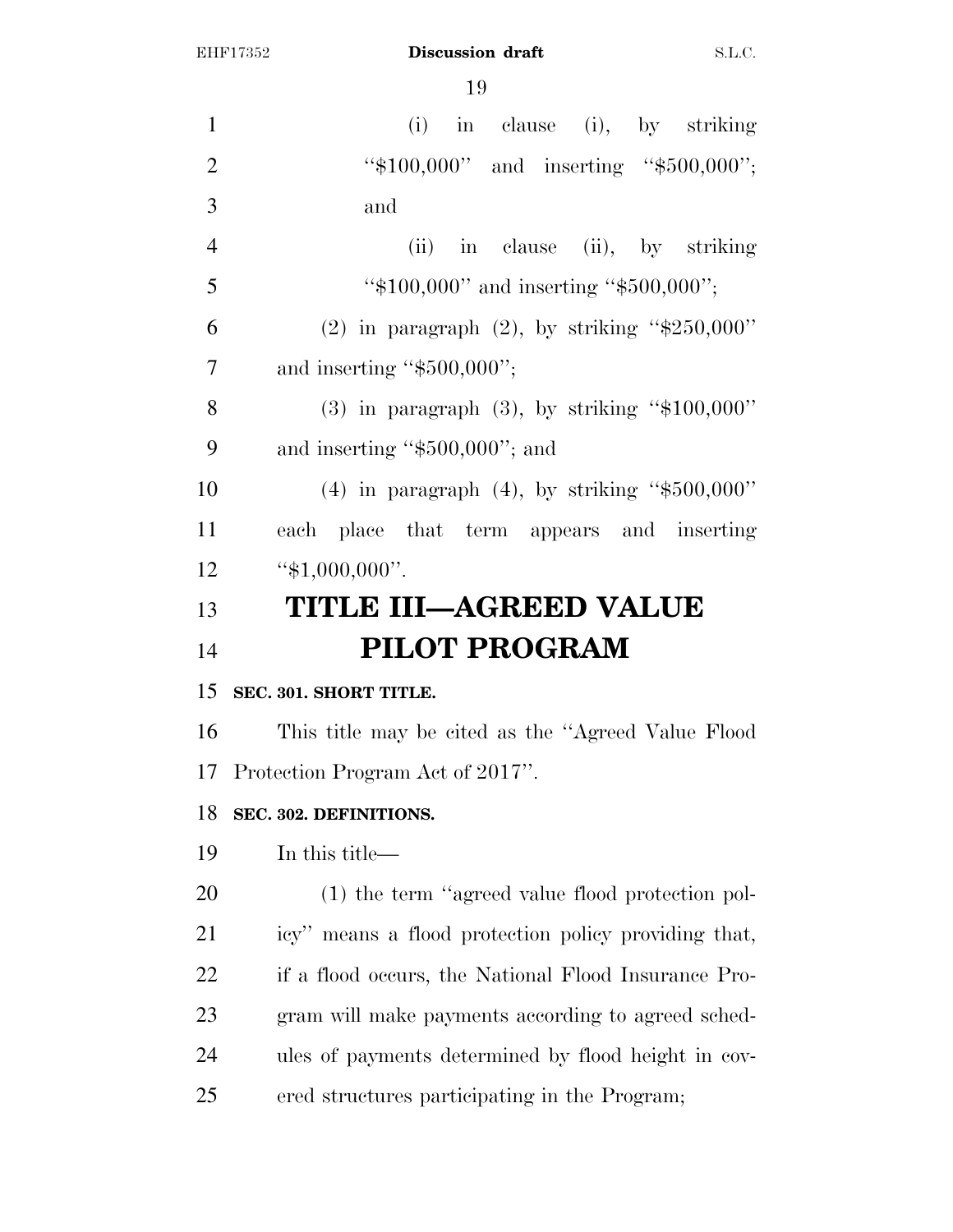(2) the term ''catastrophic loss year'' means a year in which the combined ratio is not less than 130 percent;

 (3) the term ''combined ratio'' means the quotient obtained when the sum obtained by adding the losses paid under the National Flood Insurance Program in a year and the expenses of the National Flood Insurance Program in that year is divided by the total amount of premiums collected under the National Flood Insurance Program in that year;

 (4) the term ''covered agent'' means any insur- ance agent, producer, or intermediary licensed by a State;

 (5) the term ''covered structure'' means real property eligible for flood insurance coverage under 16 the National Flood Insurance Program;

 (6) the term ''eligible participant'' means a per- son that has demonstrated ownership of a covered structure;

 (7) the term ''flood height'' means the distance between the high water mark and the top of the first floor of a covered structure, as measured or as de-termined by other appropriate methods;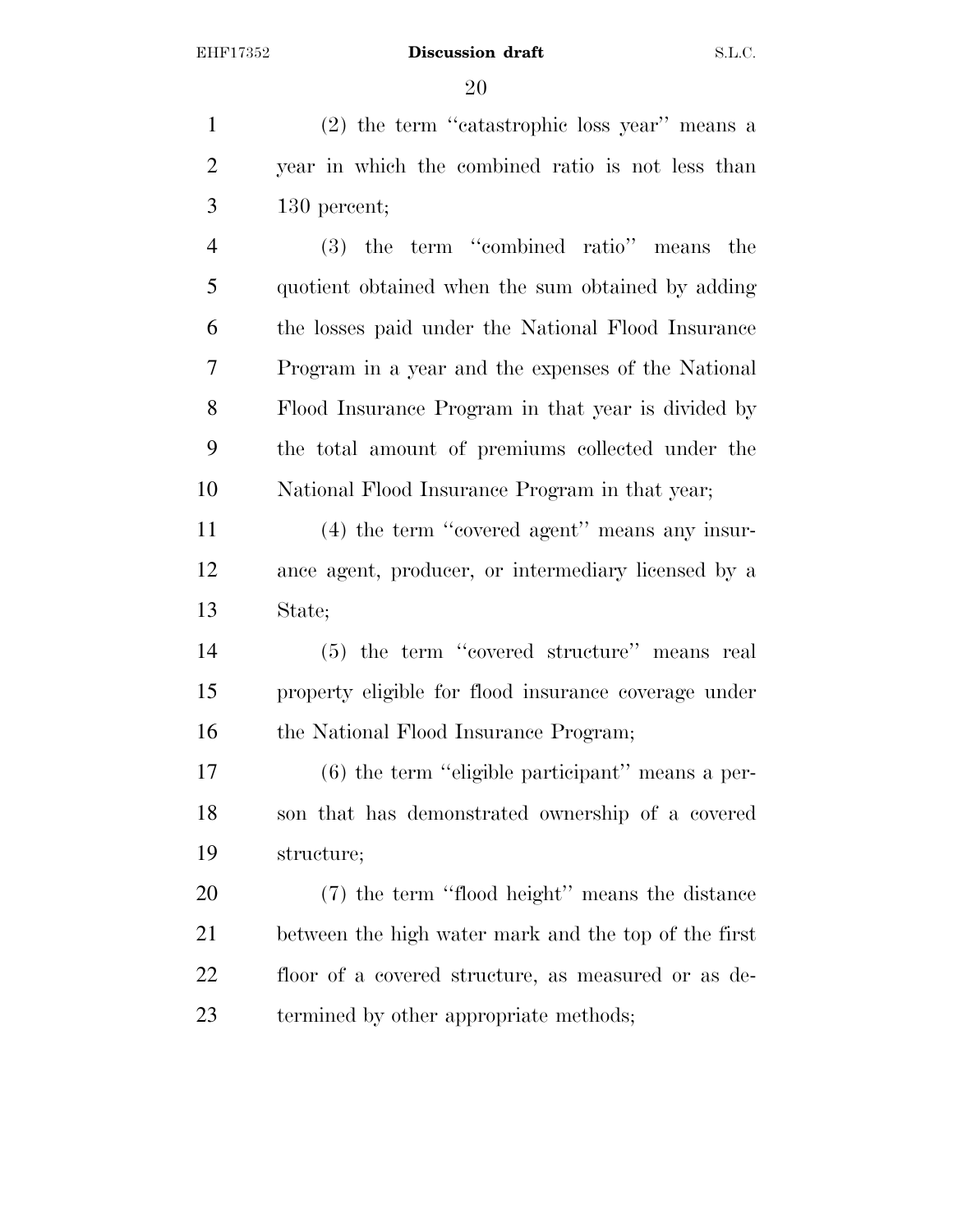(8) the term ''Program'' means the Agreed Value Flood Protection Program established under  $3 \qquad \text{section } 303(a); \text{ and}$ 

 (9) the term ''Reserve Fund'' means the Agreed Value Flood Protection Program Reserve Fund es-tablished under section 305(a).

# **SEC. 303. AGREED VALUE FLOOD PROTECTION PILOT PRO-GRAM.**

 (a) IN GENERAL.—The Administrator may establish and carry out an optional Agreed Value Flood Protection Pilot Program for the 8-year period beginning on the date of enactment of this Act, under which—

 (1) an eligible participant may purchase an agreed value flood protection policy to protect against losses resulting from physical damage to, or loss of, a covered structure, including any personal property related thereto, owned by the eligible par- ticipant arising from a flood occurring in the United States during the period for which the policy is in force;

 (2) a covered agent may issue an agreed value flood protection policy to an eligible participant; and (3) an eligible participant may not be denied the opportunity to purchase an agreed value flood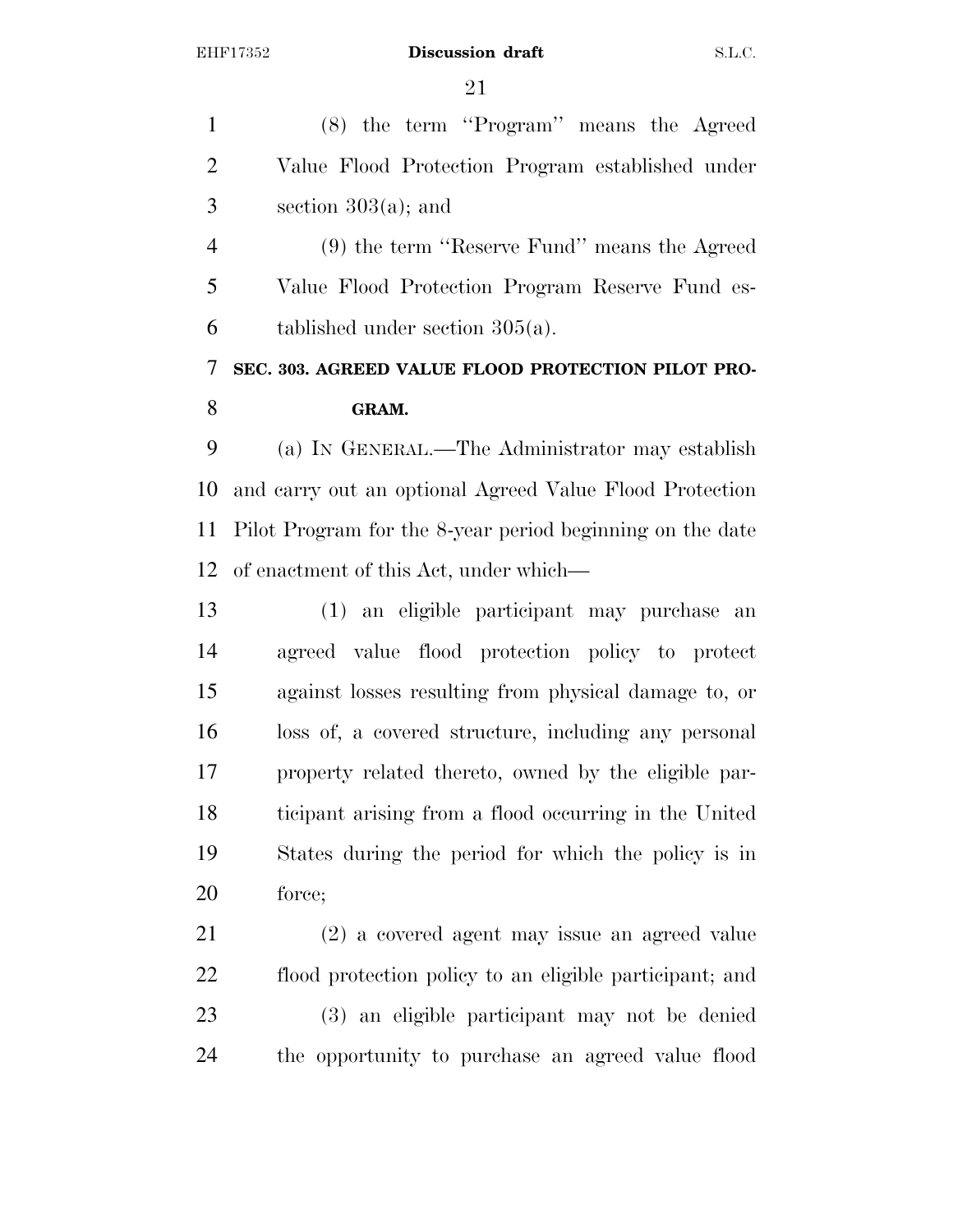protection policy solely on the basis of the geo-graphic location of the eligible participant.

 (b) ELIGIBILITY.—In order to purchase an agreed value flood protection policy, an eligible participant shall demonstrate that the value of the covered structure to be covered under the policy, including any contents within the covered structure, is not less than the coverage amount of the policy.

 (c) ISSUANCE.—Any covered agent may issue an agreed value flood protection policy to an eligible partici-pant under the Program.

 (d) WRITE YOUR OWN.—The laws and regulations governing the Write Your Own Program shall not apply to the Program.

(e) BROCHURE.—

 (1) IN GENERAL.—The Administrator shall publish a brochure that compares the premium rates charged under the National Flood Insurance Pro- gram with the premium rates charged under the Program.

21 (2) COVERED AGENTS.—

 (A) IN GENERAL.—A covered agent shall explain to an eligible participant the risks asso-ciated with an agreed value flood protection pol-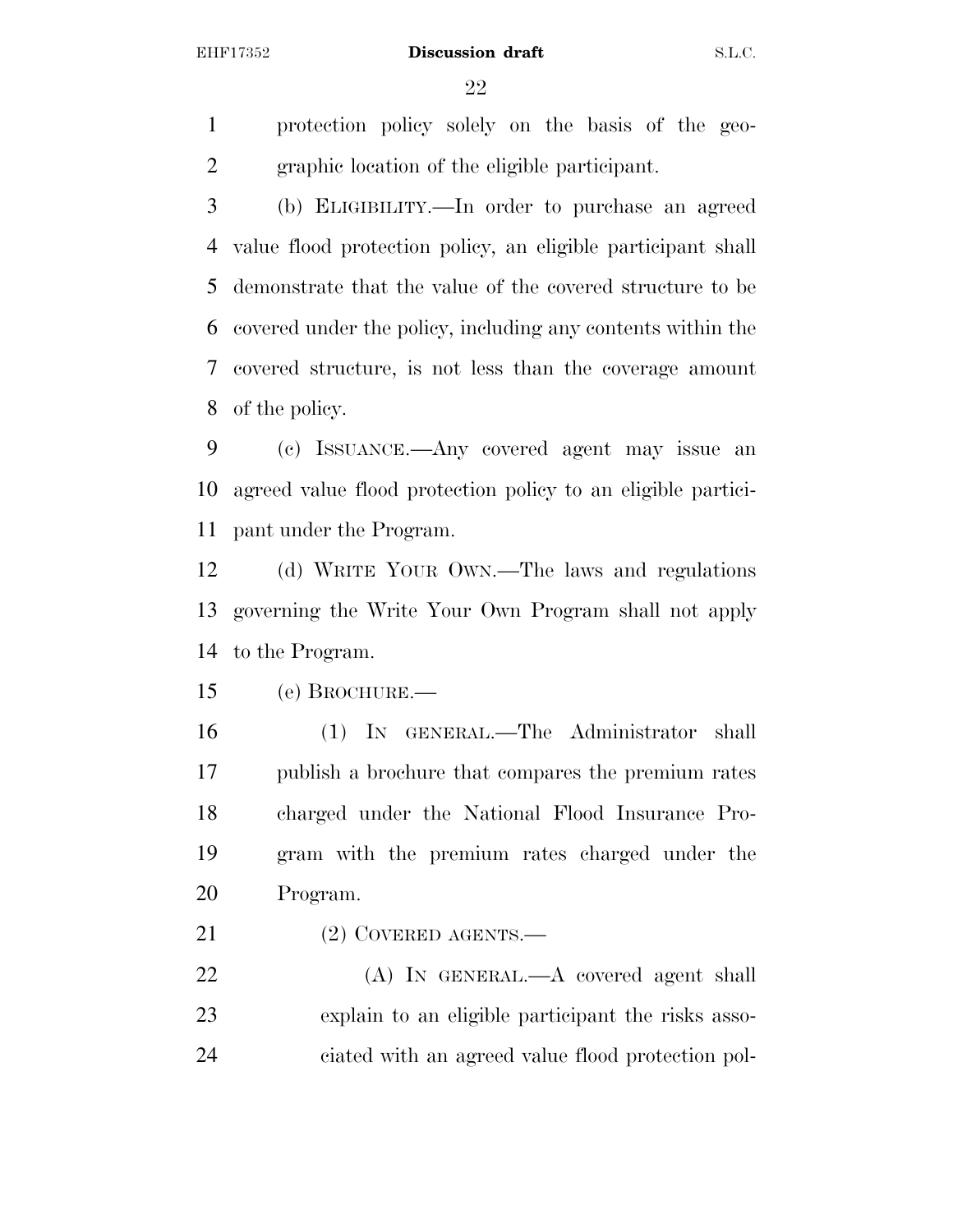icy before the eligible participant purchases a 2 policy.

 (B) DELIVERY.—If a covered agent deliv- ers the brochure published under paragraph (1) to an eligible participant before the eligible par- ticipant purchases an agreed value flood protec- tion policy, the delivery shall constitute prima facie evidence that the covered agent has satis-fied the requirement under subparagraph (A).

 (f) REPORT.—Not later than 1 year after the date on which the Program ends, the Administrator shall sub-mit to Congress a report—

 (1) containing data that was collected during the administration of the Program relating to under- insurance factors, claims statistics, claims disputes (including how such disputes were adjudicated), and actuarial rate reviews; and

 (2) that compares premium rates charged under the Program with comparable premium rates charged under the standard flood insurance policy, controlling for comparable risk factors.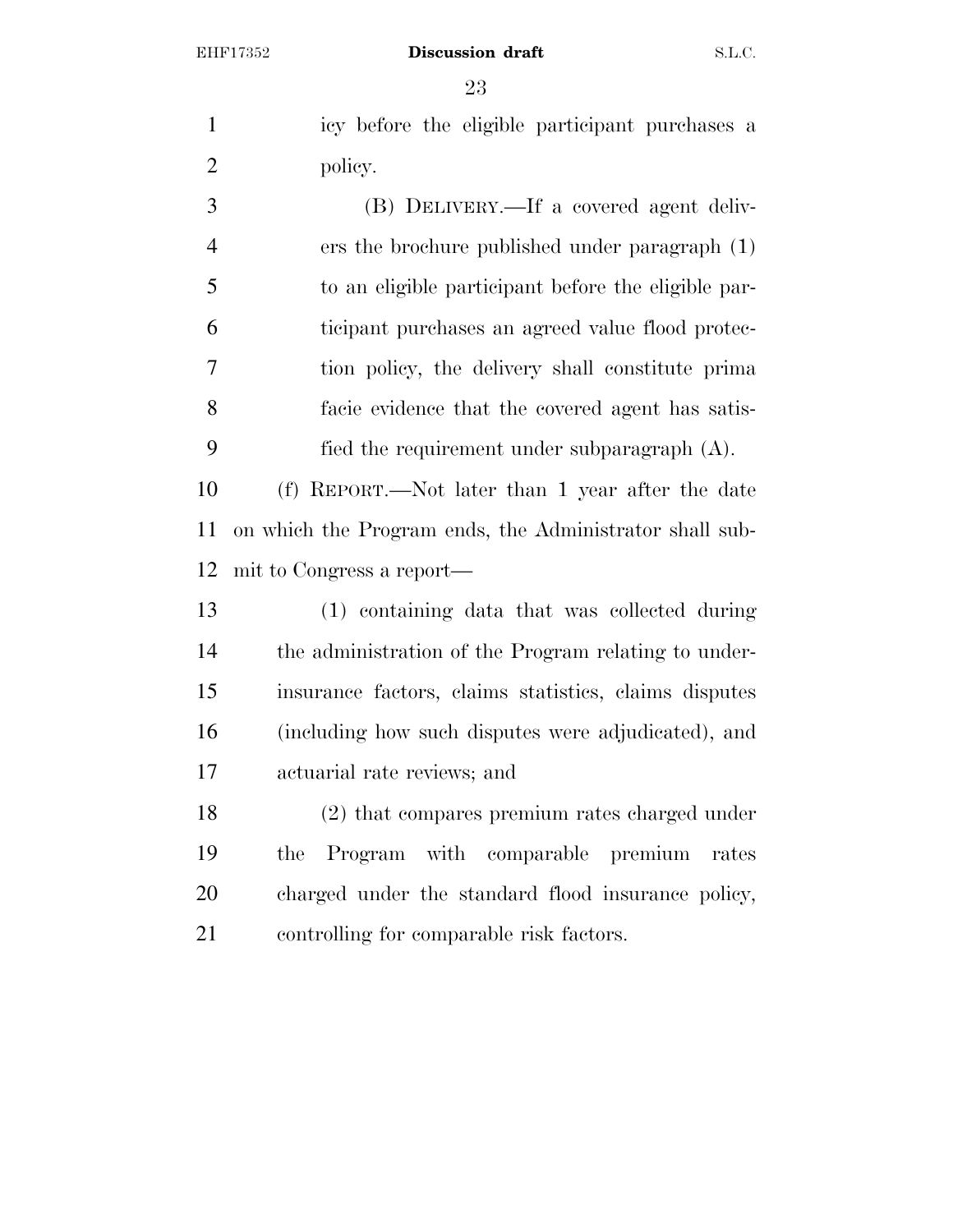| 1              | SEC. 304. USE OF AGREED VALUE FLOOD PROTECTION TO       |  |
|----------------|---------------------------------------------------------|--|
| $\overline{2}$ | REQUIREMENT TO<br><b>PURCHASE</b><br><b>SATISFY</b>     |  |
| 3              | FLOOD INSURANCE TO RECEIVE A MORT-                      |  |
| $\overline{4}$ | <b>GAGE LOAN.</b>                                       |  |
| 5              | An agreed value flood protection policy shall satisfy   |  |
| 6              | the mandatory purchase requirement.                     |  |
| 7              | SEC. 305. AGREED VALUE FLOOD PROTECTION PROGRAM         |  |
| 8              | <b>RESERVE FUND.</b>                                    |  |
| 9              | (a) ESTABLISHMENT OF AN AGREED VALUE FLOOD              |  |
| 10             | PROTECTION RESERVE FUND.—In carrying out the Pro-       |  |
| 11             | gram, the Administrator shall establish in the Treasury |  |
| 12             | of the United States an Agreed Value Flood Protection   |  |
| 13             | Program Reserve Fund, which shall be—                   |  |
| 14             | (1) separate from any other accounts or funds           |  |
| 15             | available to the Administrator; and                     |  |
| 16             | (2) available for meeting the expected future           |  |
| 17             | obligations of the Program, including—                  |  |
| 18             | (A) the payment of claims during cata-                  |  |
| 19             | strophic loss years; and                                |  |
| 20             | (B) the repayment of amounts outstanding                |  |
| 21             | under any note or other obligation issued by the        |  |
| 22             | Administrator under section $1309(a)$ of the Na-        |  |
| 23             | tional Flood Insurance Act of 1968 (42 U.S.C.           |  |
| 24             | $4016(a)$ ).                                            |  |
| 25             | (b) RESERVE RATIO.—Subject to the phase-in re-          |  |
| 26             | quirements under subsection (d), the Reserve Fund shall |  |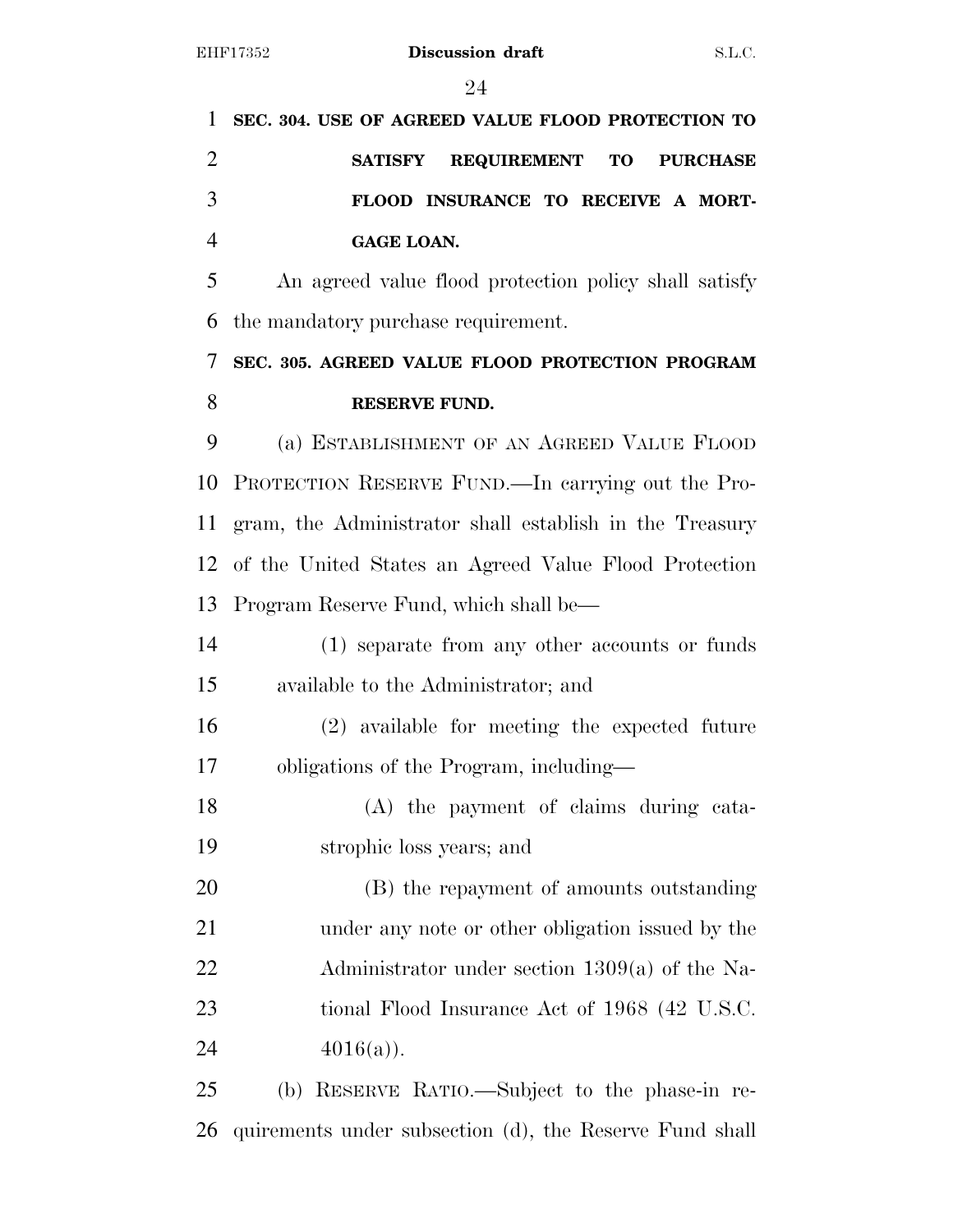maintain a balance that, together with any risk financing covering the Program, is an amount that is equal to— (1) 1.5 percent of the sum of the total potential loss exposure of all outstanding agreed value flood protection policies in force during the prior fiscal year; or (2) a higher percentage of the sum described in paragraph (1) that the Administrator determines to be appropriate, taking into consideration any cir- cumstance that may raise a significant risk of sub- stantial future losses to the Reserve Fund. 12 (c) MAINTENANCE OF RESERVE RATIO. (1) IN GENERAL.—The Administrator may es- tablish, increase, or decrease the amount of aggre- gate annual policy charges to be collected for any fiscal year that are necessary in order to— (A) maintain the amount required under subsection (b); and (B) if the balance of the Reserve Fund is an amount that is less than the amount re-21 quired under subsection (b), obtain the amount 22 required under subsection (b). (2) CONSIDERATIONS.—In exercising the au- thority under paragraph (1), the Administrator shall consider—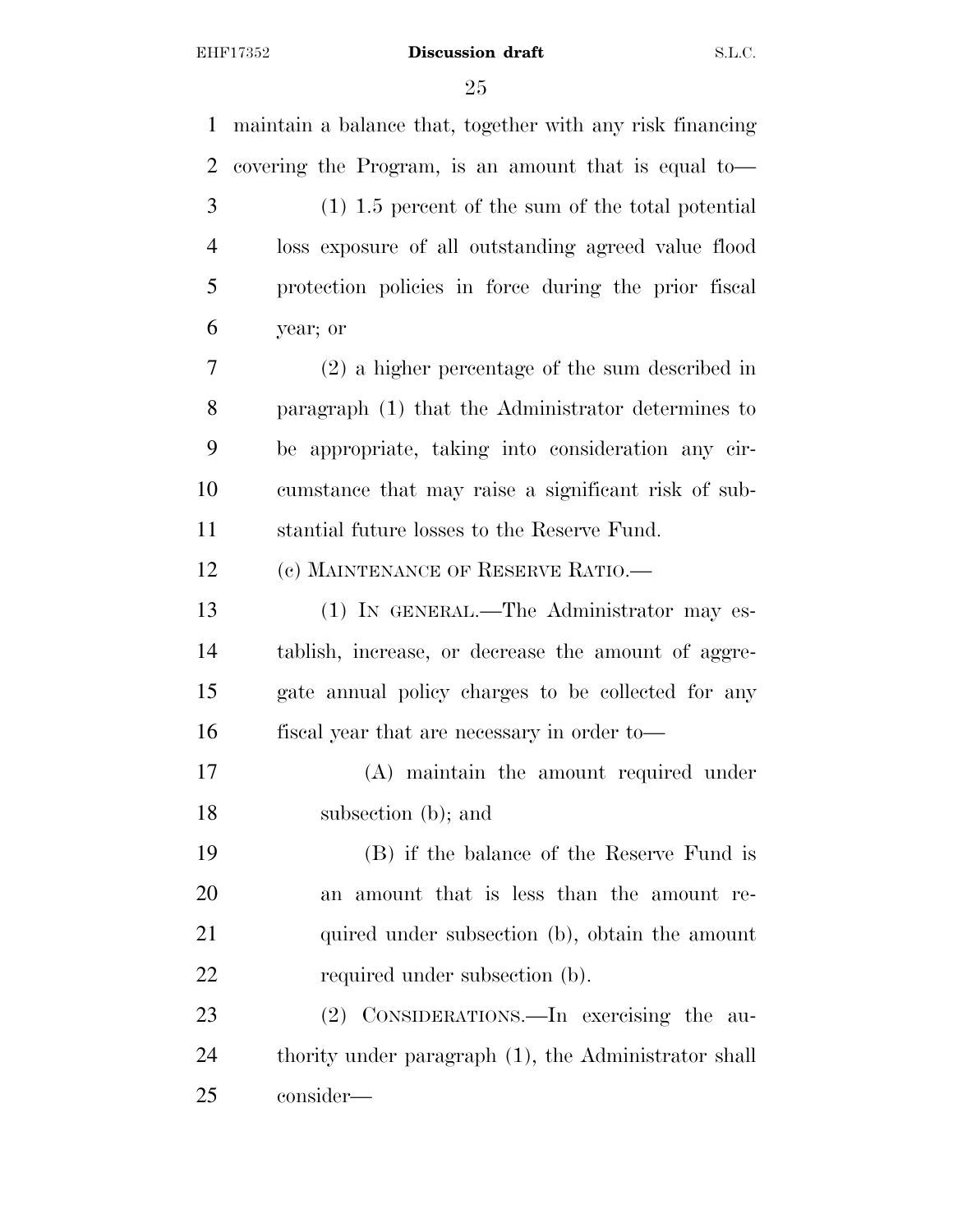| $\mathbf{1}$   | (A) the expected operating expenses of the            |
|----------------|-------------------------------------------------------|
| $\overline{2}$ | Reserve Fund;                                         |
| 3              | (B) the covered loss expenditures under               |
| $\overline{4}$ | the Program;                                          |
| 5              | (C) any investment income generated                   |
| 6              | under the Program; and                                |
| $\overline{7}$ | (D) any other factor that the Adminis-                |
| 8              | trator determines appropriate.                        |
| 9              | (3) LIMITATION.—Notwithstanding any other             |
| 10             | provision of law or any agreement entered into by     |
| 11             | the Administrator, the Administrator shall ensure     |
| 12             | that all amounts attributable to the establishment or |
| 13             | increase of annual policy charges under paragraph     |
| 14             | (1) are transferred to the Administrator for deposit  |
| 15             | into the Reserve Fund to be available for meeting     |
| 16             | the expected future obligations of the Program, as    |
| 17             | described in subsection $(a)(2)$ .                    |
| 18             | (d) PHASE-IN REQUIREMENTS.—The phase-in re-           |
| 19             | quirements under this subsection are as follows:      |
| 20             | (1) IN GENERAL.—Beginning in fiscal year              |
| 21             | 2018, and in each successive fiscal year thereafter   |
| 22             | until the amount required under subsection (b) is     |
| 23             | obtained, the Administrator shall deposit in the Re-  |
| 24             | serve Fund an amount that is not less than 10 per-    |
| 25             | cent of the amount required under subsection (b).     |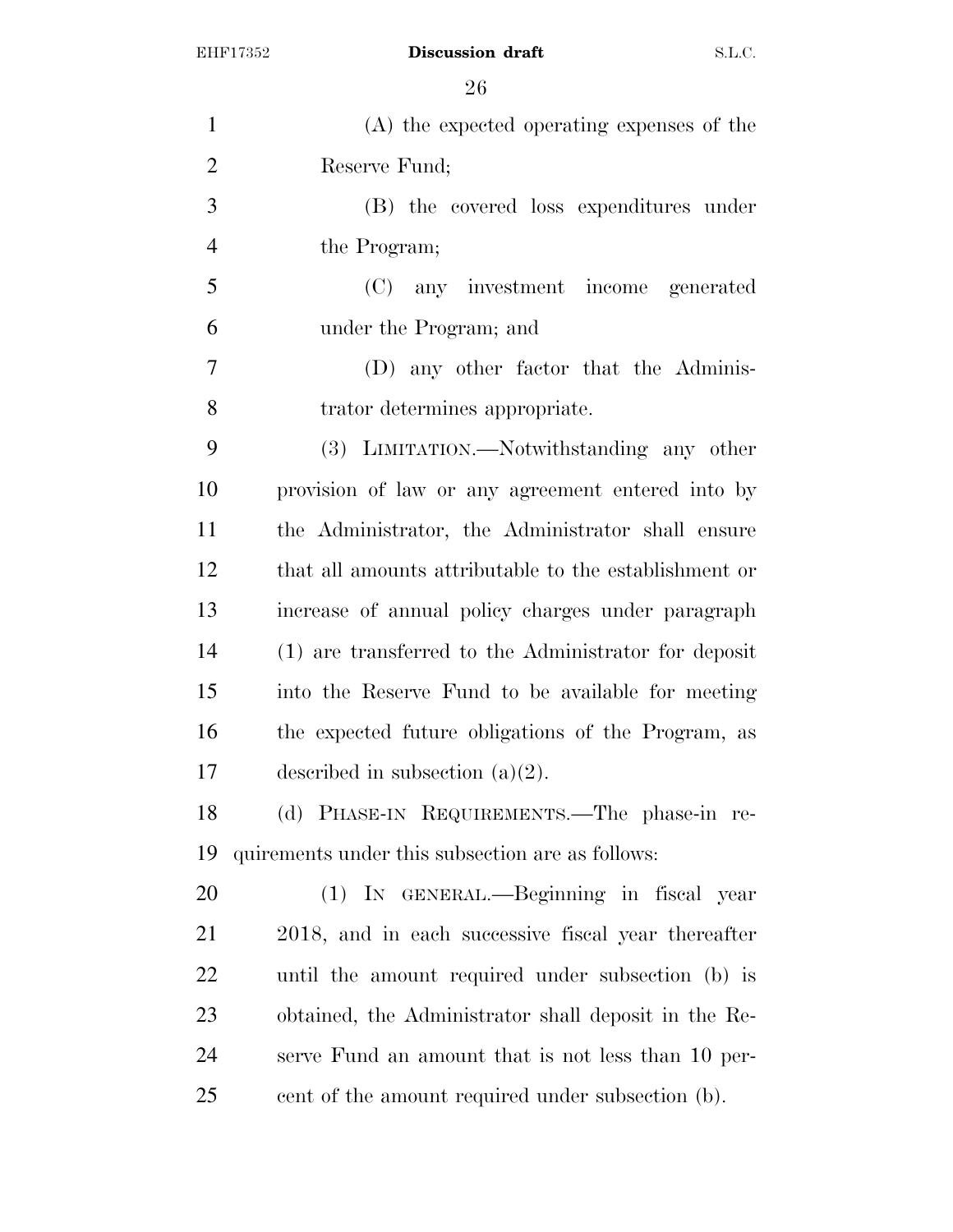(2) AMOUNT SATISFIED.—Except as provided in paragraph (3), beginning on the date on which the amount required under subsection (b) is ob- tained, the Administrator shall not be required to set aside any amounts for the Reserve Fund. (3) EXCEPTION.—If, at any time during any fiscal year after the amount required under sub- section (b) is obtained, the amount in the Reserve Fund is less than the amount required under sub- section (b), the Administrator shall deposit in the Reserve Fund during that fiscal year an amount 12 that is not less than the lesser of— (A) the difference between the amount re-14 quired under subsection (b) and the amount in the Reserve Fund; or (B) 10 percent of the amount required under subsection (b). (e) LIMITATION ON RESERVE RATIO.—If, in any fis- cal year, the Administrator determines that the amount required under subsection (b) cannot be obtained, the Ad- ministrator shall submit to Congress a report that— (1) describes and details the specific concerns of the Administrator regarding the consequences of that amount not being obtained;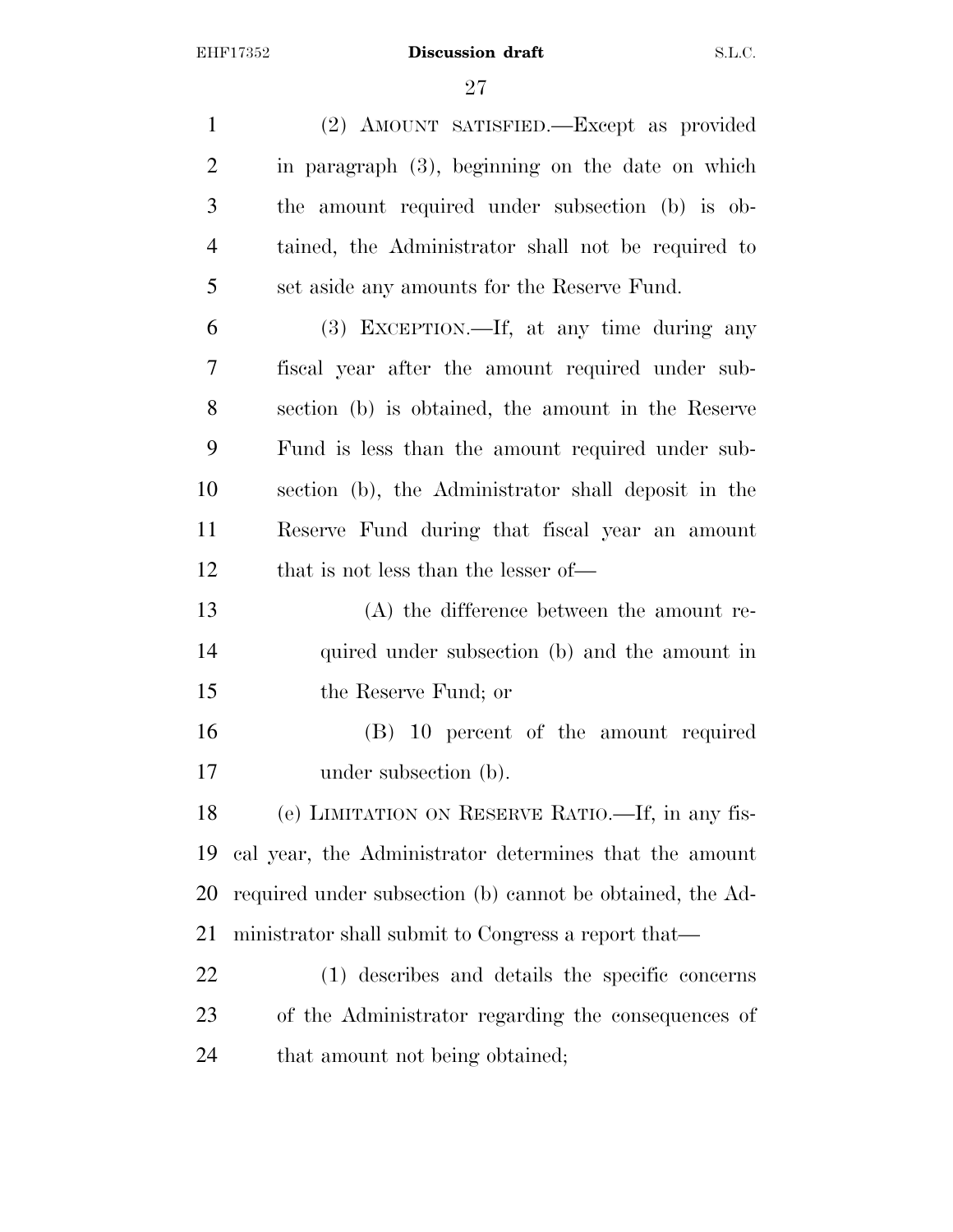(2) demonstrates how the consequences de- scribed in paragraph (1) would harm the long-term financial soundness of the Program; and (3) indicates the maximum attainable amount for that fiscal year. (f) INVESTMENT.—The Secretary of the Treasury shall invest such amounts of the Reserve Fund as the Sec- retary determines advisable in obligations issued or guar- anteed by the United States. **SEC. 306. RULE OF CONSTRUCTION.**  Nothing in this title may be construed to— (1) limit the National Flood Insurance Pro- gram, including the ability of a person to purchase flood insurance under the National Flood Insurance Program to satisfy the mandatory purchase require- ment; or (2) require a person to participate in the Pro- gram. **TITLE IV—PROVIDING PRIVATE MARKET ACCESS, ACCOUNT- ABILITY, AND COMPETITION SEC. 401. USE OF PRIVATE FLOOD INSURANCE TO SATISFY MANDATORY PURCHASE REQUIREMENT.**  (a) IN GENERAL.— (1) MANDATORY PURCHASE REQUIREMENT.—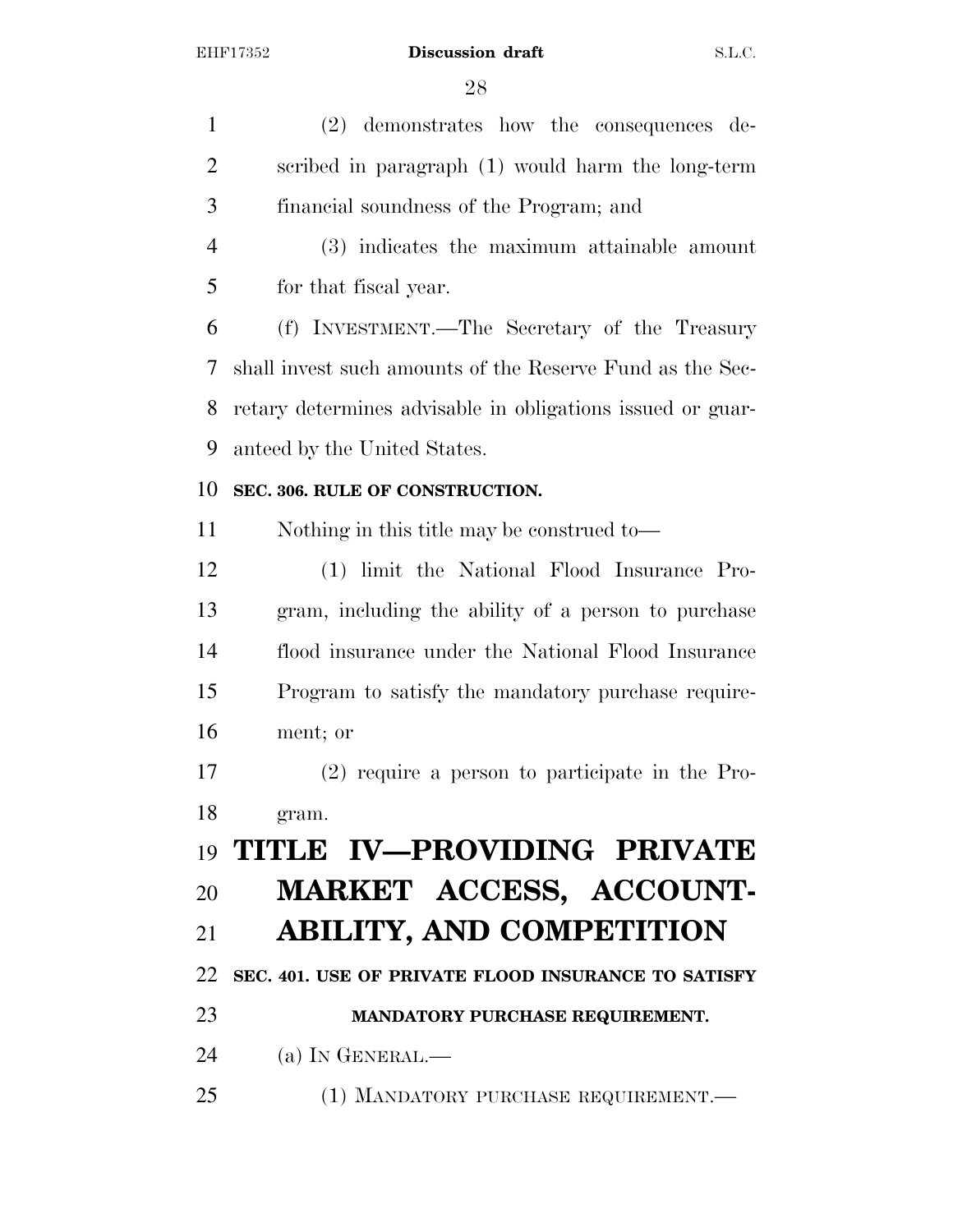1 (A) AMOUNT AND TERM OF COVERAGE. Section 102 of the Flood Disaster Protection Act of 1973 (42 U.S.C. 4012a) is amended by striking ''SEC. 102. (A)'' and all that follows through the end of subsection (a) and inserting the following:

 ''SEC. 102. (a) AMOUNT AND TERM OF COVERAGE.— 8 "(1) In GENERAL.—Subject to paragraph  $(2)$ , on and after the date that is 60 days after the date of enactment of this Act, no Federal officer or agen- cy may approve any financial assistance for acquisi- tion or construction purposes for use in any area that has been identified by the Administrator as an area having special flood hazards and in which the sale of flood insurance has been made available under the National Flood Insurance Act of 1968 (42 U.S.C. 4001 et seq.), unless the building or mobile home and any personal property to which the finan-cial assistance relates is covered by flood insurance.

20  $((2)$  AMOUNT AND TERM.—

21 "(A) AMOUNT GENERALLY.—The amount of flood insurance required under paragraph 23  $(1)$ —

24 ''(i) in the case of Federal flood insur-ance, shall be not less than the lesser of—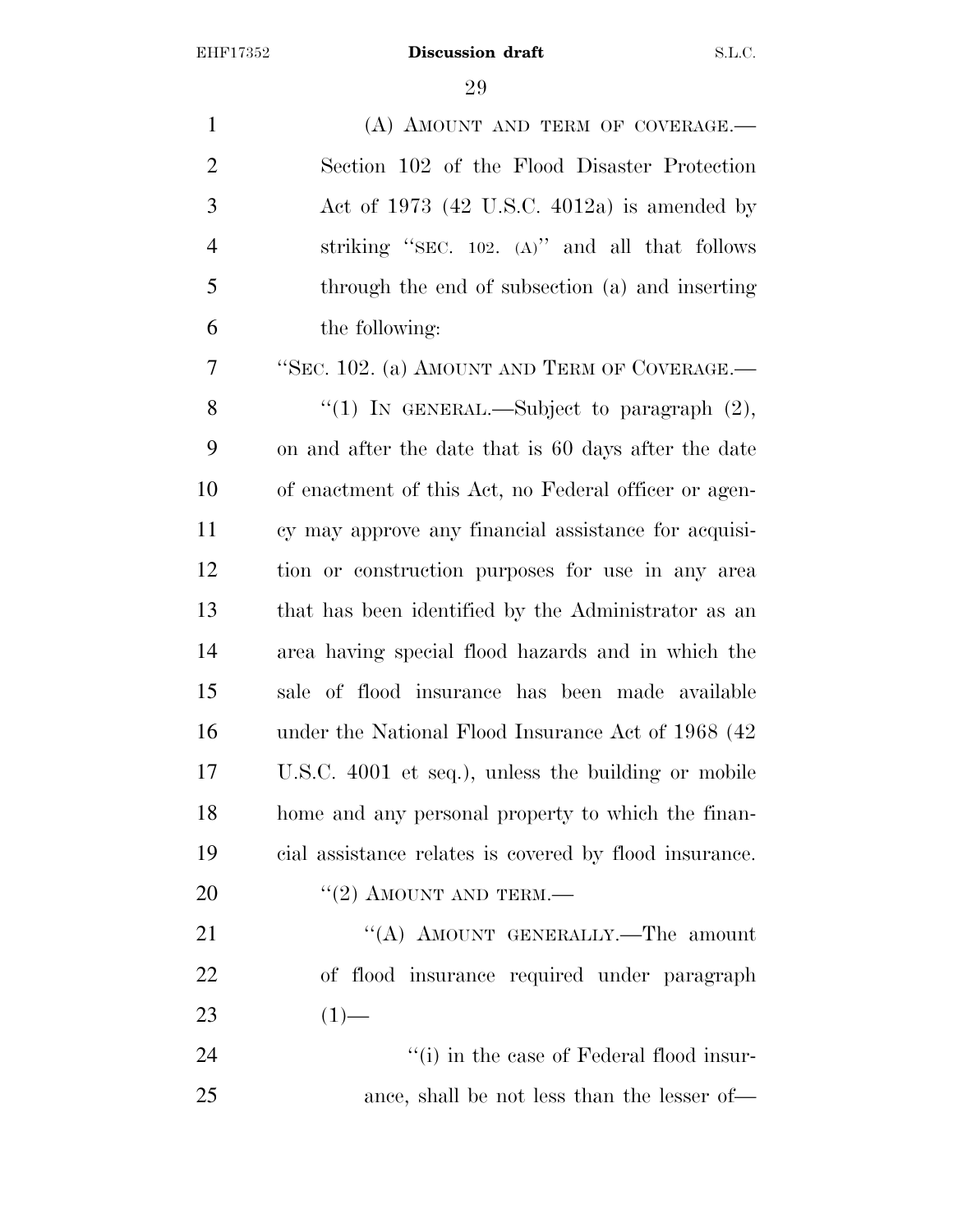| $\mathbf{1}$   | $\lq\lq (I)$ 80 percent of the purchase     |
|----------------|---------------------------------------------|
| $\overline{2}$ | price of the property;                      |
| 3              | $\lq\lq$ (II) the development or project    |
| $\overline{4}$ | cost of the building, mobile home, or       |
| 5              | personal property (less estimated land      |
| 6              | cost);                                      |
| 7              | "(III) the maximum limit of Fed-            |
| 8              | eral flood insurance coverage made          |
| 9              | available with respect to the particular    |
| 10             | type of property; or                        |
| 11             | $``(IV)$ for multi-unit structures          |
| 12             | only, the outstanding principal bal-        |
| 13             | ance of the loan; or                        |
| 14             | "(ii) in the case of private flood insur-   |
| 15             | ance, shall be not less than the lesser of— |
| 16             | $\lq (I)$ 80 percent of the purchase        |
| 17             | price of the property;                      |
| 18             | $\lq\lq$ (II) the development or project    |
| 19             | cost of the building, mobile home, or       |
| 20             | personal property (less estimated land      |
| 21             | cost);                                      |
| 22             | "(III) the maximum limit of Fed-            |
| 23             | eral flood insurance coverage made          |
| 24             | available with respect to the particular    |
| 25             | type of property; or                        |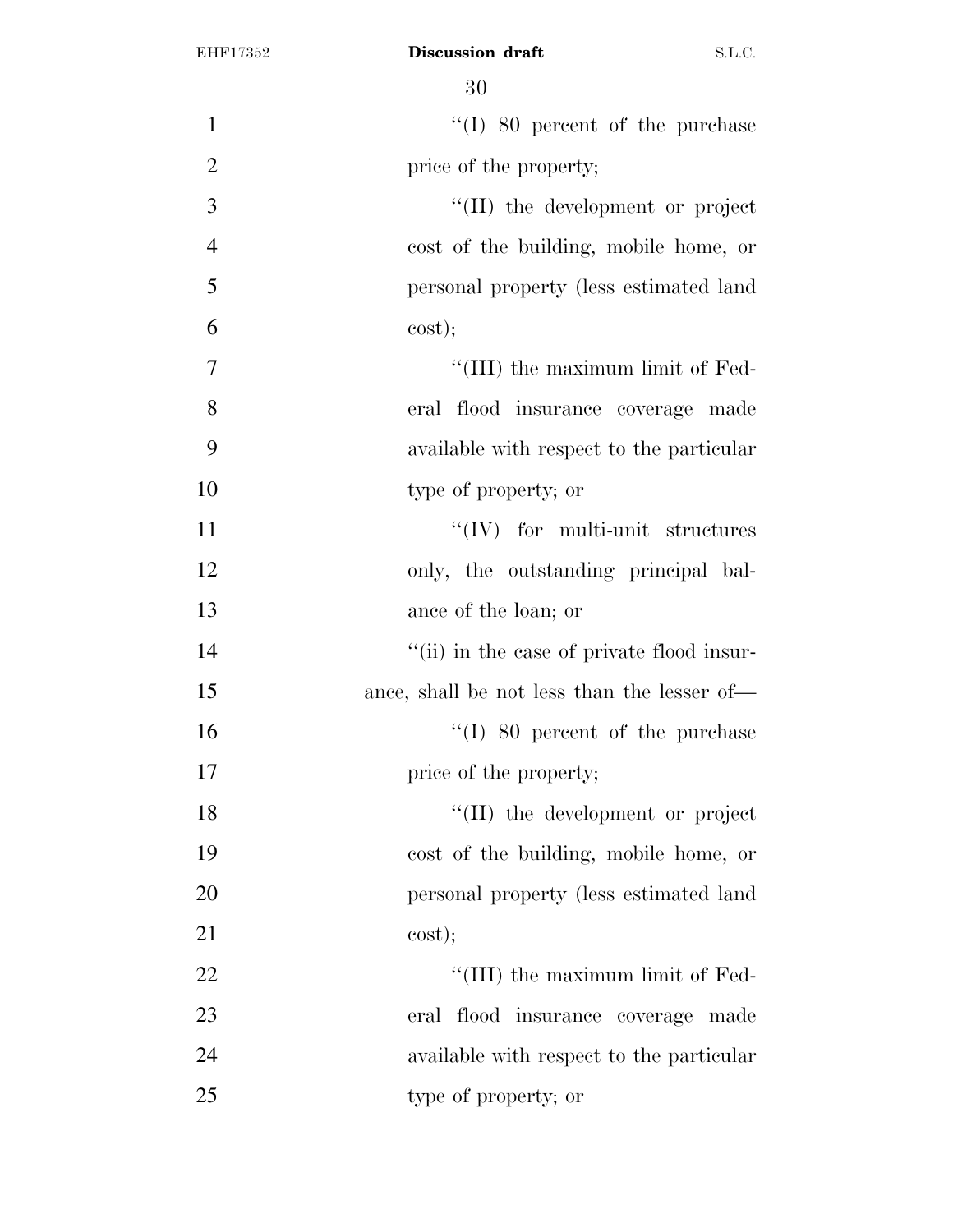| $\mathbf{1}$   | $\lq\lq (IV)$ for multi-unit structures          |
|----------------|--------------------------------------------------|
| $\overline{2}$ | only, the outstanding principal bal-             |
| 3              | ance of the loan.                                |
| $\overline{4}$ | "(B) LOANS AND INSURED AND GUARAN-               |
| 5              | TEED LOANS.—If the financial assistance de-      |
| 6              | scribed in paragraph $(1)$ is in the form of a   |
| 7              | loan or an insurance or guaranty of a loan,      |
| 8              | flood insurance need not be required beyond the  |
| 9              | term of the loan.                                |
| 10             | "(C) TERM GENERALLY.-The require-                |
| 11             | ment of maintaining flood insurance under        |
| 12             | paragraph (1) shall apply during the life of the |
| 13             | property, regardless of transfer of ownership of |
| 14             | the property.".                                  |
| 15             | $(B)$ MORTGAGE LOANS.—Section 102(b) of          |
| 16             | the Flood Disaster Protection Act of 1973 (42)   |
| 17             | U.S.C. $4012a(b)$ is amended—                    |
| 18             | (i) by striking paragraphs (1) through           |
| 19             | $(5)$ and inserting the following:               |
| 20             | $``(1)$ REGULATED LENDING INSTITUTIONS.—         |
| 21             | "(A) IN GENERAL.—Each Federal entity             |
| 22             | for lending regulation (after consultation and   |
| 23             | coordination with the Financial Institutions Ex- |
| 24             | amination Council established under section      |
| 25             | 1004 of the Federal Financial Institutions Ex-   |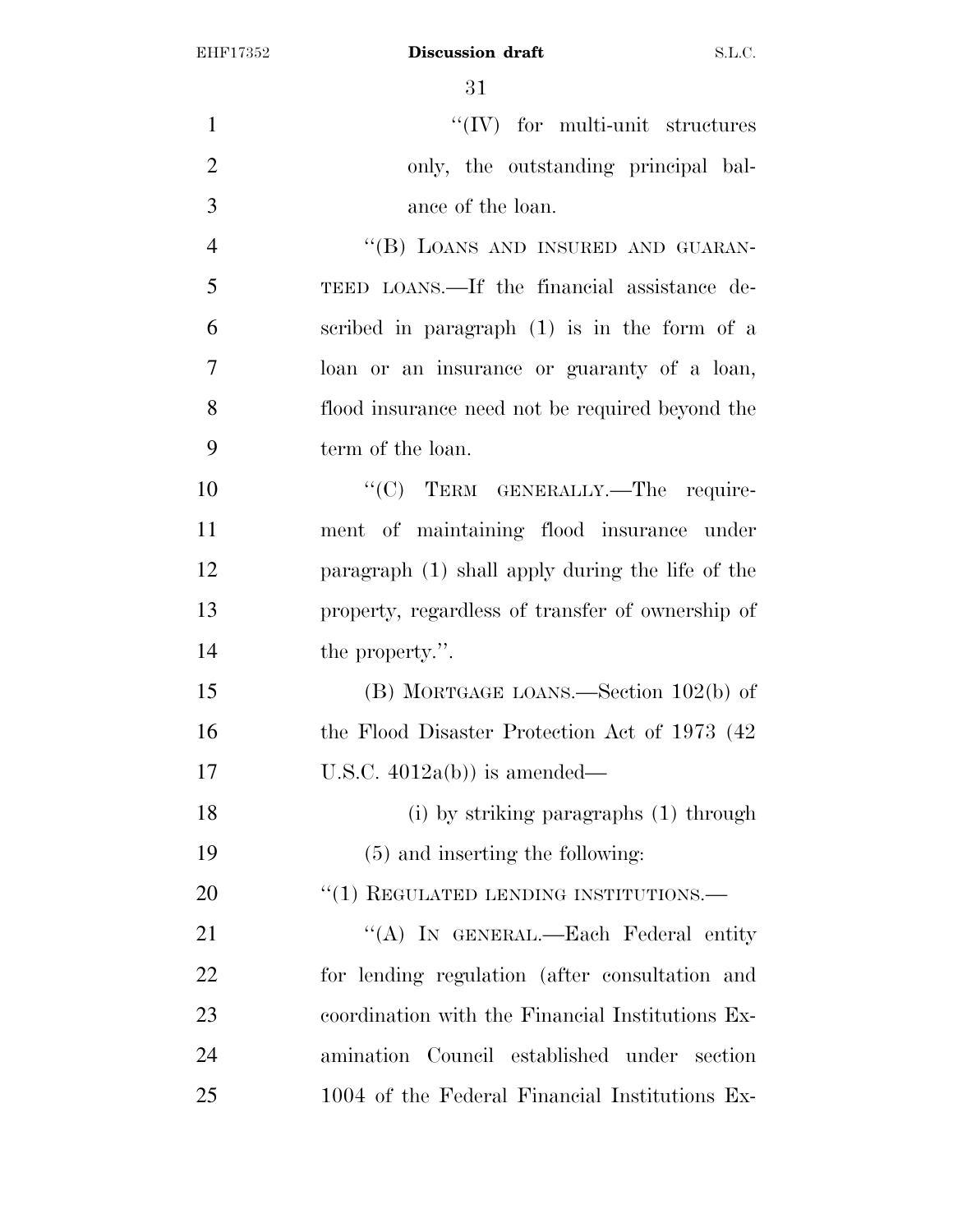amination Council Act of 1974 (12 U.S.C. 2 3303) shall by regulation direct regulated lend- ing institutions not to make, increase, extend, or renew any loan secured by improved real es- tate or a mobile home located or to be located in an area that has been identified by the Ad- ministrator as an area having special flood haz- ards and in which flood insurance has been made available under the National Flood Insur- ance Act of 1968 (42 U.S.C. 4001 et seq.), un-11 less the building or mobile home and any per- sonal property securing the loan is covered for the term of the loan by flood insurance in an amount described in subparagraph (B). 15 "(B) AMOUNT.—The amount of flood in- surance required under subparagraph (A)— 17 ''(i) in the case of Federal flood insur-18 ance, shall be not less than the lesser of— 19 ''(I) 80 percent of the purchase 20 price of the property; 21 ''(II) the maximum limit of Fed- eral flood insurance coverage made available with respect to the particular type of property; or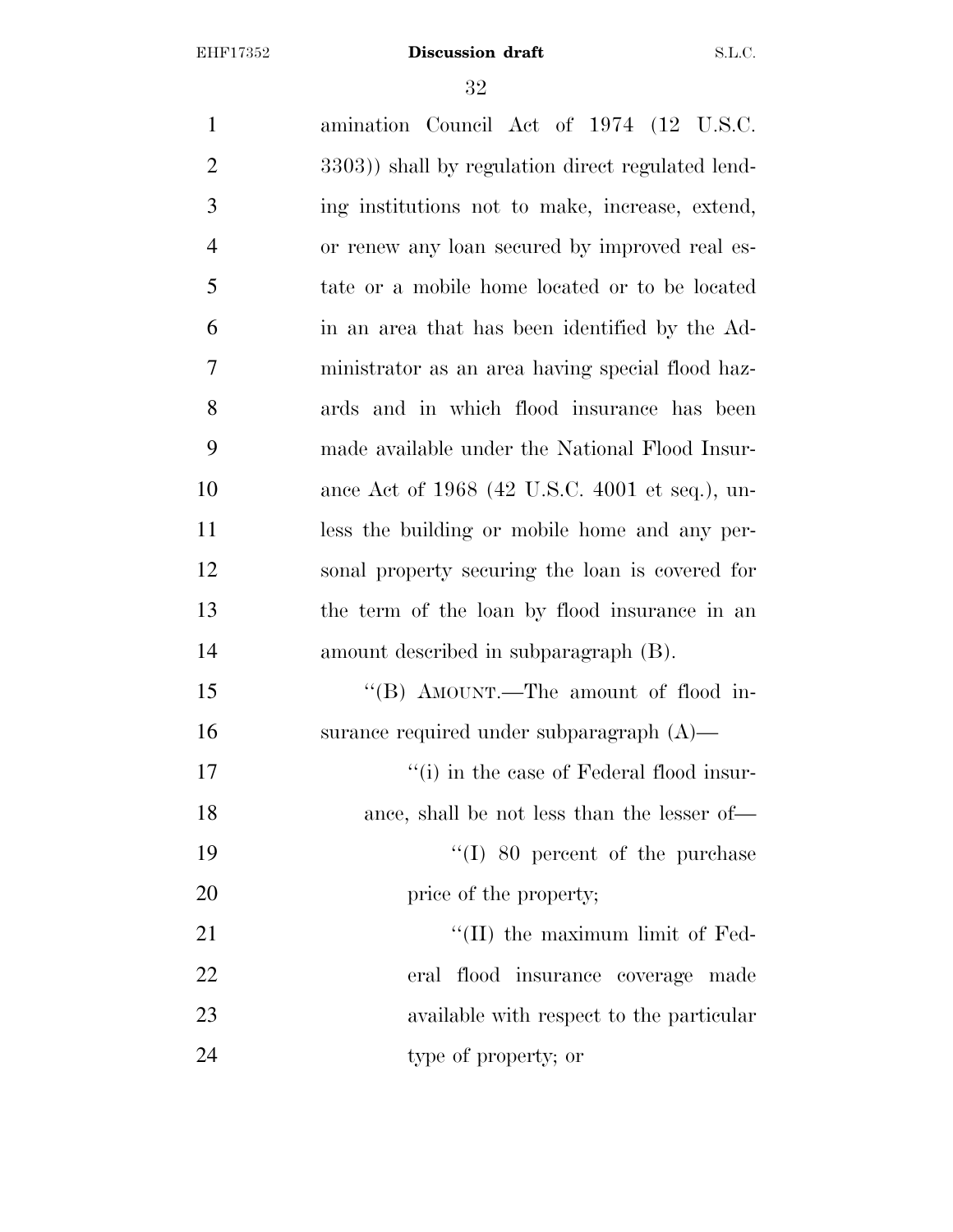| $\mathbf{1}$   | "(III) for multi-unit structures            |
|----------------|---------------------------------------------|
| $\overline{2}$ | only, the outstanding principal bal-        |
| 3              | ance of the loan; or                        |
| $\overline{4}$ | "(ii) in the case of private flood insur-   |
| 5              | ance, shall be not less than the lesser of— |
| 6              | $\lq (I)$ 80 percent of the purchase        |
| 7              | price of the property;                      |
| 8              | $\lq\lq$ (II) the maximum limit of Fed-     |
| 9              | eral flood insurance coverage made          |
| 10             | available with respect to the particular    |
| 11             | type of property; or                        |
| 12             | "(III) for multi-unit structures            |
| 13             | only, the outstanding principal bal-        |
| 14             | ance of the loan.                           |
| 15             | $``(2)$ FEDERAL AGENCY LENDERS.—            |
| 16             | $\lq\lq (A)$ In GENERAL.—                   |
| 17             | "(i) INSURANCE REQUIRED.—A Fed-             |
| 18             | eral agency lender may not make, increase,  |
| 19             | extend, or renew any loan secured by im-    |
| 20             | proved real estate or a mobile home located |
| 21             | or to be located in an area that has been   |
| 22             | identified by the Administrator as an area  |
| 23             | having special flood hazards and in which   |
| 24             | flood insurance has been made available     |
| 25             | under the National Flood Insurance Act of   |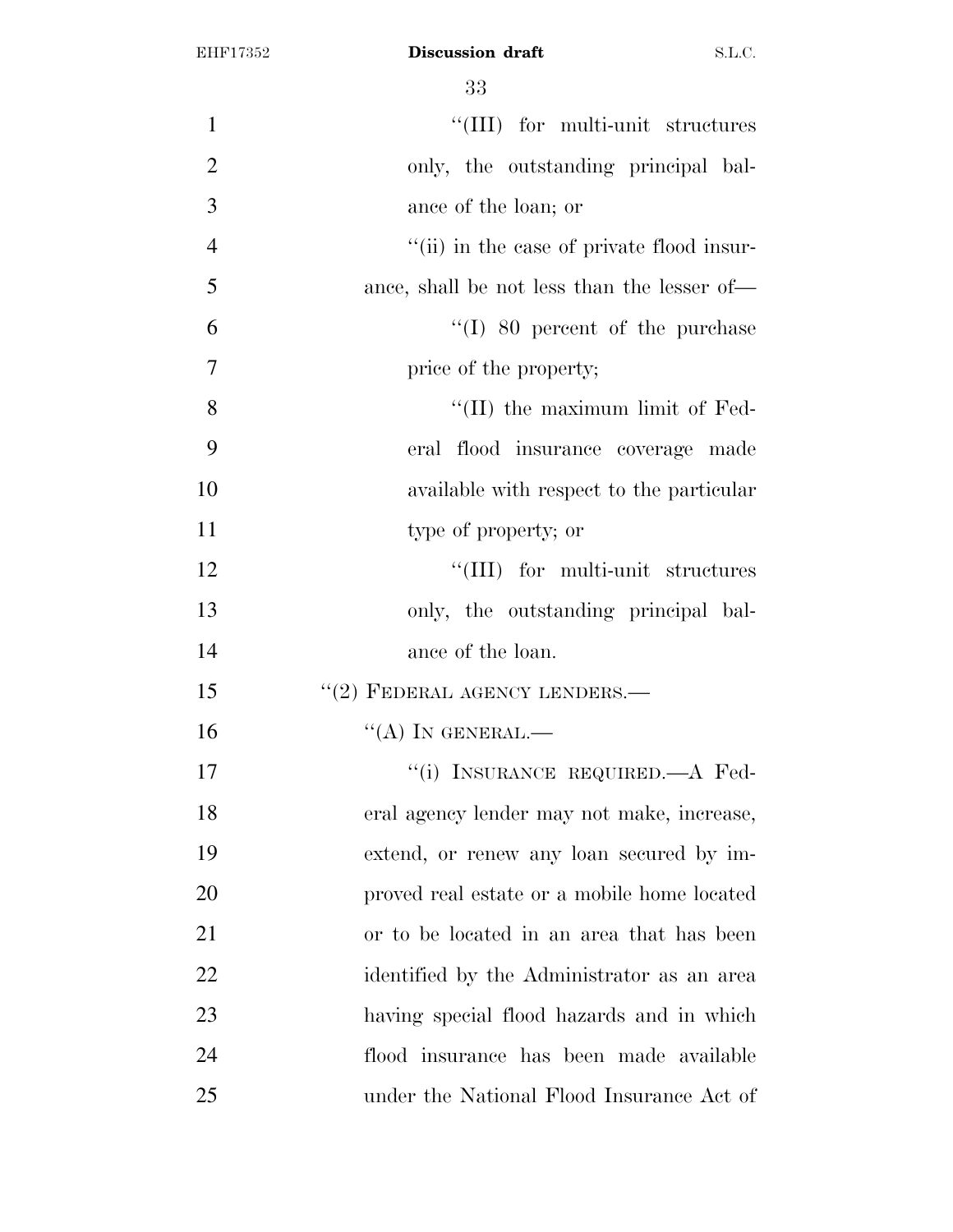| $\mathbf{1}$   | 1968 (42 U.S.C. 4001 et seq.), unless the         |
|----------------|---------------------------------------------------|
| $\overline{2}$ | building or mobile home and any personal          |
| 3              | property securing the loan is covered for         |
| $\overline{4}$ | the term of the loan by flood insurance in        |
| 5              | accordance with paragraph (1).                    |
| 6              | "(ii) REGULATIONS.-                               |
| $\overline{7}$ | "(I) IN GENERAL.—Each Federal                     |
| 8              | agency lender may issue any regula-               |
| 9              | tions necessary to carry out this para-           |
| 10             | graph.                                            |
| 11             | "(II) CONSISTENCY.—Any regu-                      |
| 12             | lations issued under subclause<br>(I)             |
| 13             | shall be consistent with and substan-             |
| 14             | tially identical to any regulations               |
| 15             | issued under paragraph (1).                       |
| 16             | "(B) REQUIREMENT TO ACCEPT FLOOD IN-              |
| 17             | SURANCE.—Each Federal agency lender shall         |
| 18             | accept flood insurance as satisfaction of the     |
| 19             | flood insurance coverage requirement under        |
| 20             | subparagraph $(A)(i)$ if the flood insurance cov- |
| 21             | erage meets the requirements for coverage         |
| 22             | under that subparagraph.                          |
| 23             | GOVERNMENT-SPONSORED ENTERPRISES<br>(3)           |
| 24             | FOR HOUSING.                                      |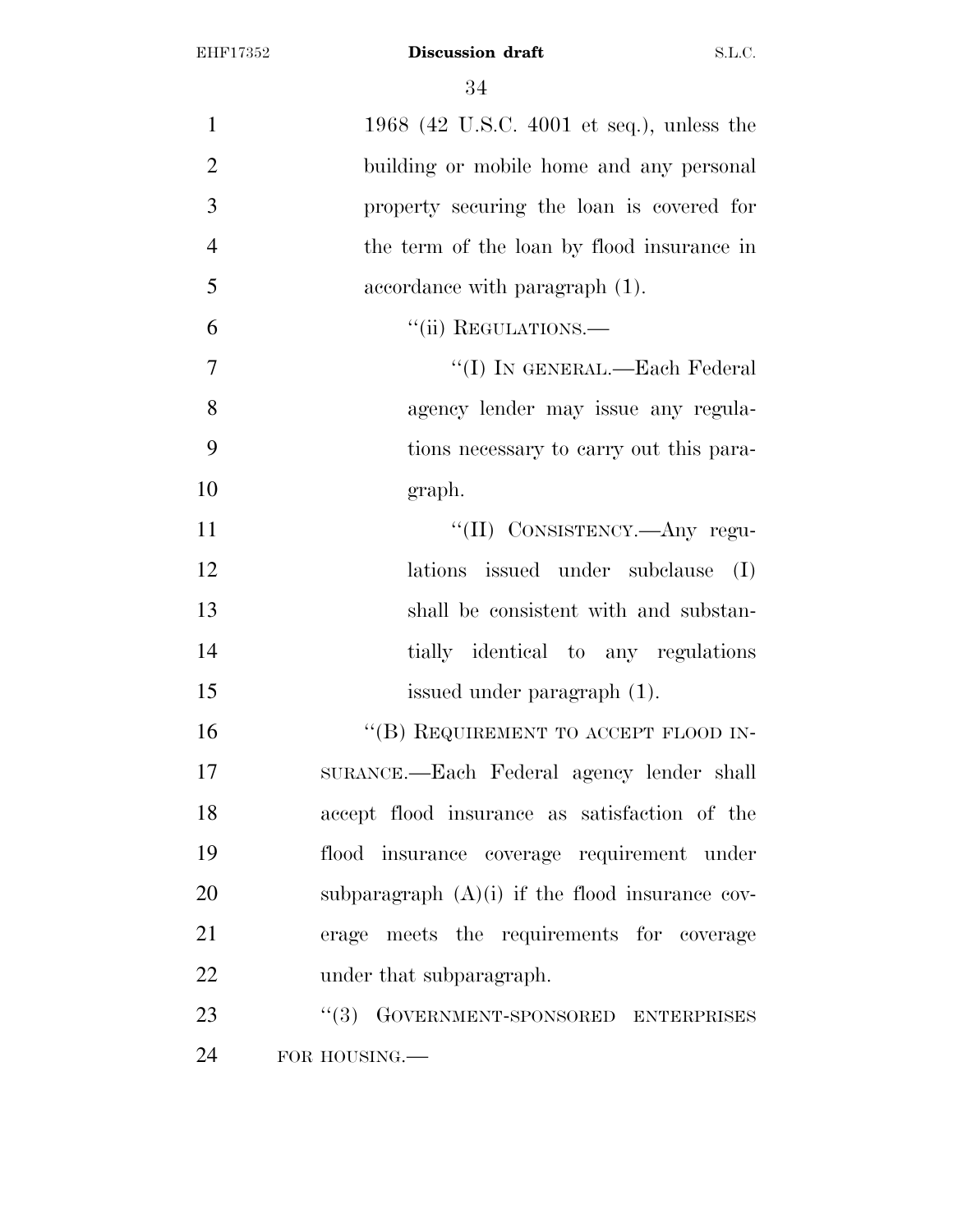| $\mathbf{1}$   | ``(A)<br>IMPLEMENTATION OF<br>PROCE-        |
|----------------|---------------------------------------------|
| $\overline{2}$ | DURES.-                                     |
| 3              | "(i) REQUIREMENT.—The Federal               |
| $\overline{4}$ | National Mortgage Association and the       |
| 5              | Federal Home Loan Mortgage Corporation      |
| 6              | shall implement procedures reasonably de-   |
| 7              | signed to ensure that, for any loan de-     |
| 8              | scribed in clause (ii) that is purchased or |
| 9              | guaranteed by such entity, the building or  |
| 10             | mobile home and any personal property se-   |
| 11             | curing the loan is covered for the term of  |
| 12             | the loan by flood insurance in the amount   |
| 13             | provided in paragraph $(1)(B)$ .            |
| 14             | "(ii) SECURED LOAN.—A loan de-              |
| 15             | scribed in this clause is a loan secured by |
| 16             | improved real estate or a mobile home lo-   |
| 17             | cated in an area—                           |
| 18             | "(I) that has been identified, at           |
| 19             | the time of the origination of the loan     |
| 20             | or at any time during the term of the       |
| 21             | loan, by the Administrator as an area       |
| 22             | having special flood hazards; and           |

23 ''(II) in which flood insurance is made available under the National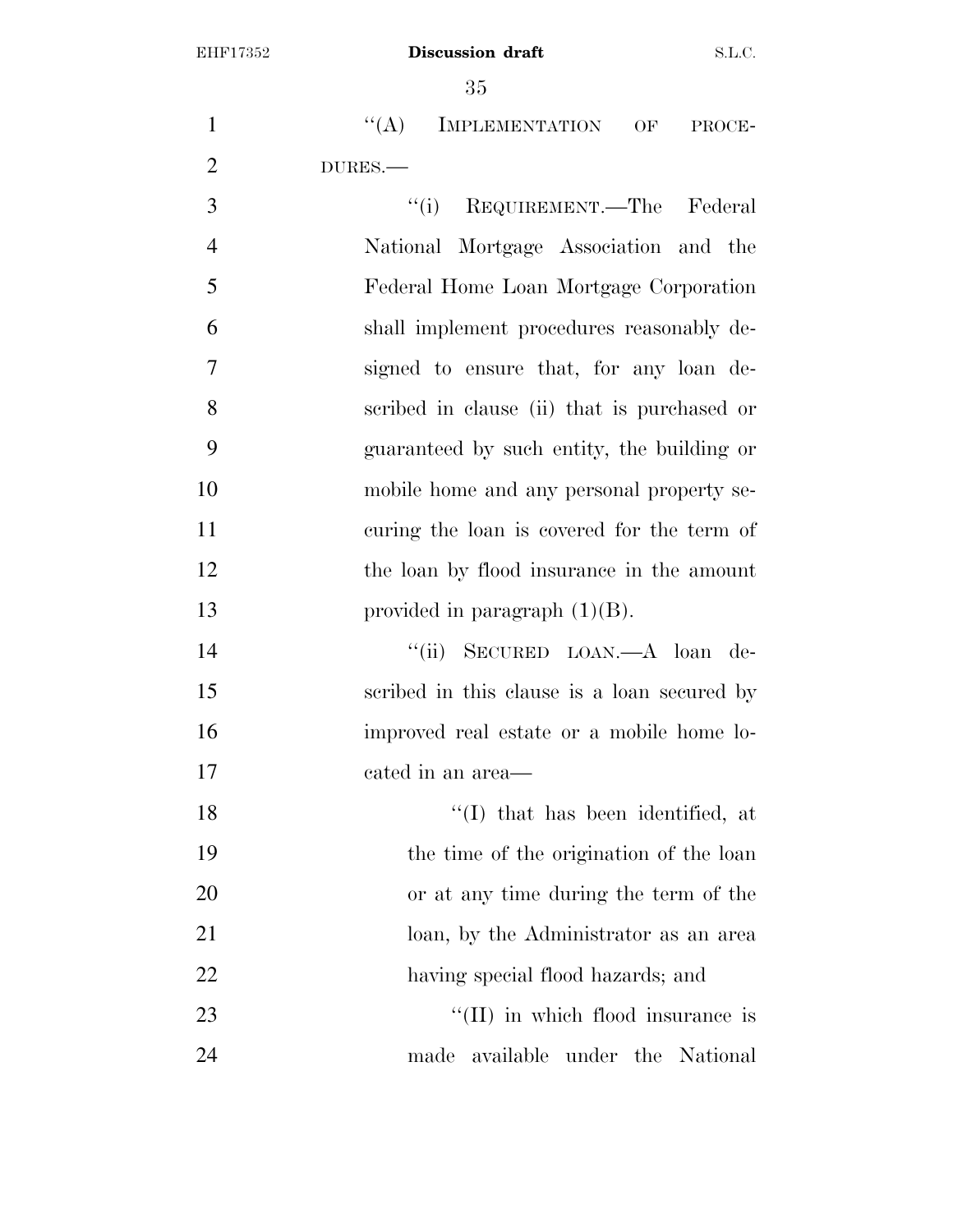$\Omega$ 

| 36                                                  |
|-----------------------------------------------------|
| Flood Insurance Act of 1968<br>(42)                 |
| U.S.C. 4001 et seq.).                               |
| "(B) ACCEPTABLE INSURANCE.—Subject                  |
| subparagraph (C), the Federal National<br>$\rm{to}$ |
| Mortgage Association and the Federal Home           |
| Loan Mortgage Corporation shall accept flood        |
| insurance as satisfaction of the flood insurance    |
| coverage requirement under paragraph (1) if         |
| the flood insurance coverage provided meets the     |
| requirements for coverage under that paragraph      |
| and any requirements established by the Fed-        |
| eral National Mortgage Association or the Fed-      |
| eral Home Loan Corporation, respectively, re-       |
| lating to the financial strength of private insur-  |
| ance companies from which the Federal Na-           |
| tional Mortgage Association or the Federal          |
| Home Loan Mortgage Corporation will accept          |
| private flood insurance.                            |
| "(C) RELATION TO STATE LAW.-A re-                   |
| quirement described in subparagraph (B) may         |
| not affect or conflict with any State law, regula-  |
|                                                     |

tion, or procedure concerning the regulation of

- the business of insurance.
- 24 "(4) АРРЫСАВІ<br/>ыту.—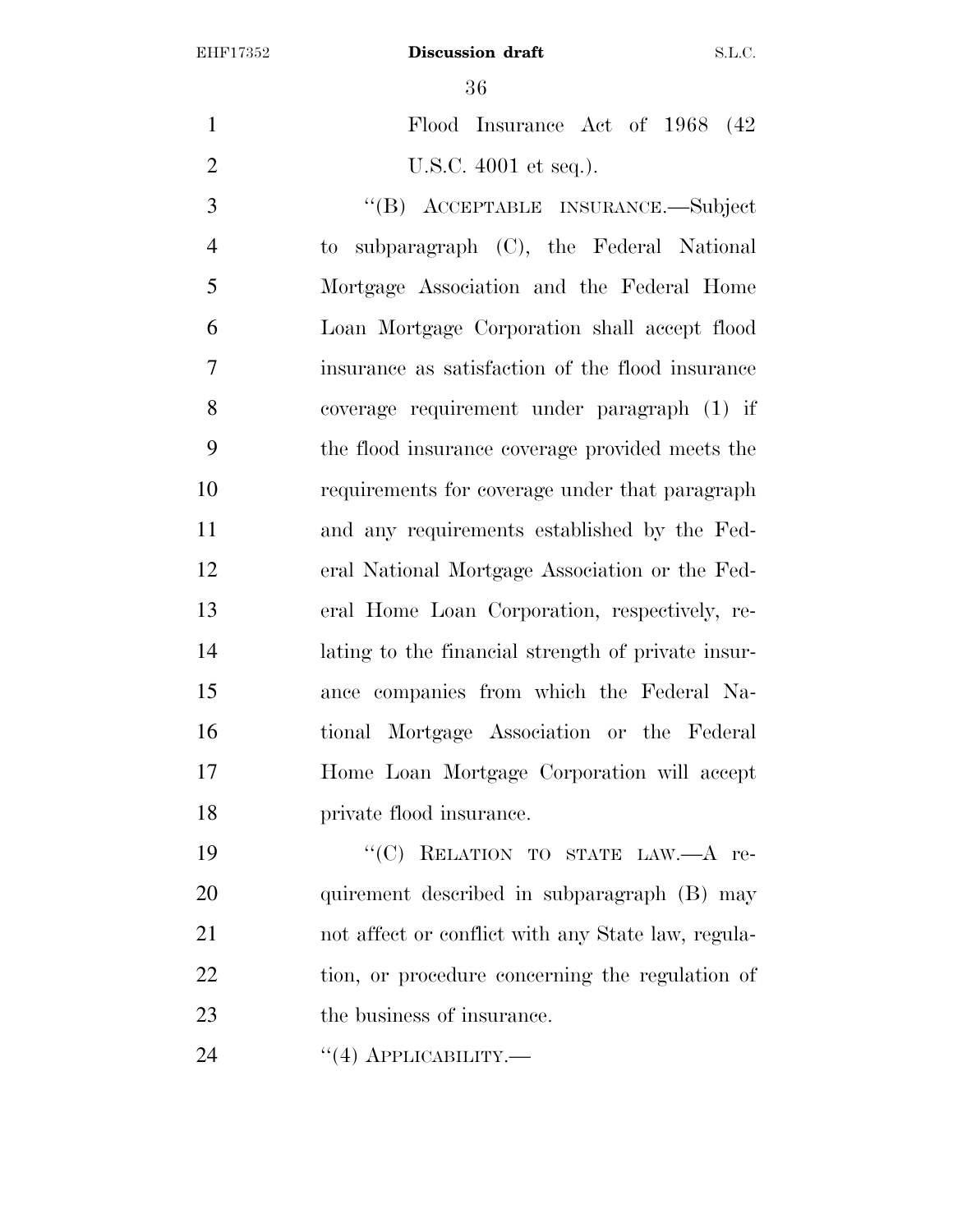1 "(A) EXISTING COVERAGE.—Except as provided in subparagraph (B), paragraph (1) shall apply on the date of enactment of the Rie- gle Community Development and Regulatory Improvement Act of 1994 (12 U.S.C. 4701 et  $\epsilon$  seq.).

7 "'(B) NEW COVERAGE.—Paragraphs (2) and (3) shall apply only with respect to any loan made, increased, extended, or renewed after the expiration of the 1-year period begin- ning on the date of enactment of the Riegle Community Development and Regulatory Im- provement Act of 1994 (12 U.S.C. 4701 et seq.). Paragraph (1) shall apply with respect to any loan made, increased, extended, or renewed by any lender supervised by the Farm Credit Administration only after the expiration of the period under this subparagraph.

19 "'(C) CONTINUED EFFECT OF REGULA- TIONS.—Notwithstanding any other provision of this subsection, the regulations to carry out paragraph (1), as in effect immediately before the date of enactment of the Riegle Community Development and Regulatory Improvement Act of 1994 (12 U.S.C. 4701 et seq.), shall con-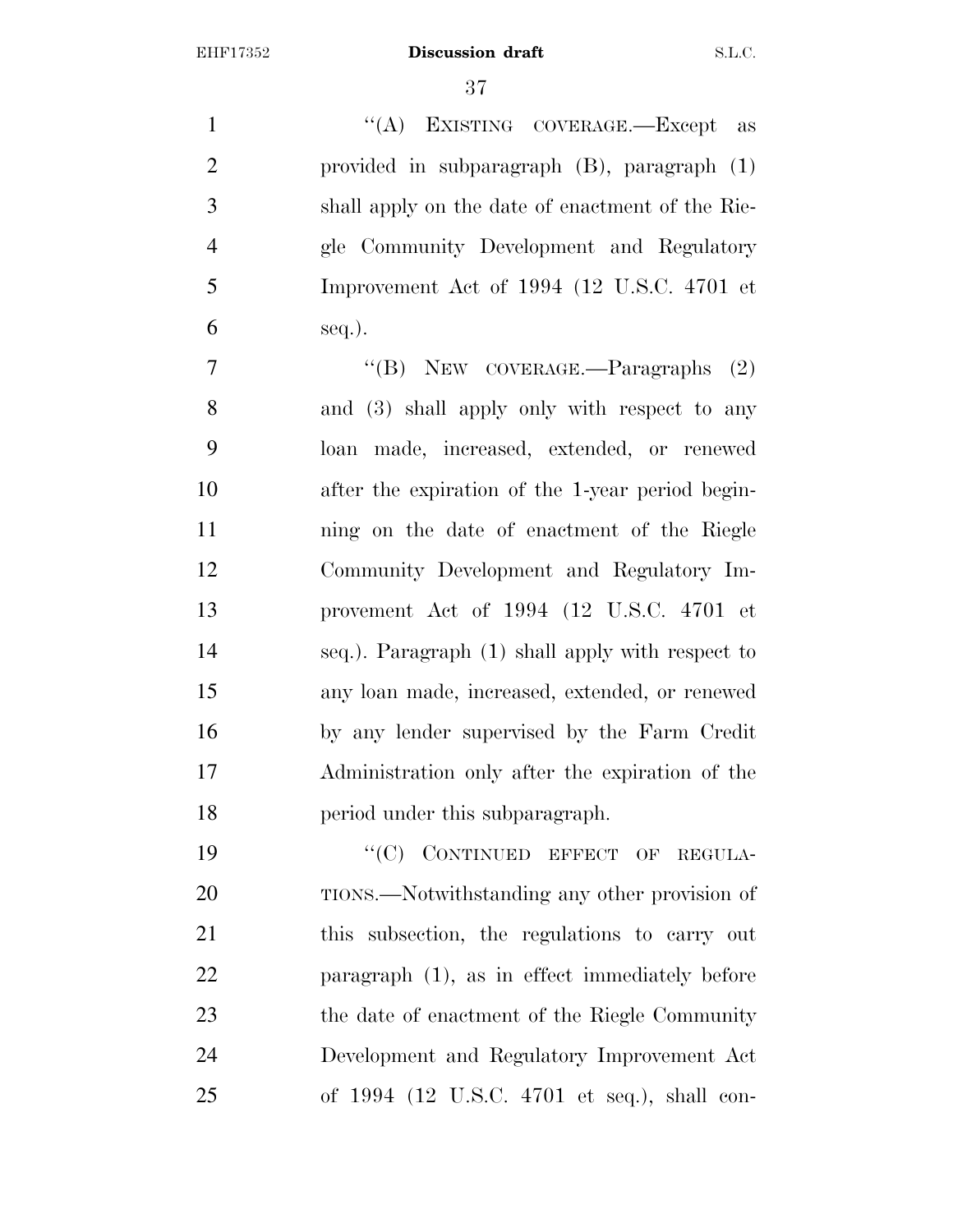tinue to apply until the regulations issued to carry out paragraph (1), as amended by section  $3 \t 522(a)$  of such Act, take effect.

4  $``(5)$  RULE OF CONSTRUCTION.—

 ''(A) IN GENERAL.—Subject to subpara- graph (B), nothing in this subsection shall be construed to supersede or limit the authority of a Federal entity for lending regulation, the Federal Housing Finance Agency, a Federal agency lender, the Federal National Mortgage Association, or the Federal Home Loan Mort- gage Corporation to establish requirements re- lating to the financial strength of private insur- ance companies from which the entity or agency will accept private flood insurance.

16 "(B) RELATION TO STATE LAW.—A re- quirement described in subparagraph (A) may not affect or conflict with any State law, regula- tion, or procedure concerning the regulation of 20 the business of insurance."; and

- 21 (ii) by striking paragraph (7) and in-serting the following:
- 23 "'(7) DEFINITIONS.—In this section:

24 "(A) FEDERAL FLOOD INSURANCE.—The term 'Federal flood insurance' means an insur-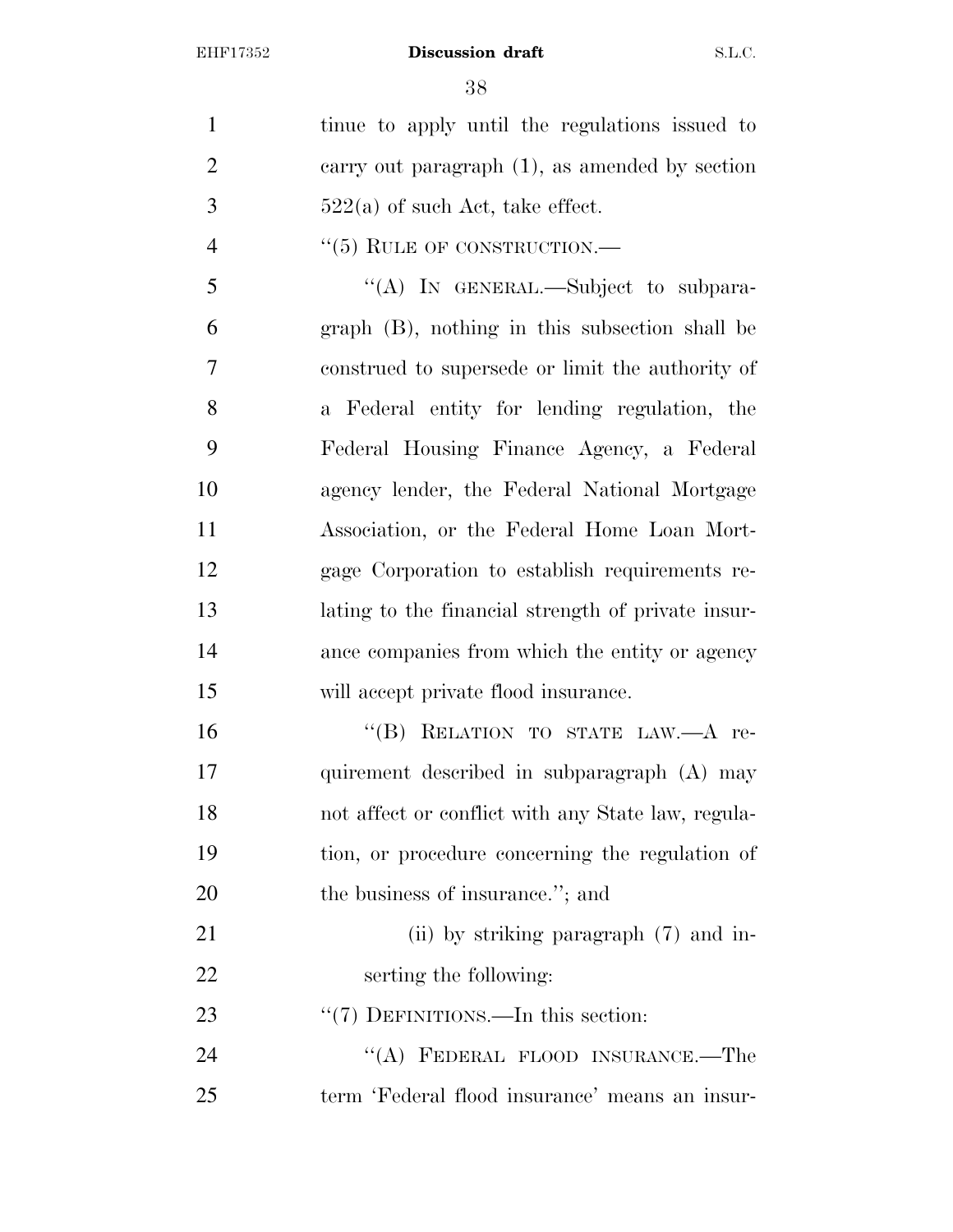| $\mathbf{1}$   | ance policy made available under the National  |
|----------------|------------------------------------------------|
| $\overline{2}$ | Flood Insurance Act of 1968 (42 U.S.C. 4001)   |
| 3              | $et seq.$ ).                                   |
| $\overline{4}$ | "(B) FLOOD INSURANCE.—The term 'flood          |
| 5              | insurance' means—                              |
| 6              | "(i) Federal flood insurance; and              |
| $\overline{7}$ | "(ii) private flood insurance.                 |
| 8              | "(C) PRIVATE FLOOD INSURANCE.—The              |
| 9              | term 'private flood insurance' means an insur- |
| 10             | ance policy that—                              |
| 11             | $f'(i)$ is issued by an insurance com-         |
| 12             | pany that is—                                  |
| 13             | $\lq\lq$ . I licensed, admitted, or other-     |
| 14             | wise approved to engage in the busi-           |
| 15             | ness of insurance in the State in              |
| 16             | which the insured building is located,         |
| 17             | by the insurance regulator of that             |
| 18             | State; or                                      |
| 19             | "(II) eligible as a nonadmitted                |
| 20             | insurer to provide insurance in the            |
| 21             | home State of the insured, in accord-          |
| 22             | ance with sections $521$ through $527$ of      |
| 23             | the Nonadmitted and Reinsurance Re-            |
| 24             | form Act of 2010 (15 U.S.C. 8201)              |
| 25             | through $8206$ );                              |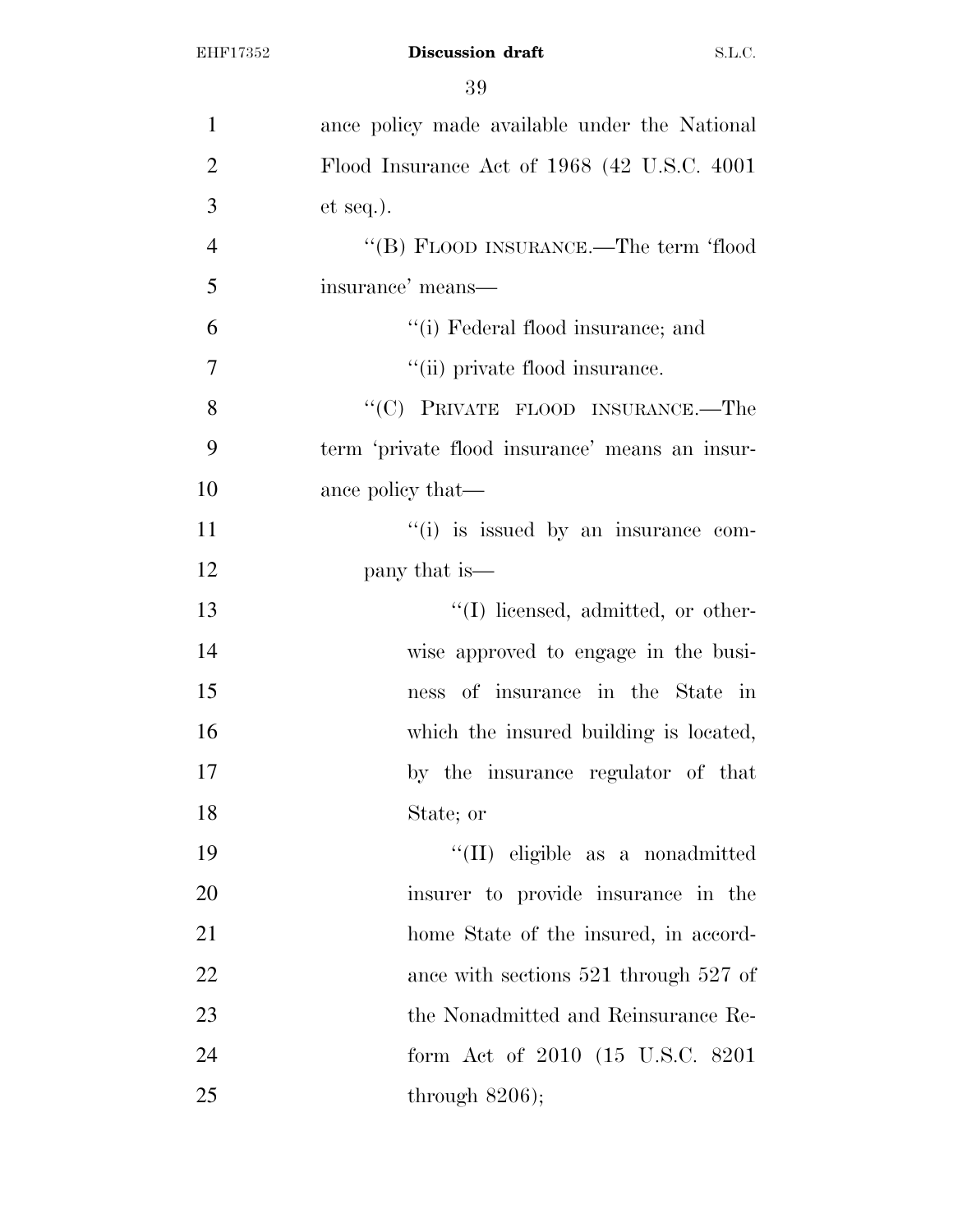| 1              | "(ii) is issued by an insurance com-                          |
|----------------|---------------------------------------------------------------|
| $\overline{2}$ | pany that is not otherwise disapproved as                     |
| 3              | a surplus lines insurer by the insurance                      |
| $\overline{4}$ | regulator of the State in which the prop-                     |
| 5              | erty to be insured is located; and                            |
| 6              | "(iii) provides flood insurance cov-                          |
| 7              | erage that complies with the laws and reg-                    |
| 8              | ulations of that State.                                       |
| 9              | "(D) STATE.—The term 'State' means any                        |
| 10             | State of the United States, the District of Co-               |
| 11             | lumbia, the Commonwealth of Puerto Rico,                      |
| 12             | Guam, the Northern Mariana Islands, the Vir-                  |
| 13             | gin Islands, and American Samoa.".                            |
| 14             | (2) EFFECT OF PRIVATE FLOOD INSURANCE                         |
| 15             | COVERAGE ON CONTINUOUS COVERAGE REQUIRE-                      |
| 16             | MENTS.—Section 1308 of the National Flood Insur-              |
| 17             | ance Act of $1968$ (42 U.S.C. 4015) is amended by             |
| 18             | adding at the end the following:                              |
| 19             | "(n) EFFECT OF PRIVATE FLOOD INSURANCE COV-                   |
| 20             | ERAGE ON CONTINUOUS COVERAGE REQUIREMENTS.                    |
| 21             | For purposes of applying any statutory, regulatory, or ad-    |
| 22             | ministrative continuous coverage requirement, including       |
| 23             | under section $1307(g)(1)$ , the Administrator shall consider |
| 24             | any period during which a property was continuously cov-      |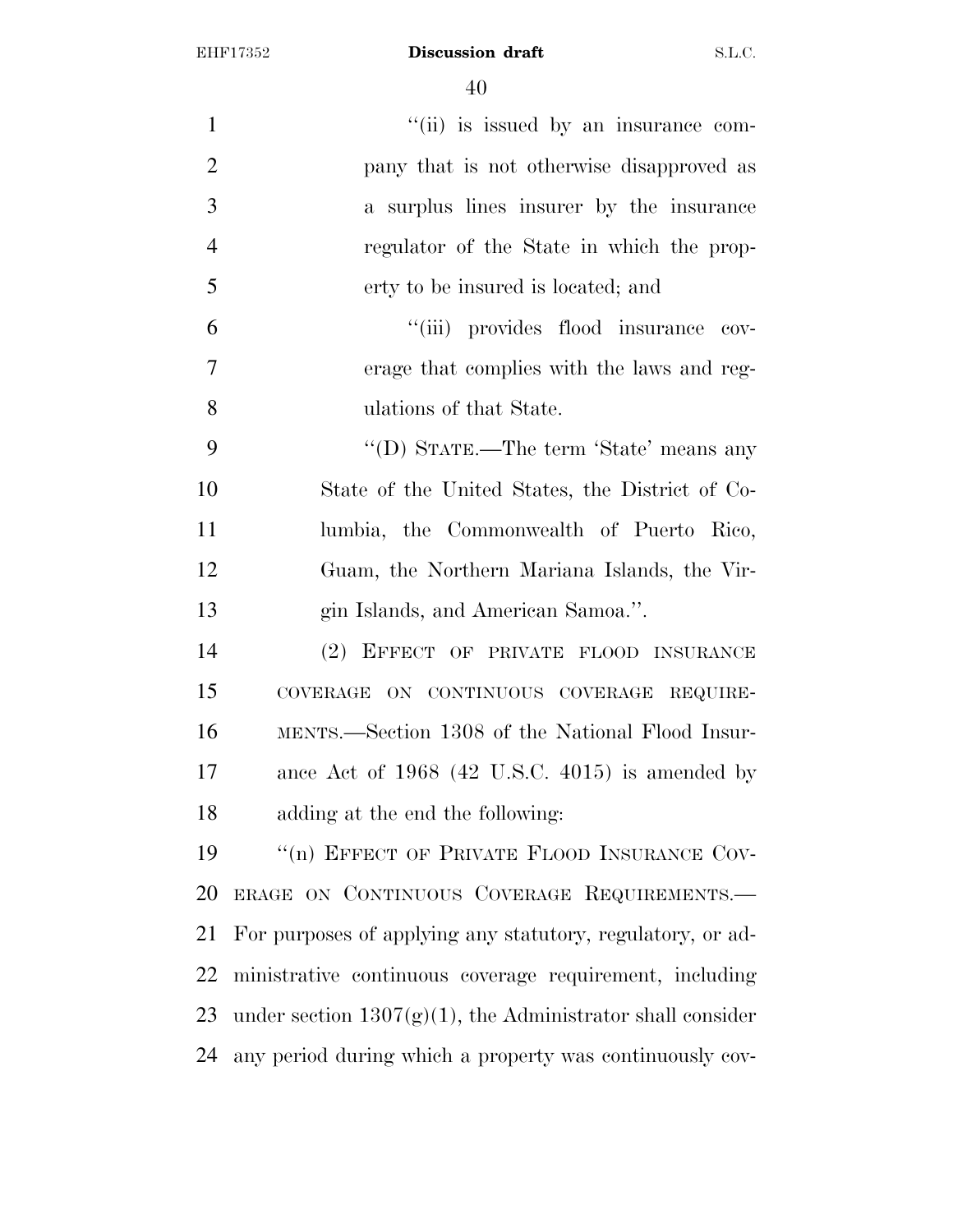ered by private flood insurance to be a period of contin-uous coverage.''.

 (b) APPLICABILITY OF EXPANDED PRIVATE FLOOD INSURANCE OPTIONS.—The amendments made by sub- section (a) shall apply only with respect to a property that is described in subparagraphs (A) through (E) of section 1307(a)(2) of the National Flood Insurance Act of 1968  $(42 \text{ U.S.C. } 4014(a)(2))$ .

 (c) REPORT ON LEVEL OF PERCEIVED ADVERSE SE- LECTION.—Not later than 2 years after the date of enact- ment of this Act, the Administrator shall submit to Con- gress a report on the extent to which, of the properties that are required to satisfy the mandatory purchase re- quirement, the properties for which private flood insurance is purchased tend to be at a lower risk of flooding than the properties for which Federal flood insurance is pur- chased (commonly referred to as ''adverse selection''), by detailing risk classifications of private flood insurance policies.

 **SEC. 402. PROVISION OF PRIVATE FLOOD INSURANCE BY WRITE YOUR OWN COMPANIES.** 

The Administrator—

 (1) on and after October 1 of the first fiscal year beginning after the date of enactment of this Act, may not prohibit a Write Your Own company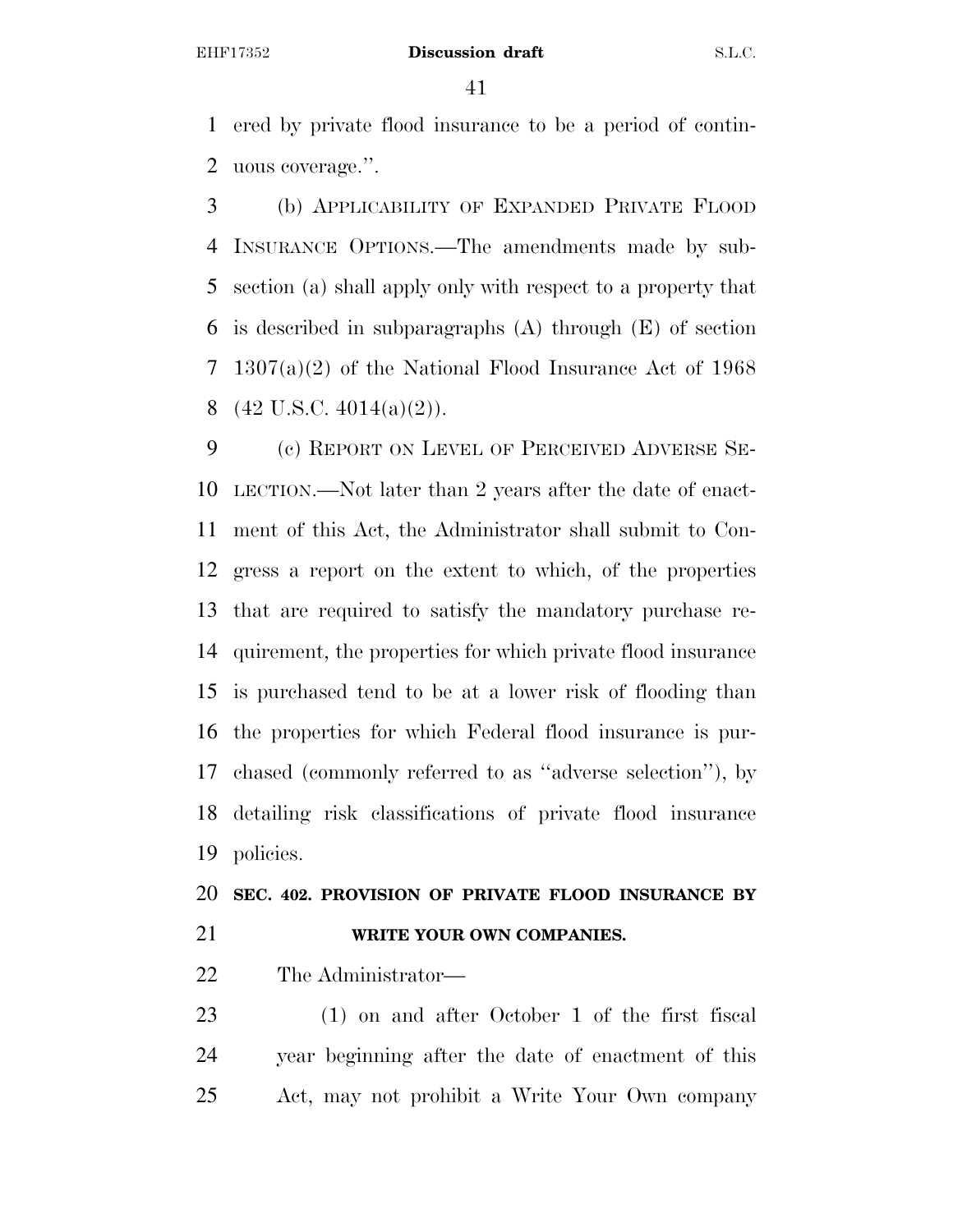from offering or selling private flood insurance out- side of the Write Your Own Program; and (2) shall amend article XIII of the WYO Com- pany Financial Assistance/Subsidy Arrangement in accordance with paragraph (1).

#### **SEC. 403. AVAILABILITY OF NFIP CLAIMS DATA.**

 (a) IN GENERAL.—The Administrator shall make available to a private insurance company that complies with subsection (b) anonymized data regarding claims under the National Flood Insurance Program, and any re- lated information that the Administrator determines ap- propriate, to enable the company to improve its under-standing of flood risk in the United States.

 (b) PRIVATE FLOOD INSURANCE CLAIMS DATA.— The Administrator may provide data and related informa- tion to a private insurance company under subsection (a) if the company agrees to make available to the public, free of charge, its own anonymized data regarding private flood insurance claims.

# **SEC. 404. FEES AND SURCHARGES FOR PRIVATE FLOOD IN-SURANCE POLICIES.**

 (a) SURCHARGES.—Section 1308A(a) of the National Flood Insurance Act of 1968 (42 U.S.C. 4015a(a)) is amended—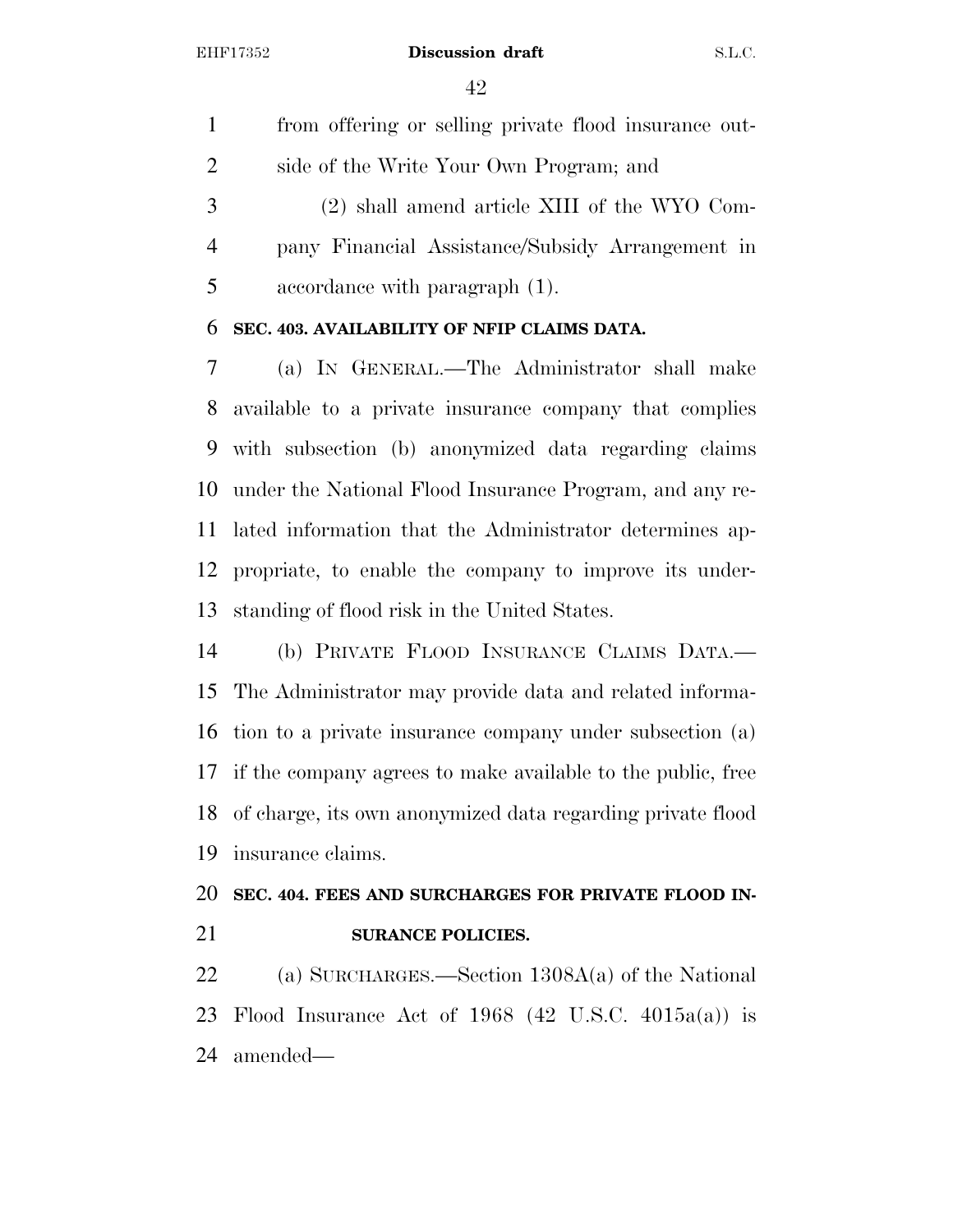| $\mathbf{1}$   | (1) by striking "The Administrator" and insert-    |
|----------------|----------------------------------------------------|
| $\overline{2}$ | ing the following:                                 |
| 3              | "(1) COLLECTION ON NFIP POLICIES.—The Ad-          |
| $\overline{4}$ | ministrator"; and                                  |
| 5              | $(2)$ by adding at the end the following:          |
| 6              | $``(2)$ COLLECTION ON PRIVATE POLICIES.—           |
| 7              | "(A) IN GENERAL.—An insurance com-                 |
| 8              | pany that issues a policy for private flood insur- |
| 9              | ance shall impose and collect an annual sur-       |
| 10             | charge, in the amount provided in subsection       |
| 11             | (b), on a private flood insurance policy.          |
| 12             | "(B) IN ADDITION TO INCREASED COST OF              |
| 13             | COMPLIANCE SURCHARGE.-The surcharge im-            |
| 14             | posed under subparagraph (A) shall be in addi-     |
| 15             | tion to the surcharge imposed under section        |
| 16             | $1304(e)$ and any other assessments and sur-       |
| 17             | charges applied to such coverage.                  |
| 18             | "(C) SURCHARGE PAYABLE TO ADMINIS-                 |
| 19             | TRATOR.—Any surcharge imposed and collected        |
| 20             | under subparagraph $(A)$ shall be payable to the   |
| 21             | Administrator.                                     |
| 22             | "(D) INFORMATION.—The Administrator                |
| 23             | may require the provision of such information      |
| 24             | as the Administrator decides is necessary to       |
| 25             | verify that a surcharge imposed and collected      |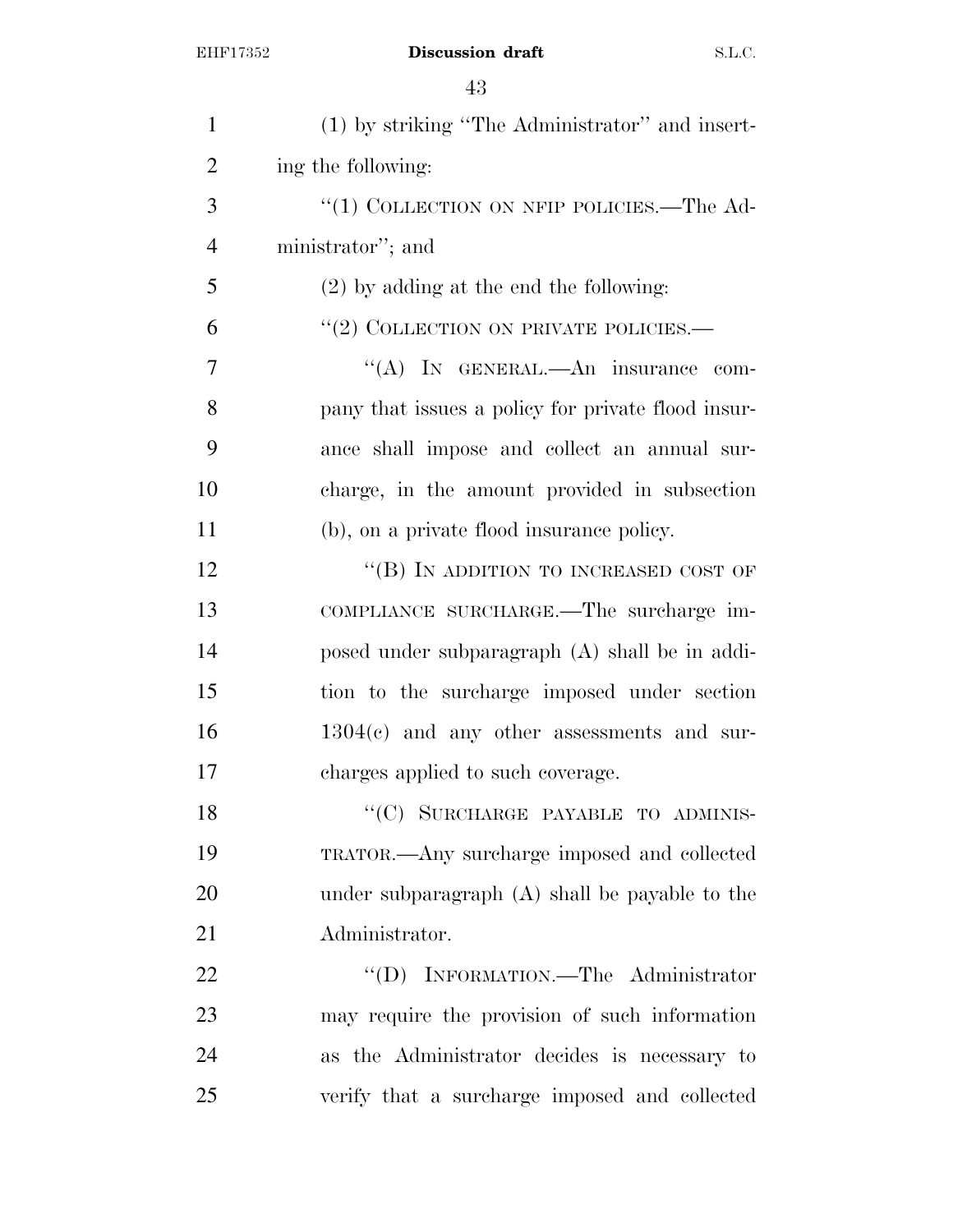under subparagraph (A) has been imposed and collected at the proper time and in the proper amount. 4 "(E) COST OF COLLECTING SURCHARGE. No portion of the surcharge collected under subparagraph (A) may be retained by the insur- ance company for the costs of collecting, han- dling, or remitting the surcharge except for in- terest accruing to the company after collection 10 and before remittance.". (b) FEDERAL POLICY FEE.—Section 1307(a) of the National Flood Insurance Act of 1968 (42 U.S.C. 4014(a)) is amended— 14 (1) in paragraph  $(1)(B)(iii)$ , by striking "shall be recovered by'' and all that follows and inserting

16 "shall be recovered— 17  $\text{``(I)}$  in the case of a policy under

18 the national flood insurance program,

by a fee that—

20  $\frac{1}{20}$  and  $\frac{1}{20}$  shall be charged to 21 policyholders; and

22 ''(bb) shall not be subject to any agents' commissions, com-pany expense allowances, or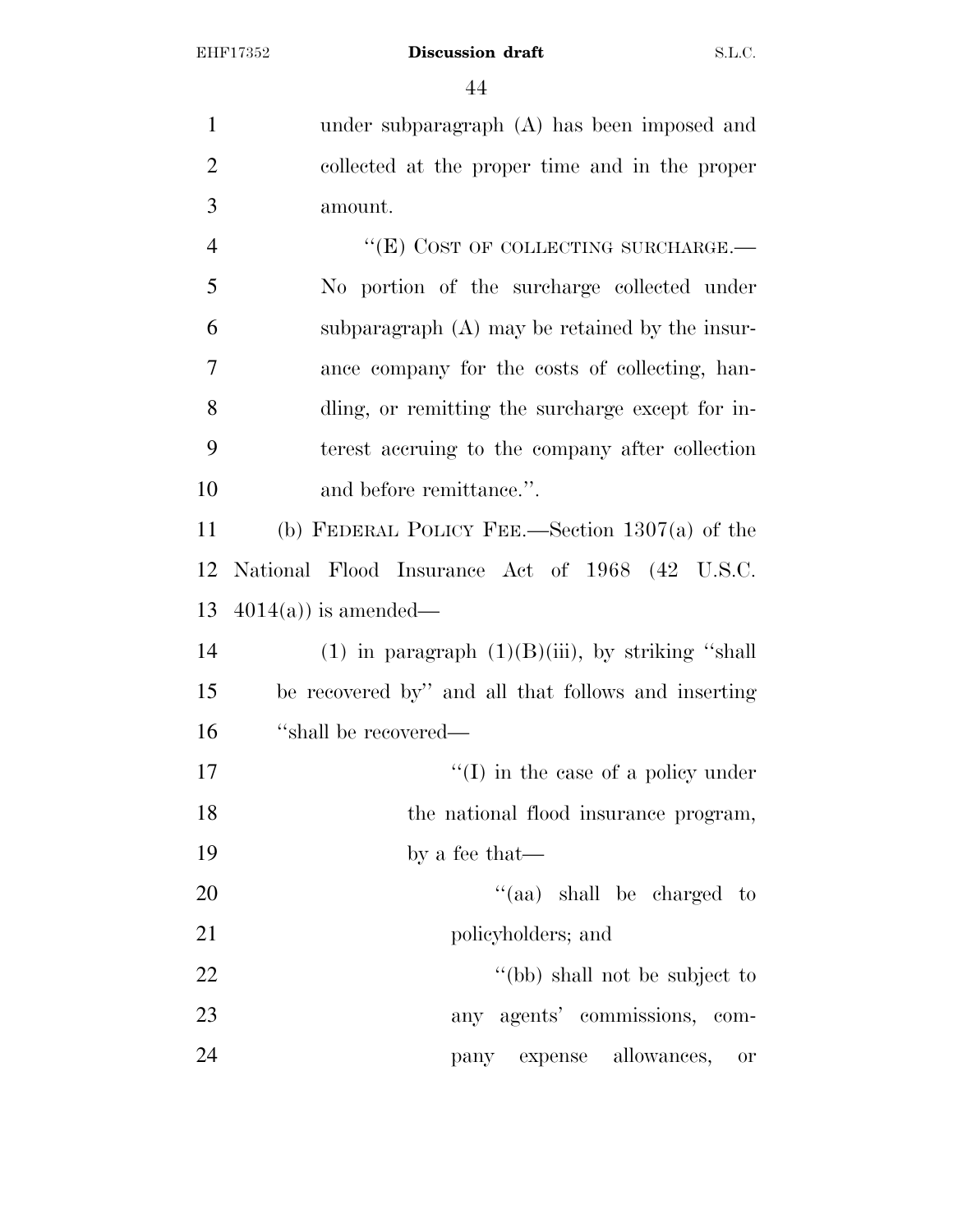|                | ŦЭ                                     |
|----------------|----------------------------------------|
| $\mathbf{1}$   | State or local premium taxes;          |
| $\overline{2}$ | and                                    |
| $\mathfrak{Z}$ | $\lq\lq$ (II) in the case of a private |
| $\overline{4}$ | flood insurance policy, by a fee—      |
| 5              | "(aa) that shall be—                   |
| 6              | "(AA) charged to pol-                  |
| $\tau$         | icyholders;                            |
| 8              | $\lq\lq$ (BB) collected by the         |
| 9              | insurance company that                 |
| 10             | issued the policy; and                 |
| 11             | "(CC) payable to the                   |
| 12             | Administrator;                         |
| 13             | "(bb) that shall not be sub-           |
| 14             | ject to any agents' commissions,       |
| 15             | company expense allowances, or         |
| 16             | State or local premium taxes;          |
| 17             | and                                    |
| 18             | $f''(ee)$ with respect to              |
| 19             | which-                                 |
| 20             | $\lq\lq (AA)$ the Adminis-             |
| 21             | trator may require the provi-          |
| 22             | sion of such information as            |
| 23             | the Administrator decides is           |
| 24             | necessary to verify that the           |
| 25             | fee has been imposed and               |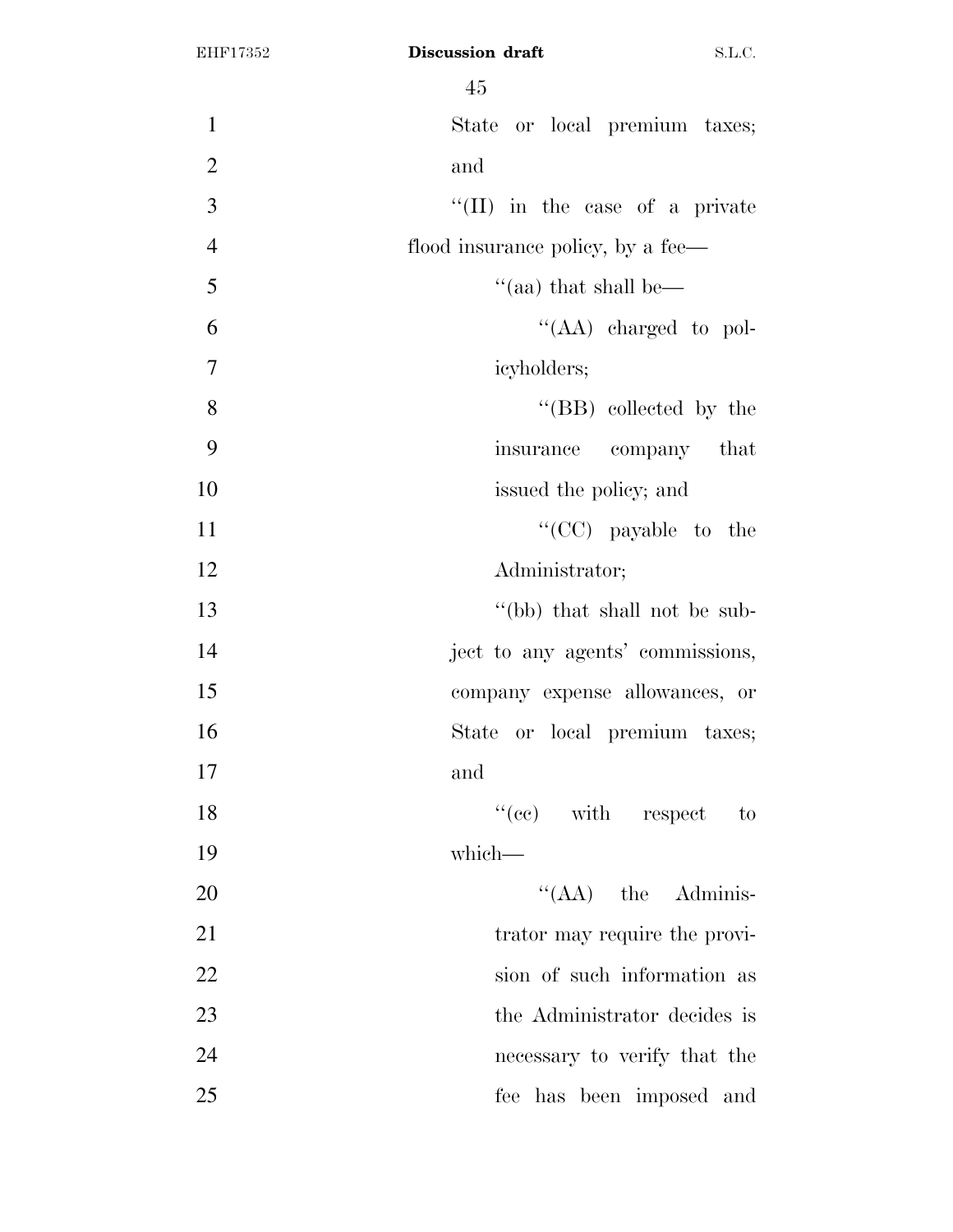$\overline{4}$  $\overline{6}$ 

|                | 40                                                       |
|----------------|----------------------------------------------------------|
| $\mathbf{1}$   | collected at the proper time                             |
| $\overline{2}$ | and in the proper amount;                                |
| 3              | and                                                      |
| $\overline{4}$ | "(BB) no portion may                                     |
| 5              | be retained by the insurance                             |
| 6              | company that collected the                               |
| $\overline{7}$ | fee for the costs of col-                                |
| 8              | lecting, handling, or remit-                             |
| 9              | ting the fee except for inter-                           |
| 10             | est accruing to the company                              |
| 11             | after collection and before                              |
| 12             | remittance; and"; and                                    |
| 13             | $(2)$ in paragraph $(2)$ , in the matter preceding       |
| 14             | subparagraph $(A)$ , by inserting ", including a fee     |
| 15             | charged to policyholders of private flood insurance in   |
| 16             | manner that is consistent with paragraph<br>$\mathbf{a}$ |
| 17             | $(1)(B)(iii)(II)$ ," after "policyholders".              |
| 18             | (c) INCREASED COST OF COMPLIANCE SURCHARGE               |
| 19             | FOR PRIVATE POLICIES.—Section 1304 of the National       |
| 20             | Flood Insurance Act of 1968 (42 U.S.C. 4011), as amend-  |
| 21             | ed by section $203(b)$ of this Act, is further amended—  |
| 22             | $(1)$ in subsection $(b)$ , by striking the flush text   |
| 23             | following paragraph $(2)$ , as so designated;            |
| 24             | $(2)$ by redesignating subsection $(e)$ as sub-          |
| 25             | section (d); and                                         |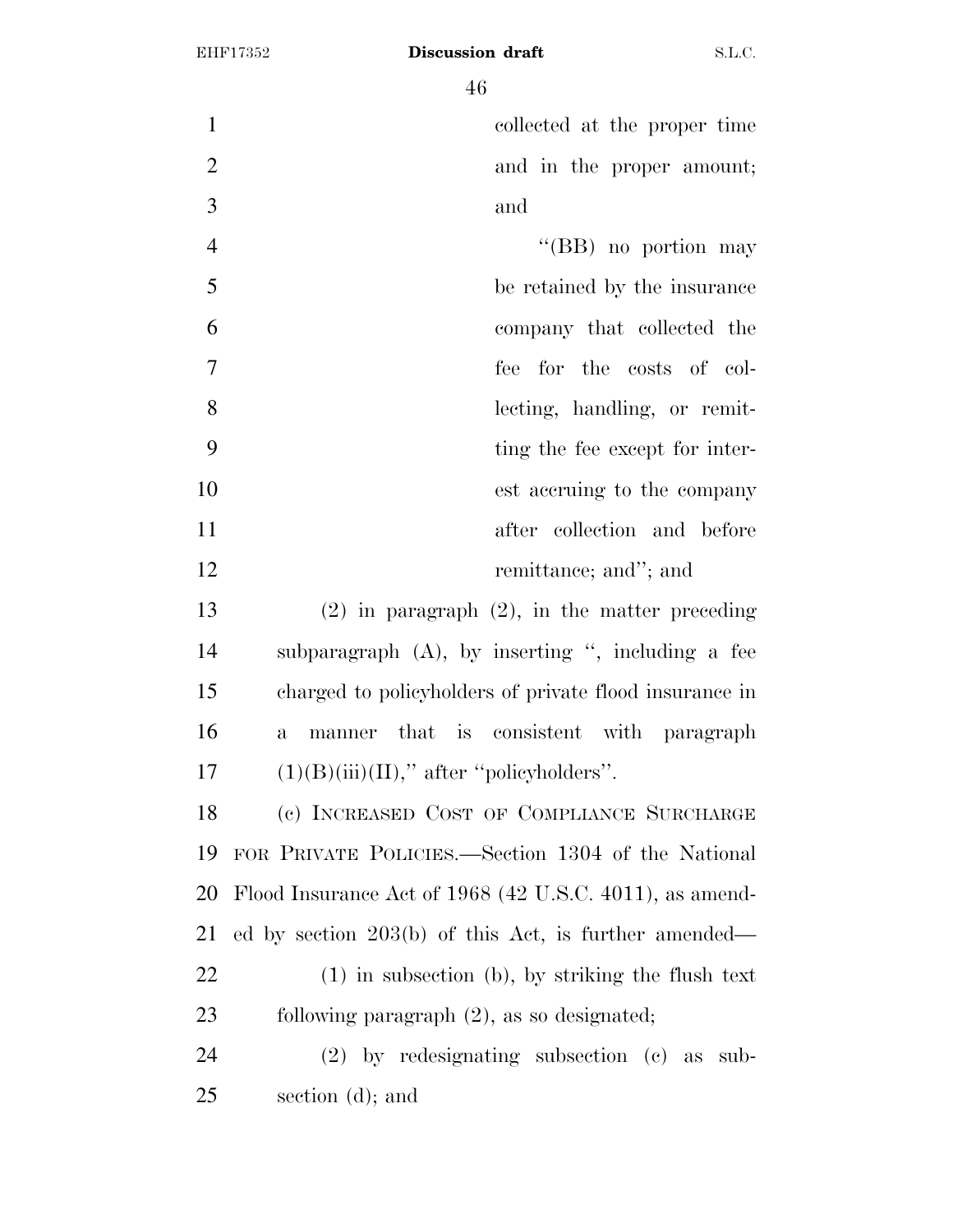(3) by inserting after subsection (b) the fol- lowing: ''(c) IMPOSITION AND COLLECTION OF SUR- CHARGE.— ''(1) NFIP POLICIES.—The Administrator shall impose a surcharge on each insured under the na- tional flood insurance program of not more than \$75 per policy to provide cost of compliance coverage in accordance with the provisions of subsection (b). 10 "(2) PRIVATE POLICIES.— 11 ""(A) In GENERAL.—An insurance com- pany that issues a policy for private flood insur- ance shall impose a surcharge on each insured of not more than \$75 per policy to provide cost of compliance coverage in accordance with the provisions of subsection (b). 17 "(B) SURCHARGE PAYABLE TO ADMINIS- TRATOR.—Any surcharge imposed under sub- paragraph (A) shall be payable to the Adminis-20 trator. 21 "'(C) INFORMATION.—The Administrator may require the provision of such information as the Administrator decides is necessary to verify that a surcharge imposed under subpara-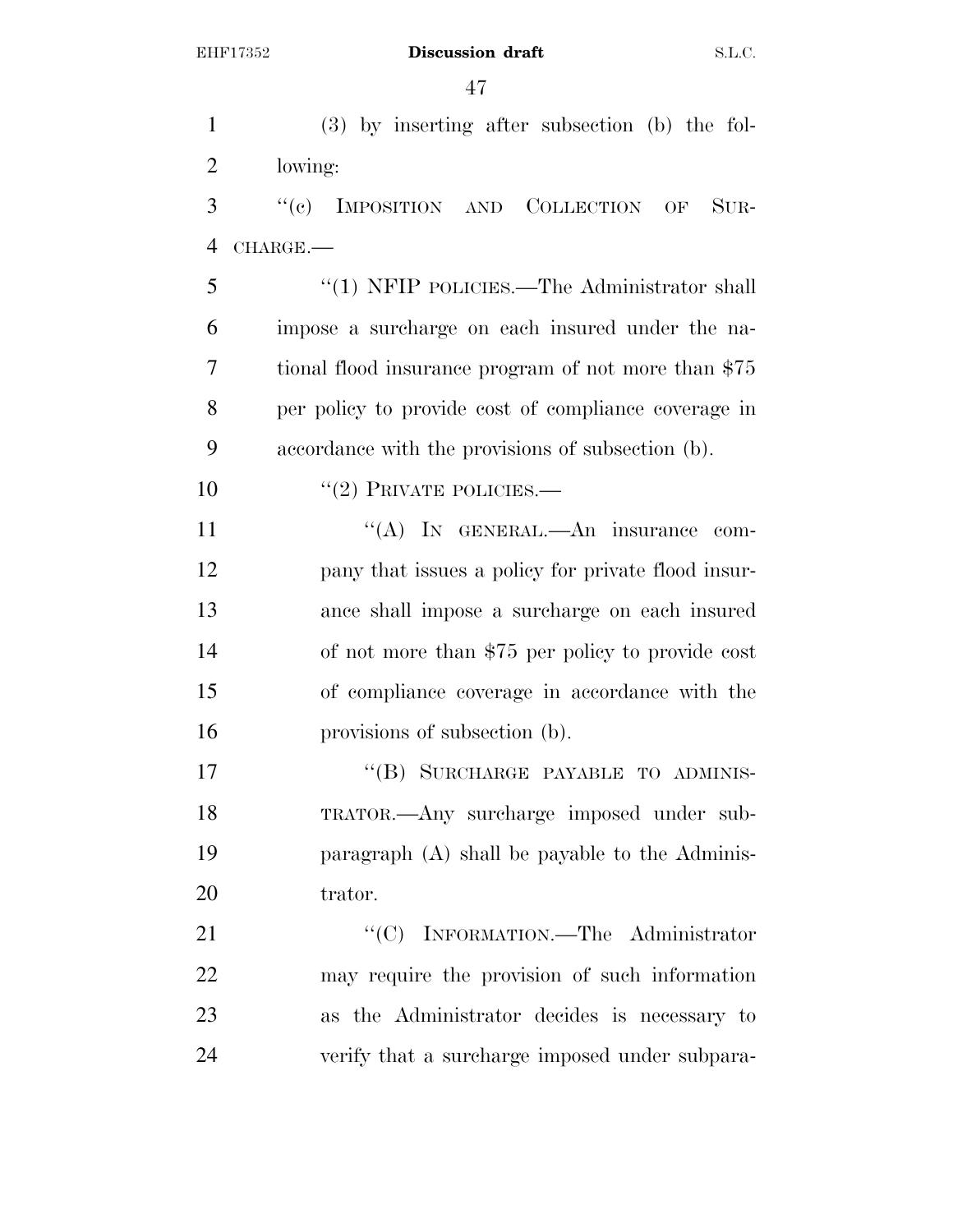graph (A) has been imposed at the proper time and in the proper amount. 3 "(D) COST OF COLLECTING SURCHARGE.— No portion of the surcharge imposed under sub- paragraph (A) may be retained by the insur- ance company for the costs of collecting, han- dling, or remitting the surcharge except for in- terest accruing to the company after collection and before remittance.''. (d) APPLICABILITY.—The amendments made by sub- sections (a), (b), and (c) shall apply with respect to a pri- vate flood insurance policy that is newly issued or renewed after the date of enactment of this Act. (e) DEFINITION OF PRIVATE FLOOD INSURANCE.— Section 1370(a) of the National Flood Insurance Act of 1968 (42 U.S.C. 4121(a)) is amended— (1) in paragraph (14), by striking ''and'' at the end; (2) in paragraph (15), by striking the period at 20 the end and inserting "; and"; and (3) by adding at the end the following: 22 ''(16) the term 'private flood insurance' has the meaning given the term in section 102(b) of the Flood Disaster Protection Act of 1973 (42 U.S.C.  $25 \qquad \qquad 4012a(b))$ .".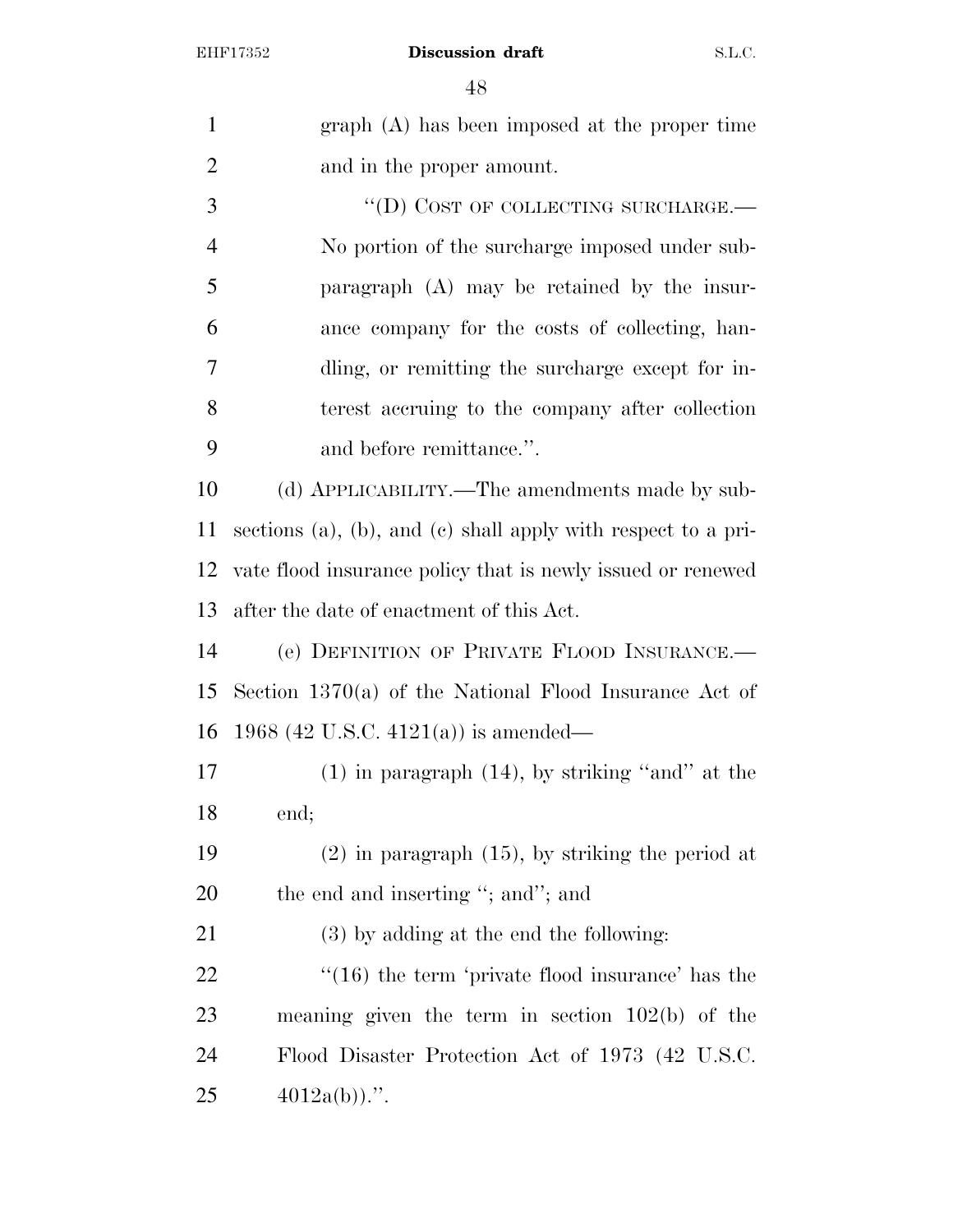(f) TECHNICAL AND CONFORMING AMENDMENT.— Section 1308A(a)(1) of the National Flood Insurance Act 3 of 1968 (42 U.S.C. 4015a(a)(1)), as so designated by sub- section (a)(1) of this section, is amended, in the second sentence, by striking ''section 1304(b)'' and inserting 6 "section  $1304(e)$ ".

## **SEC. 405. PILOT PROGRAM.**

 Not later than 1 year after the date of enactment of this Act, the Administrator shall establish a 5-year pilot program—

 (1) that involves risk sharing under the Na-tional Flood Insurance Program; and

(2) under which—

 (A) the Administrator shall determine which structures shall be covered under the pilot program;

 (B) Write Your Own companies, or other- wise qualified insurance companies, shall as- sume a first-loss position with respect to claims 20 that are not greater than \$50,000 for struc-tures covered under the pilot program; and

 (C) the National Flood Insurance Program shall assume a secondary loss position with re- spect to all structures covered under the pilot program.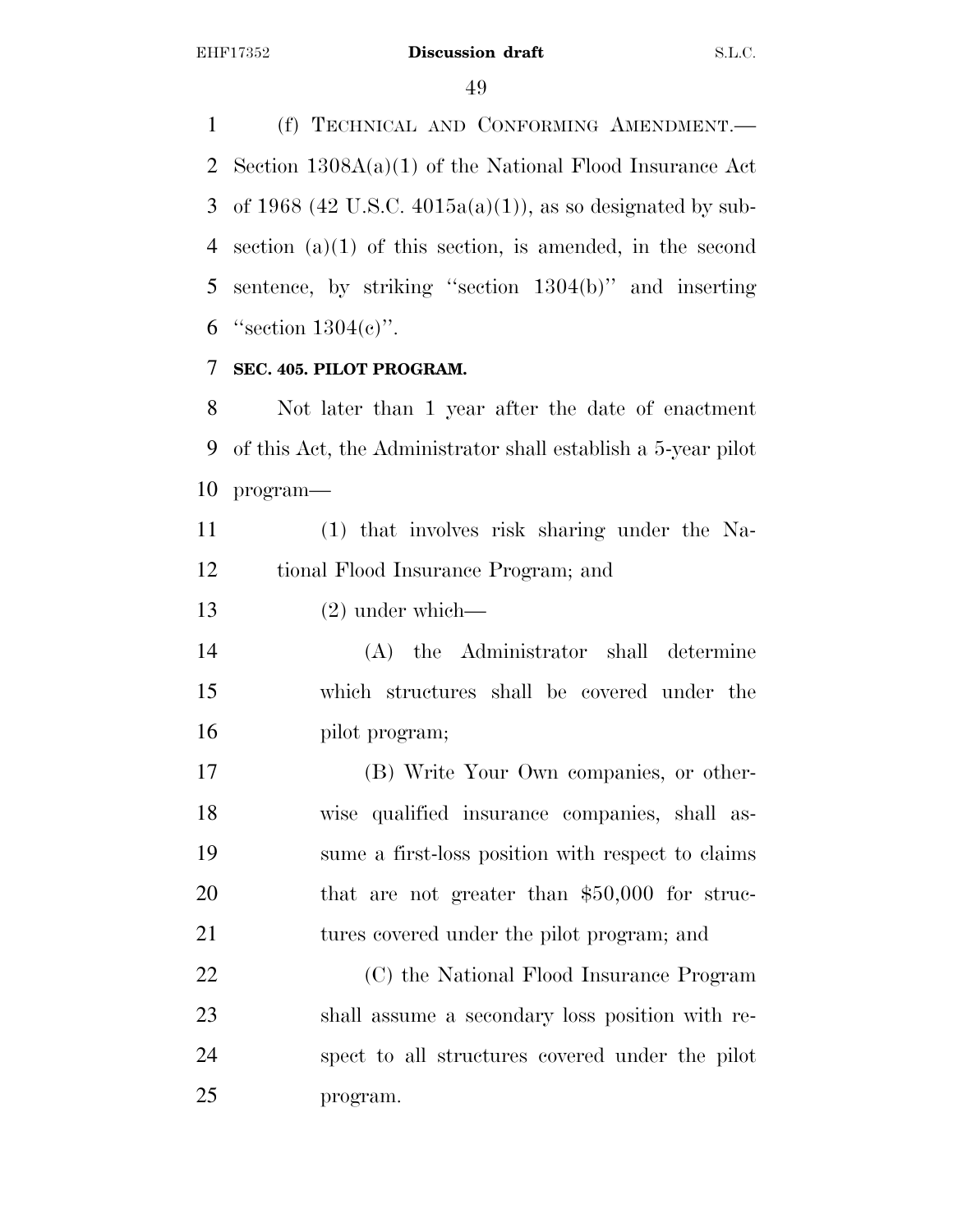# **TITLE V—MODERNIZING FLOOD MAPPING AND FLOOD RISK ACCURACY**

**SEC. 501. REAUTHORIZATION OF NATIONAL FLOOD MAP-**

# **PING PROGRAM.**

 Section 100216(f) of the Biggert-Waters Flood In- surance Reform Act of 2012 (42 U.S.C. 4101b(f)) is amended—

 (1) by striking ''to carry out this section \$400,000,000'' and inserting the following: ''to carry out this section—

12  $\frac{1}{(1)}$  \$400,000,000"; and

 (2) by striking the period at the end and insert-ing the following: ''; and

 ''(2) \$500,000,000 for each of fiscal years 2018 through 2027.''.

 **SEC. 502. MAPPING STANDARDS AND GUIDELINES FOR NONGOVERNMENTAL ENTITIES.** 

 Section 100215(c)(2) of the Biggert-Waters Flood 20 Insurance Reform Act of 2012 (42 U.S.C.  $4101a(c)(2)$ ) is amended, in the matter preceding subparagraph (A), by inserting after ''to the Administrator'' the following: '', and to non-government entities to help communities provide more accurate technical data to the Adminis-trator,''.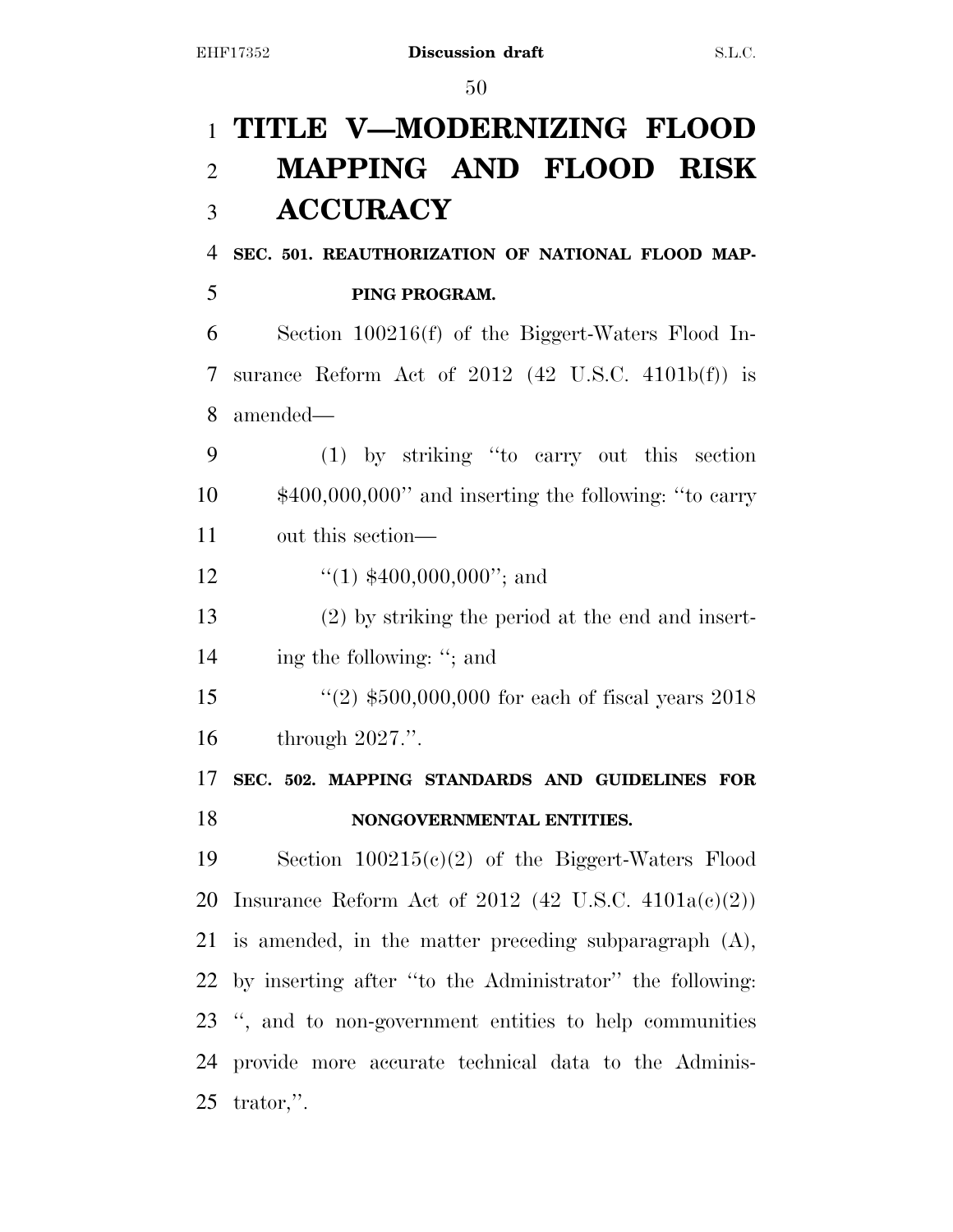| $\mathbf{1}$   | SEC. 503. USE OF HIGH-RESOLUTION MAPPING TECH-         |
|----------------|--------------------------------------------------------|
| $\overline{2}$ | NOLOGY.                                                |
| 3              | (a) IN GENERAL.—Section $100216(b)(1)$ of the          |
| $\overline{4}$ | Biggert-Waters Flood Insurance Reform Act of 2012 (42) |
| 5              | U.S.C. $4101b(b)(1)$ is amended—                       |
| 6              | (1) in subparagraph $(A)(i)$ , by inserting "sub-      |
| 7              | ject to subparagraph (D)," before "all populated       |
| $8\,$          | areas";                                                |
| 9              | $(2)$ in subparagraph $(B)$ , by striking "and" at     |
| 10             | the end;                                               |
| 11             | $(3)$ in subparagraph $(C)$ , by striking the period   |
| 12             | at the end and inserting the following: ", including   |
| 13             | by facilitating, partnering with other Federal, State, |
| 14             | and local agencies with respect to, and leveraging     |
| 15             | the efficient acquisition of the most up-to-date high- |
| 16             | resolution topographic data, such as Light Detection   |
| 17             | and Ranging (commonly known as 'LiDAR') data           |
| 18             | and other new and emerging technologies; and"; and     |
| 19             | (4) by adding at the end the following:                |
| 20             | $\cdot$ (D) transition from identifying the 100-       |
| 21             | year floodplain and associated base flood ele-         |
| 22             | vation as the basis for insurance rating pur-          |
| 23             | poses to determining structure-specific flood          |
| 24             | frequencies and associated flood elevations, in-       |
| 25             | cluding by using the most up-to-date high-reso-        |
| 26             | lution topographic data as required under sub-         |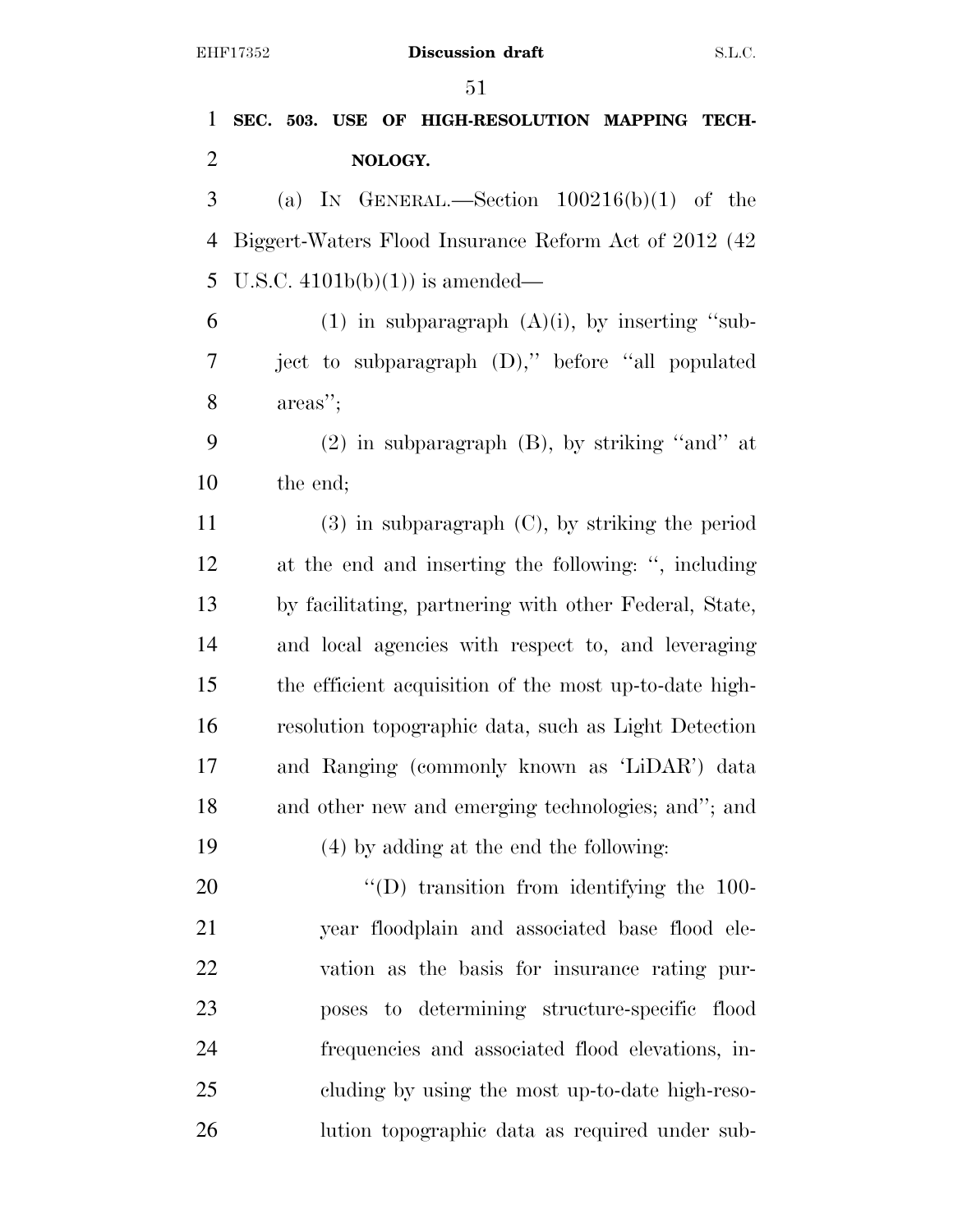paragraph (C), in order to reduce flood risk and improve the accuracy of National Flood Insur-ance Program rate maps.''.

 (b) REPORT.—Not later than 180 days after the date of enactment of this Act, the Administrator shall submit to Congress a report on compliance by the Administrator with the requirement under subparagraphs (C) and (D) of section 100216(b)(1) of the Biggert-Waters Flood In- surance Reform Act of 2012 (42 U.S.C. 4101b(b)(1)), as amended by subsection (a), to use the most up-to-date high-resolution topographic data on a structure-specific basis in order to reduce flood risk and improve the accu-racy of National Flood Insurance Program rate maps.

# **SEC. 504. PROTECTED AREAS.**

 Section 100216(b) of the Biggert-Waters Flood In- surance Reform Act of 2012 (42 U.S.C. 4101b(b)) is amended by adding at the end the following:

18 "(4) PROTECTED AREAS.—The Administrator shall replace the Zone D designation, in areas pro- tected by flood control structures or non-structural flood mitigation features, with risk zones that are more appropriate for the level of protection provided by the structure or feature.''.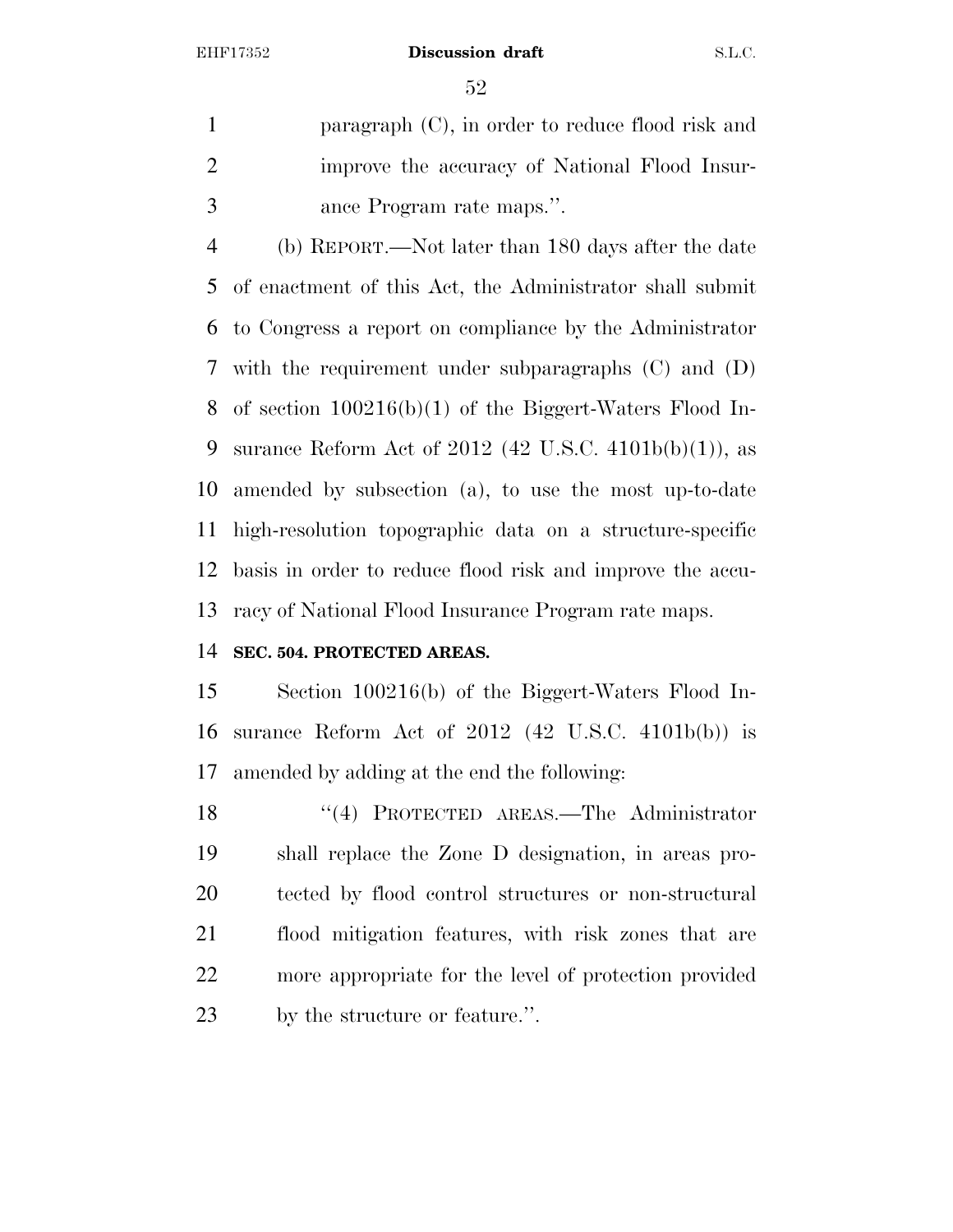# **SEC. 505. COASTAL FLOOD MODELS.**

 Section 100216(b) of the Biggert-Waters Flood In- surance Reform Act of 2012 (42 U.S.C. 4101b(b)), as amended by section 504, is amended by adding at the end the following:

 ''(5) COASTAL FLOOD MODELS.—In updating maps under this section, the Administrator shall use the most current coastal flood models available to ensure technically and scientifically accurate mod- eling that better represents and communicates flood risk.''.

# **TITLE VI—ENHANCING NA- TIONAL FLOOD INSURANCE PROGRAM TRANSPARENCY AND ACCOUNTABILITY**

# **SEC. 601. DEADLINE FOR APPROVAL OF CLAIMS.**

 (a) IN GENERAL.—Section 1312 of the National Flood Insurance Act of 1968 (42 U.S.C. 4019) is amended by adding at the end the following:

20 "(d) DEADLINE FOR APPROVAL OF CLAIMS.—

21 "(1) IN GENERAL.—The Administrator shall provide that, in the case of a claim for damage to or loss of property covered by flood insurance made available under this title—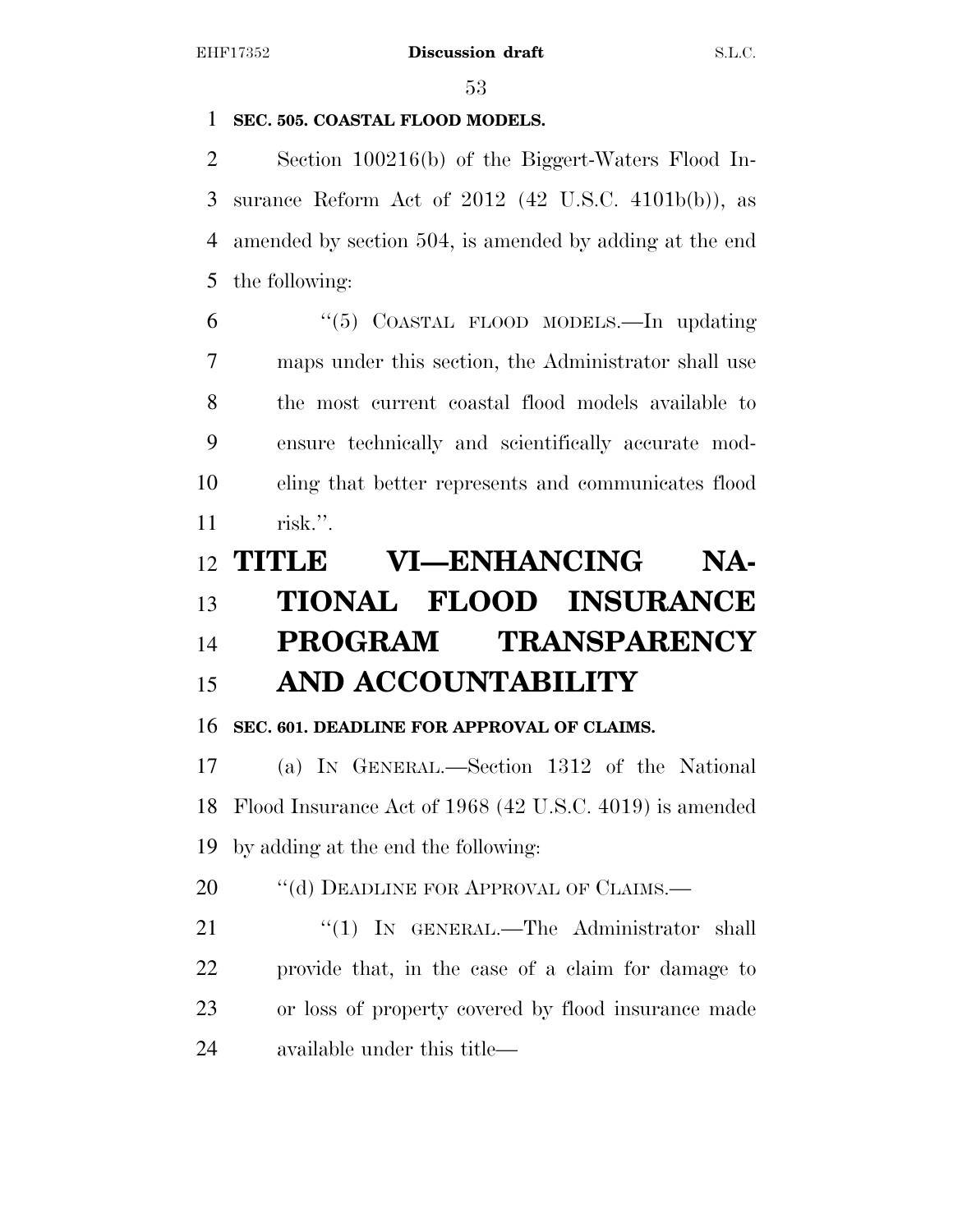| $\mathbf{1}$   | "(A) except as provided in paragraph $(2)$ ,     |
|----------------|--------------------------------------------------|
| $\overline{2}$ | not later than 30 days after the date on which   |
| 3              | the claim is made—                               |
| $\overline{4}$ | "(i) a final determination regarding             |
| 5              | approval of the claim for payment or dis-        |
| 6              | approval of the claim shall be made; and         |
| $\overline{7}$ | "(ii) notification of the determination          |
| 8              | shall be provided to the insured making          |
| 9              | the claim; and                                   |
| 10             | "(B) payment of an approved claim shall          |
| 11             | be made as soon as possible after such ap-       |
| 12             | proval.                                          |
| 13             | "(2) EXTENSION OF DEADLINE.—The Adminis-         |
| 14             | trator-                                          |
|                |                                                  |
| 15             | "(A) shall provide that the period de-           |
| 16             | scribed in paragraph $(1)(A)$ may be extended by |
| 17             | a single additional period of 15 days under ex-  |
| 18             | traordinary circumstances; and                   |
| 19             | "(B) shall, by regulation, establish criteria    |
| 20             | $for-$                                           |
| 21             | "(i) demonstrating such extraordinary            |
| 22             | circumstances; and                               |
| 23             | "(ii) determining to which claims such           |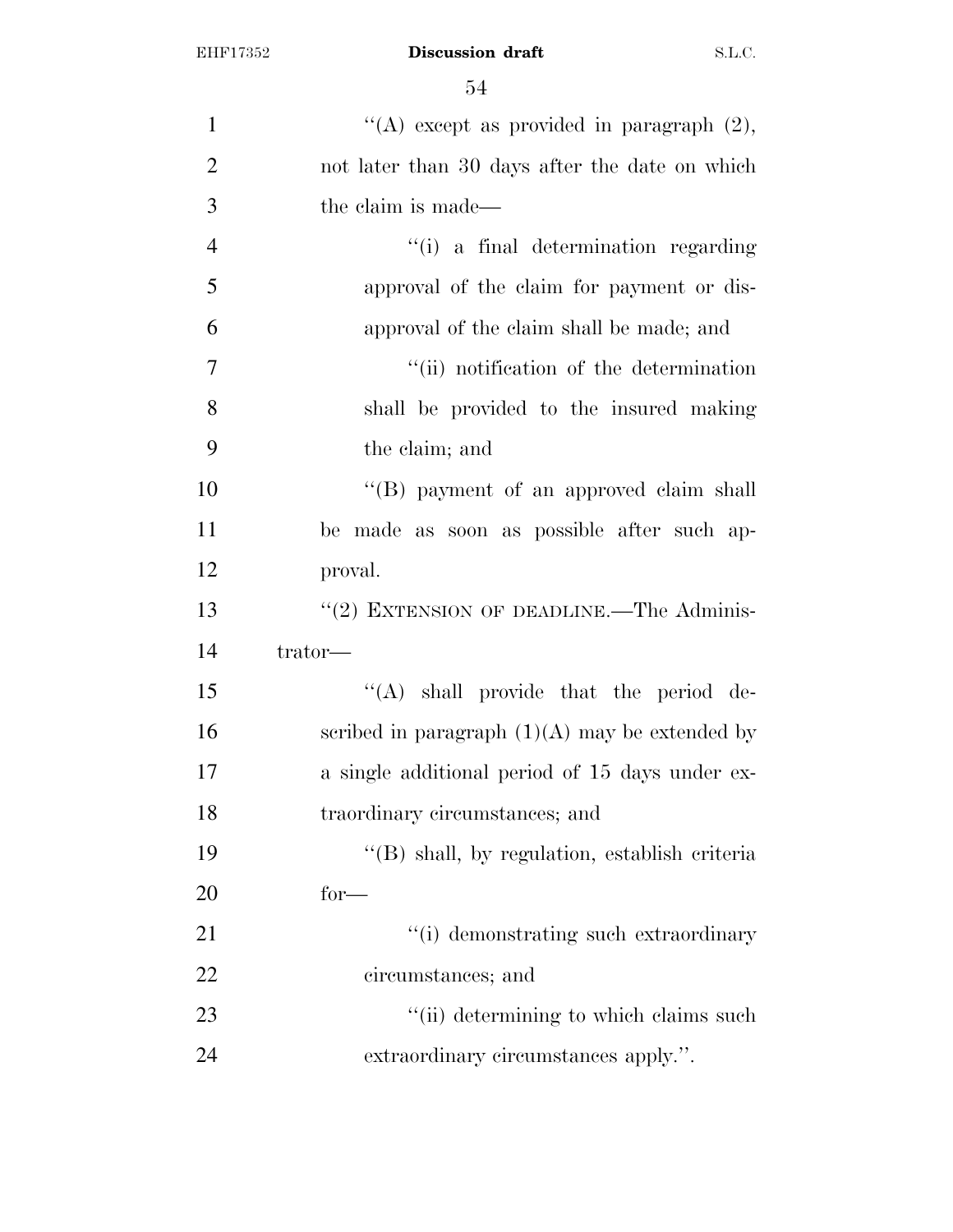(b) APPLICABILITY.—The amendment made by sub- section (a) shall apply to any claim for damage to or loss of property covered by flood insurance made available under the National Flood Insurance Act of 1968 (42 U.S.C. 4001 et seq.) that is pending on, or made after, the date of enactment of this Act.

# **SEC. 602. FLOOD INSURANCE TRANSPARENCY, ACCOUNT-ABILITY, AND REFORM.**

 (a) REPORTS AND OTHER CLAIM-RELATED DOCU- MENTS.—Section 1312 of the National Flood Insurance Act of 1968 (42 U.S.C. 4019), as amended by section 601, is amended by adding at the end the following:

13 "'(e) FINAL ENGINEERING REPORTS.—The Adminis- trator shall require that, in the case of any on-site inspec- tion of a property by an engineer for the purpose of assess- ing any claim for losses covered by a policy for flood insur- ance coverage provided under this title (referred to in this subsection as a 'covered claim'), the final engineering re- port shall be provided to the insured under the policy, as follows:

21 "(1) TIMING.—The final engineering report may not be transmitted to any other person, em- ployer, agency, or entity, before it is transmitted to the insured.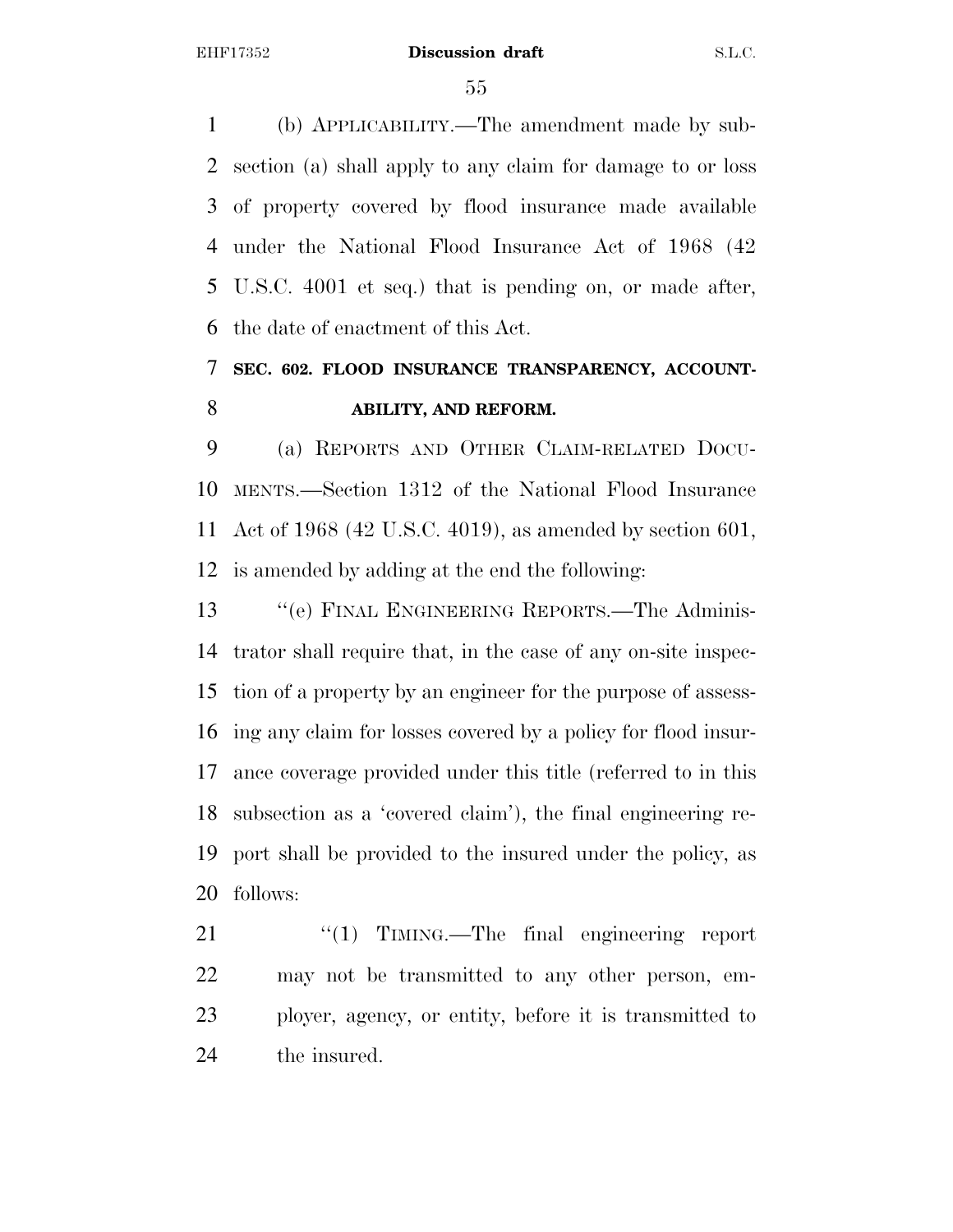1 "(2) PROHIBITION ON ALTERATIONS; CERTIFI- CATION.—The final engineering report may not in- clude alterations by, or at the request of, anyone other than the responsible in charge for the report and shall include a certification, signed by the re- sponsible in charge for the report, that it does not contain any such alterations. 8 "(3) TRANSMITTAL.—The final engineering re- port shall be transmitted to the insured in a manner prescribed by the Administrator that provides rea- sonable assurance that it was transmitted directly to the insured by the responsible in charge. ''(4) REPORTS COVERED.—For purposes of this subsection, the term 'final engineering report' means an engineering report, survey, or other document in connection with the covered claim that—  $"({\rm A})$  is based on the on-site inspection; 18 ''(B) contains final conclusions with re- spect to an engineering issue or issues involved in the claim; and  $\cdot$  (C) is signed by the responsible in charge or affixed with the seal of the responsible in 23 charge, or both. 24 ""(f) CLAIMS ADJUSTMENT REPORTS.—The Adminis-trator shall require that, in the case of any on-site inspec-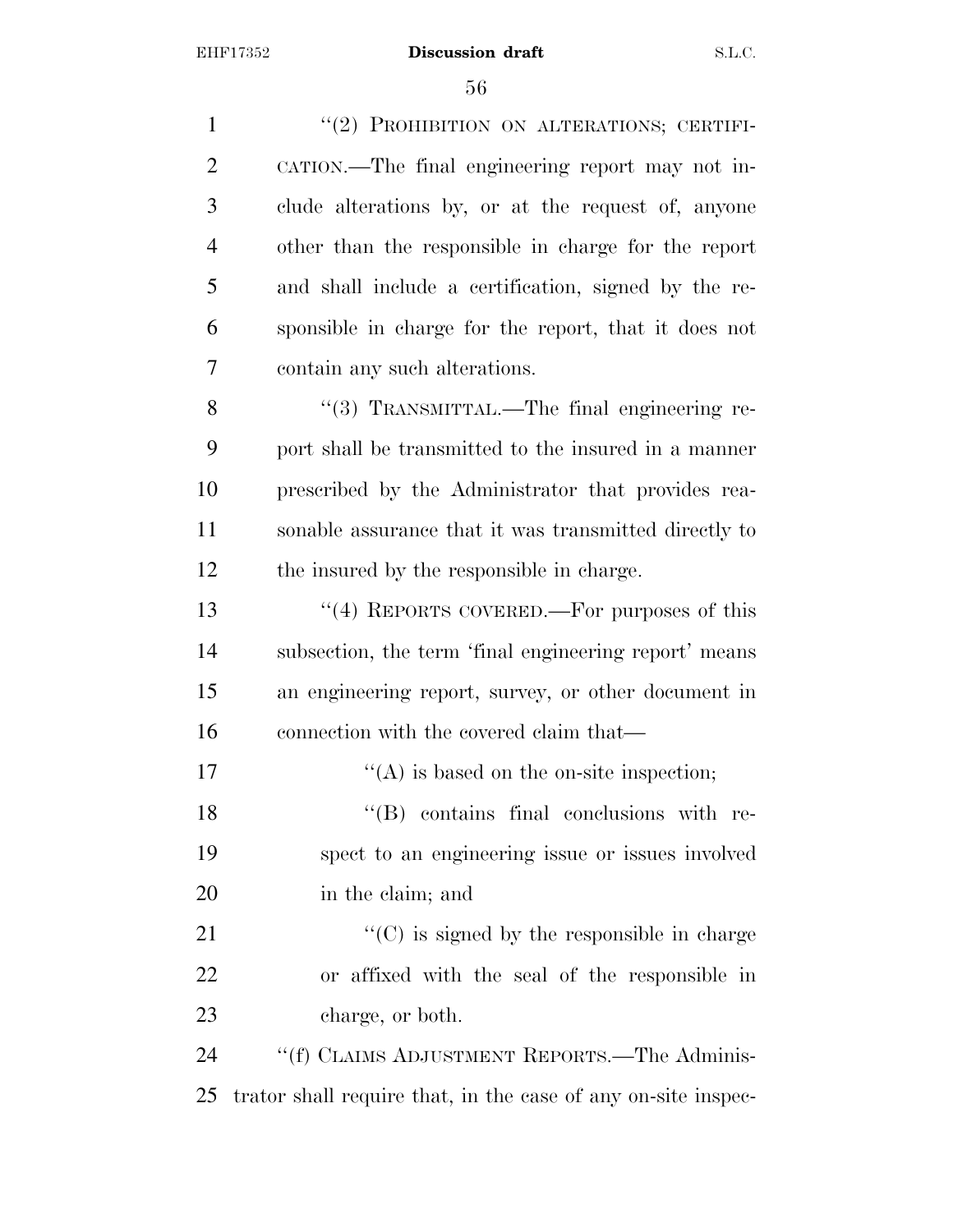| tion of a property by a claims adjustor for the purpose       |
|---------------------------------------------------------------|
| of assessing any claim for losses covered by a policy for     |
| flood insurance coverage provided under this title (referred  |
| to in this subsection as a 'covered claim'), any report shall |
| be provided to the insured under the policy, as follows:      |
| "(1) TIMING.—The report may not be trans-                     |
| mitted to any other person, employer, agency, or en-          |
| tity, before it is transmitted to the insured.                |
| "(2) PROHIBITION ON ALTERATIONS; CERTIFI-                     |
| CATION.—The report may not include alterations by,            |
| or at the request of, anyone other than the preparer          |
| of the report and shall include a certification, signed       |
| by the preparer, that it does not contain any such            |
| alterations.                                                  |
| "(3) TRANSMITTAL.—The report shall be trans-                  |
| mitted to the insured in a manner prescribed by the           |
| Administrator that provides reasonable assurance              |
| that it was transmitted directly to the insured by the        |
| preparer.                                                     |
| "(4) REPORTS COVERED.—For purposes of this                    |
| subsection, the term 'report'—                                |
| $\lq\lq$ means any report or document in                      |
| connection with the covered claim that is based               |
| on the on-site inspection by the claims adjustor,             |
|                                                               |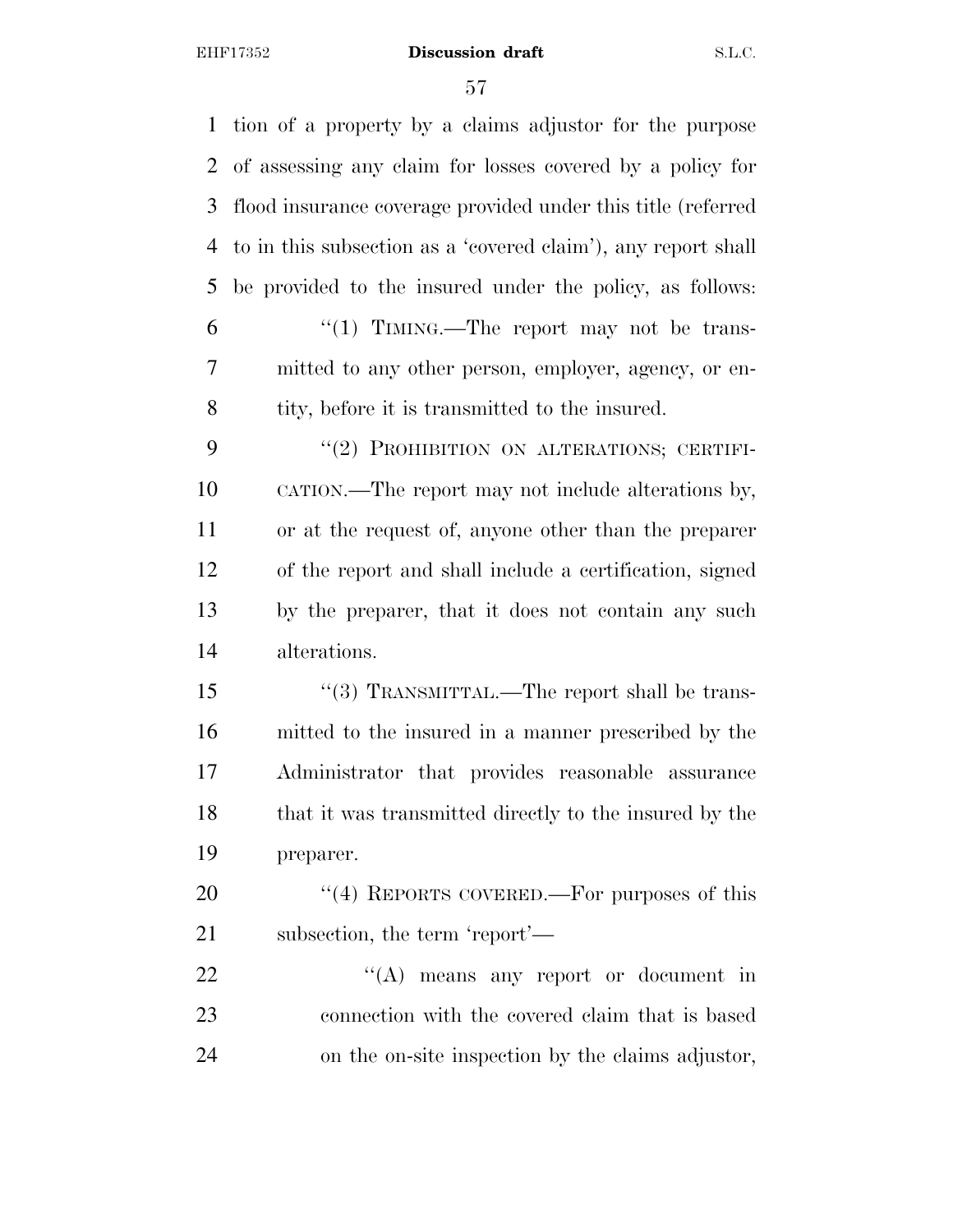| $\mathbf{1}$   | including any adjustment report and field re-           |
|----------------|---------------------------------------------------------|
| $\overline{2}$ | port;                                                   |
| 3              | "(B) includes any draft, preliminary                    |
| $\overline{4}$ | version, or copy of a report described in sub-          |
| 5              | paragraph $(A)$ and any amendments or addi-             |
| 6              | tions to any such report; and                           |
| 7              | $\lq\lq$ (C) does not include a final engineering       |
| 8              | report, as that term is defined for purposes of         |
| 9              | subsection (e).                                         |
| 10             | "(g) OTHER CLAIM-RELATED DOCUMENTS.—                    |
| 11             | "(1) DEFINITION OF CLAIM-RELATED DOCU-                  |
| 12             | MENT.—In this subsection, the term 'claim-related       |
| 13             | document' means any document, other than a final        |
| 14             | engineering report (as defined in subsection $(e)$ ) or |
| 15             | a report (as defined in subsection (f)), that was pre-  |
| 16             | pared for the purposes of assessing a claim for         |
| 17             | losses covered by flood insurance made available        |
| 18             | under this title, including—                            |
| 19             | $\lq\lq$ a repair and replacement estimate or           |
| 20             | bid;                                                    |
| 21             | $\lq\lq$ (B) an appraisal;                              |
| 22             | "(C) a scope of loss;                                   |
| 23             | $\lq\lq$ (D) a drawing;                                 |
| 24             | "(E) a plan;                                            |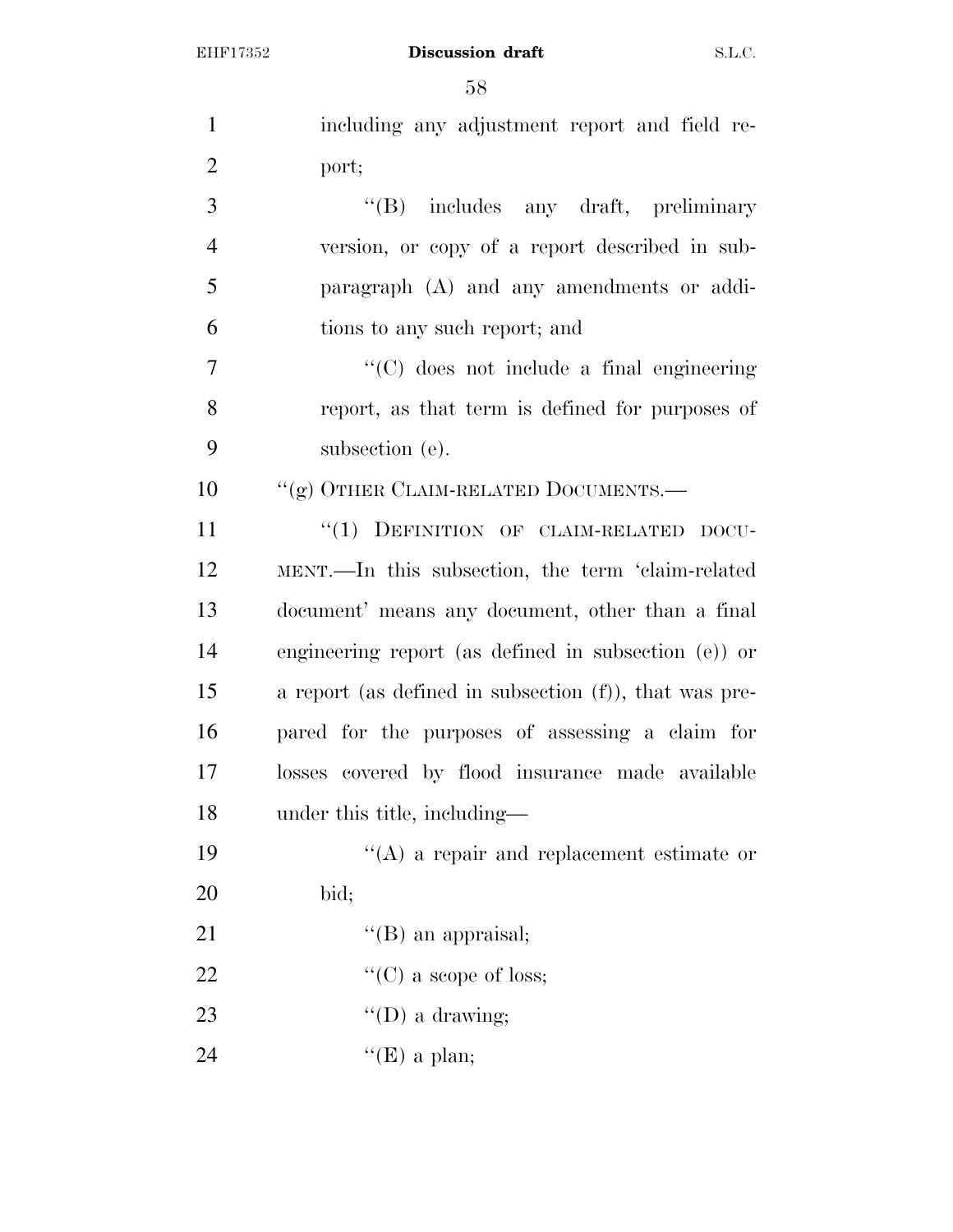| $\mathbf{1}$   | $\lq\lq(\mathrm{F})$ a report, including a draft report pre- |
|----------------|--------------------------------------------------------------|
| $\overline{2}$ | pared based on an on-site inspection of a prop-              |
| 3              | erty conducted by a claims adjustor or engineer;             |
| $\overline{4}$ | $\lq\lq(G)$ a third-party finding on the amount              |
| 5              | of loss, amount of covered damage, or cost of                |
| 6              | repairs; and                                                 |
| $\tau$         | $H(H)$ any other valuation, measurement, or                  |
| 8              | loss adjustment calculation of the amount of                 |
| 9              | loss, amount of covered damage, or cost of re-               |
| 10             | pairs.                                                       |
| 11             | "(2) AVAILABILITY OF DOCUMENTS.—Any enti-                    |
| 12             | ty servicing a claim under the national flood insur-         |
| 13             | ance program-                                                |
| 14             | $\lq\lq$ shall retain each claim-related docu-               |
| 15             | ment prepared by or for the entity;                          |
| 16             | "(B) upon request by a claimant or an au-                    |
| 17             | thorized representative of a claimant, shall pro-            |
| 18             | vide to the claimant or representative a copy of             |
| 19             | any claim-related document described in sub-                 |
| 20             | paragraph (A) that pertains to the claimant;                 |
| 21             | and                                                          |
| 22             | "(C) not later than 30 days after receiving                  |
| 23             | notice of a claim, shall notify the claimant that            |
| 24             | the claimant or an authorized representative of              |
| 25             | the claimant may obtain, upon request, a copy                |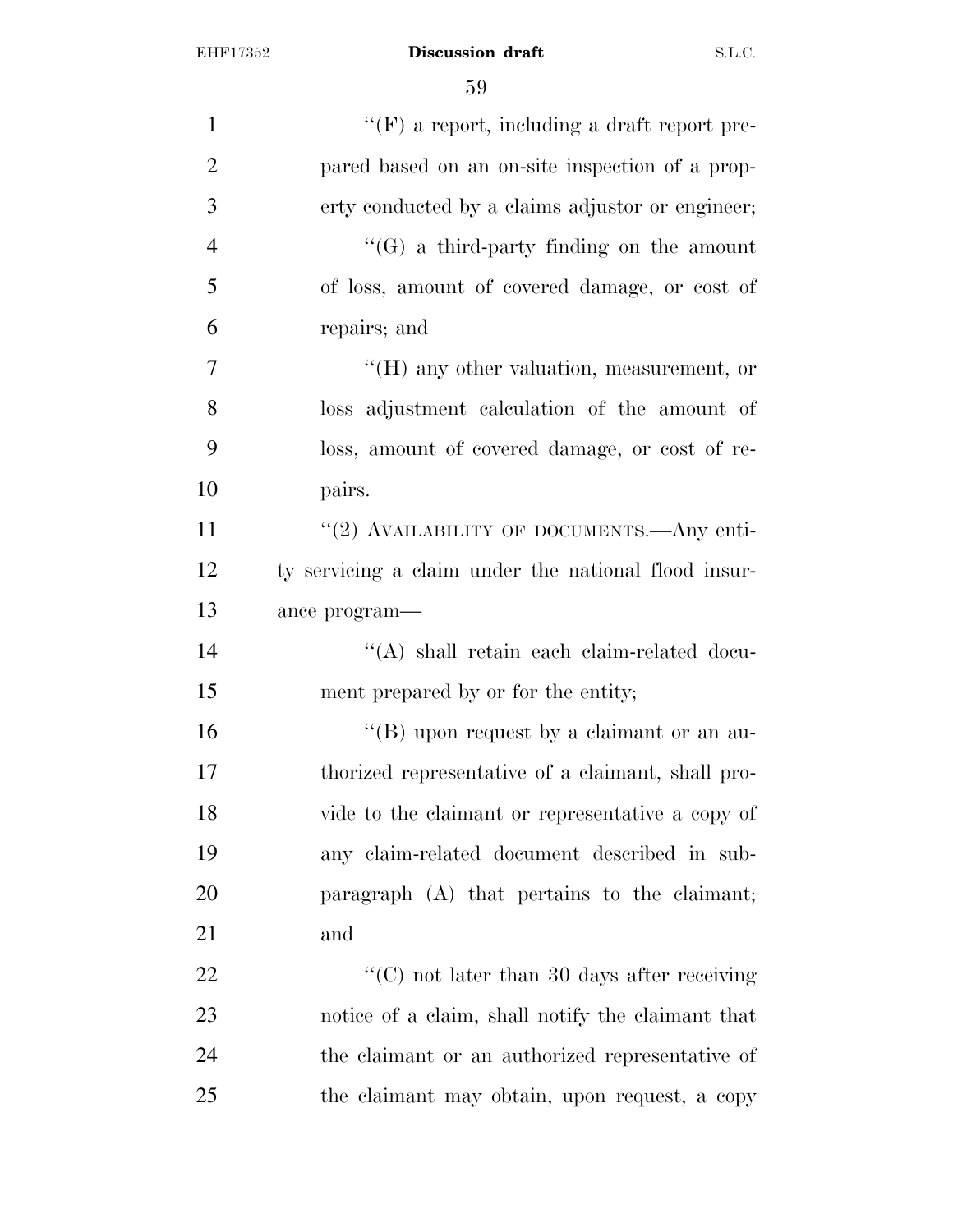of any claim-related document described in sub- paragraph (A) that pertains to the claimant.''. (b) JUDICIAL REVIEW.—

 (1) GOVERNMENT PROGRAM WITH INDUSTRY ASSISTANCE.—Section 1341 of the National Flood Insurance Act of 1968 (42 U.S.C. 4072) is amended by striking ''SEC. 1341.'' and all that follows and in-serting the following:

 ''SEC. 1341. (a) ADJUSTMENT AND PAYMENT OF CLAIMS.—If the program is carried out as provided in sec- tion 1340, the Administrator may adjust and make pay- ment of any claims for proved and approved losses covered by flood insurance.

 ''(b) JUDICIAL REVIEW.—Upon the disallowance by the Administrator of a claim described in subsection (a), or upon the refusal of the claimant to accept the amount allowed upon a claim described in subsection (a)—

18 ''(1) the claimant may institute an action against the Administrator on the claim in the United States district court for the district in which the in- sured property or the major part thereof shall have been situated—

23  $\langle (A) \rangle$  not later than 2 years after the date of the occurrence of the losses involved in the claim; or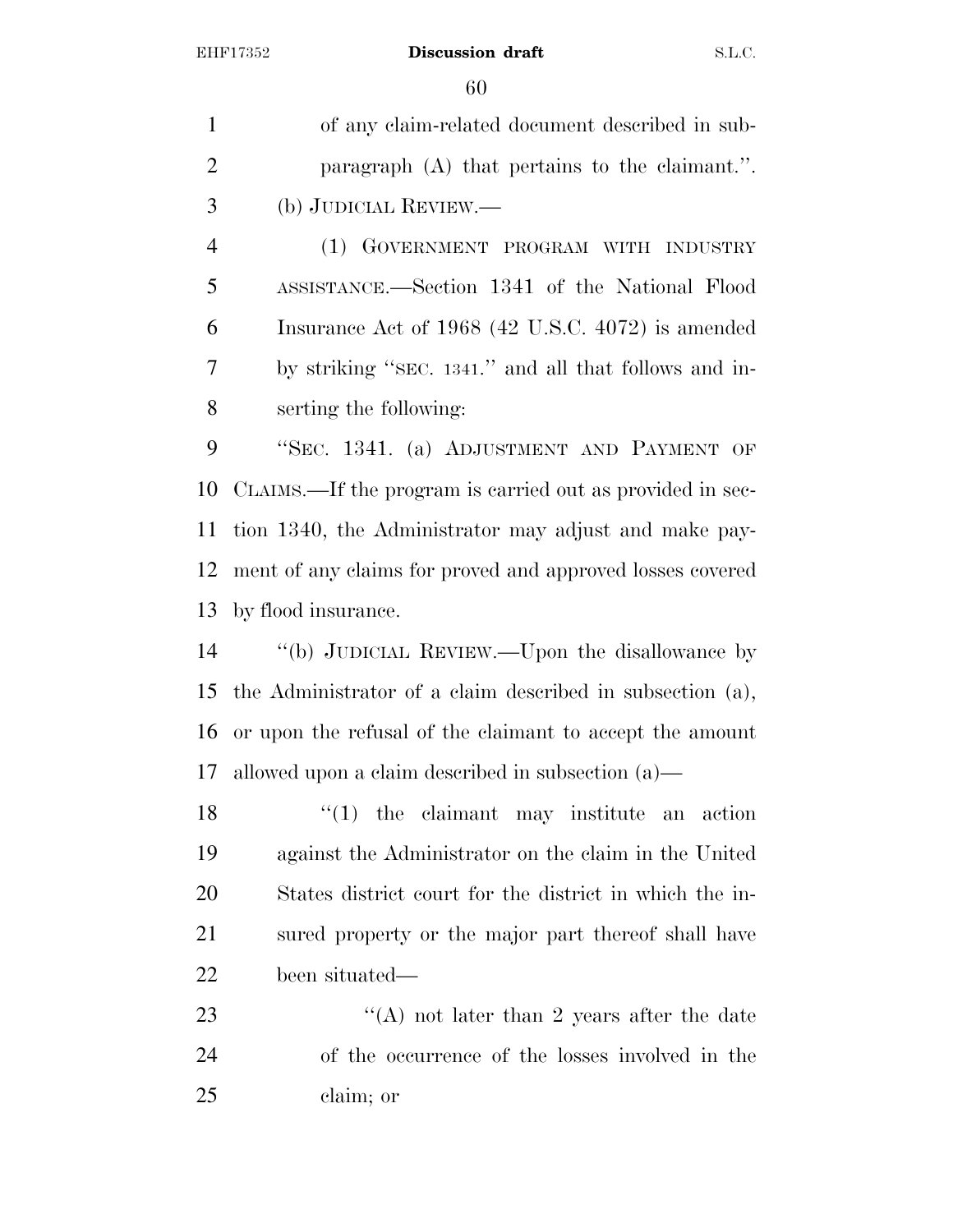| $\mathbf{1}$   | $\lq\lq$ (B) in the case of a denial of a claim for         |
|----------------|-------------------------------------------------------------|
| $\overline{2}$ | losses that is appealed to the Administrator, not           |
| 3              | later than the later of—                                    |
| $\overline{4}$ | "(i) 90 days after the date of a final                      |
| 5              | determination upon appeal denying the                       |
| 6              | claim in whole or in part; or                               |
| $\tau$         | "(ii) 2 years after the date of the oc-                     |
| 8              | currence of the losses involved in the claim;               |
| 9              | and                                                         |
| 10             | $(2)$ a court described in paragraph $(1)$ shall            |
| 11             | have original exclusive jurisdiction to hear and deter-     |
| 12             | mine the action without regard to the amount in             |
| 13             | controversy.                                                |
| 14             | "(c) PRIVATE RIGHTS OF ACTION.—Nothing in this              |
| 15             | section, or in any regulation or policy implementing the    |
| 16             | national flood insurance program, shall be construed to     |
| 17             | preclude a private right of action under any Federal stat-  |
|                | 18 ute by a policyholder against a private entity for fraud |
| 19             | arising from the handing or disposition of a claim for      |
| 20             | losses under this title.".                                  |
| 21             | (2) INDUSTRY PROGRAM WITH FEDERAL FINAN-                    |
| 22             | CIAL ASSISTANCE.—Section 1333 of the National               |
| 23             | Flood Insurance Act of $1968$ (42 U.S.C. 4053) is           |
| 24             | amended by striking "SEC. 1333." and all that fol-          |
| 25             | lows and inserting the following:                           |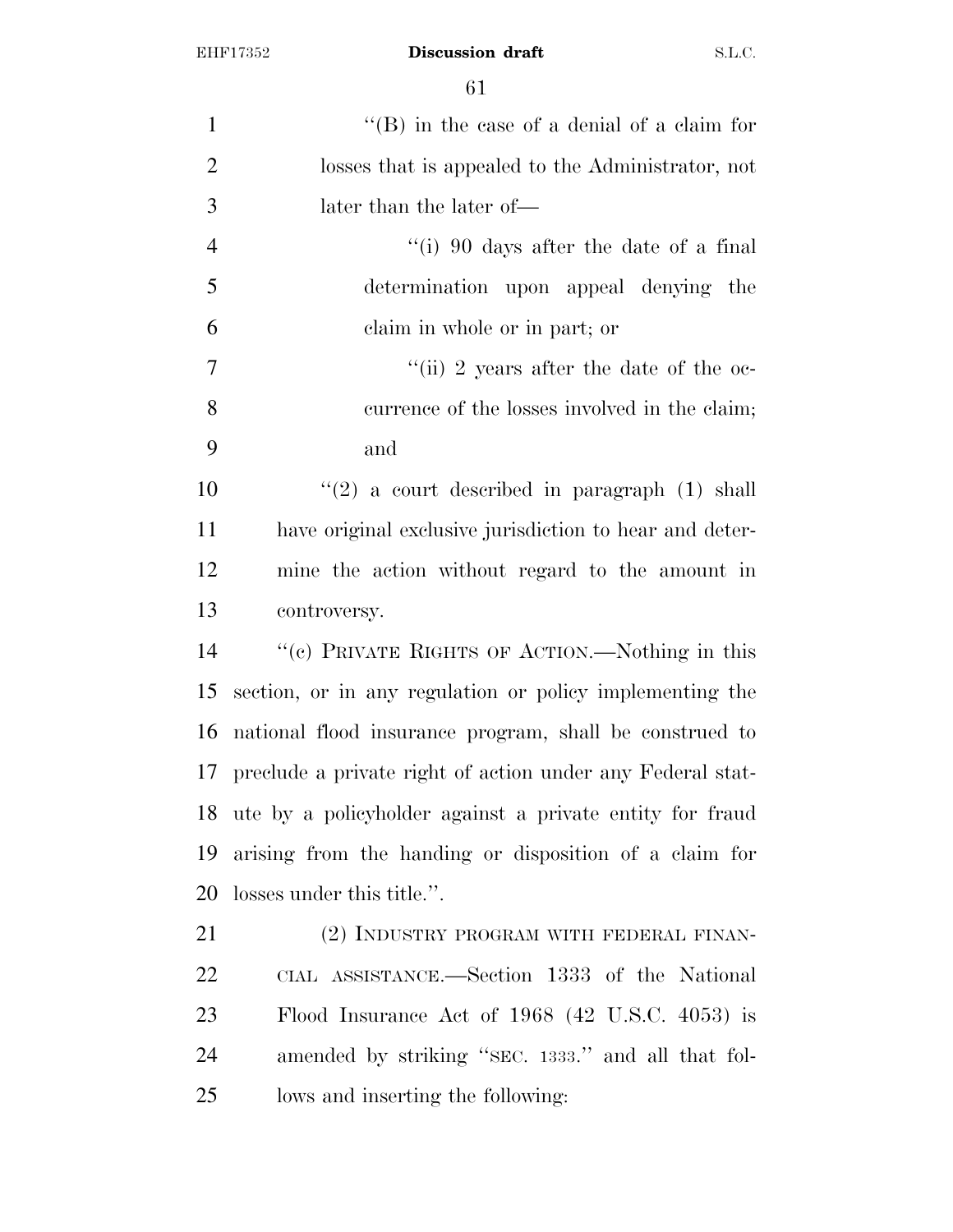''SEC. 1333. (a) ADJUSTMENT AND PAYMENT OF CLAIMS.—The insurance companies and other insurers that form, associate, or otherwise join together in the pool under this part may adjust and pay all claims for proved and approved losses covered by flood insurance in accord-ance with the provisions of this title.

 ''(b) JUDICIAL REVIEW.—Upon the disallowance by any company or other insurer described in subsection (a) of a claim described in that subsection, or upon the refusal of the claimant to accept the amount allowed upon a claim described in that subsection—

- 12 ''(1) the claimant may institute an action on the claim against the company or other insurer in the United States district court for the district in which the insured property or the major part thereof shall have been situated—
- 17 ''(A) not later than 2 years after the date of the occurrence of the losses involved in the claim; or

20  $\langle$  (B) in the case of a denial of a claim for losses that is appealed to the Administrator, not later than the later of—

23 ''(i) 90 days after the date of a final determination upon appeal denying the claim in whole or in part; or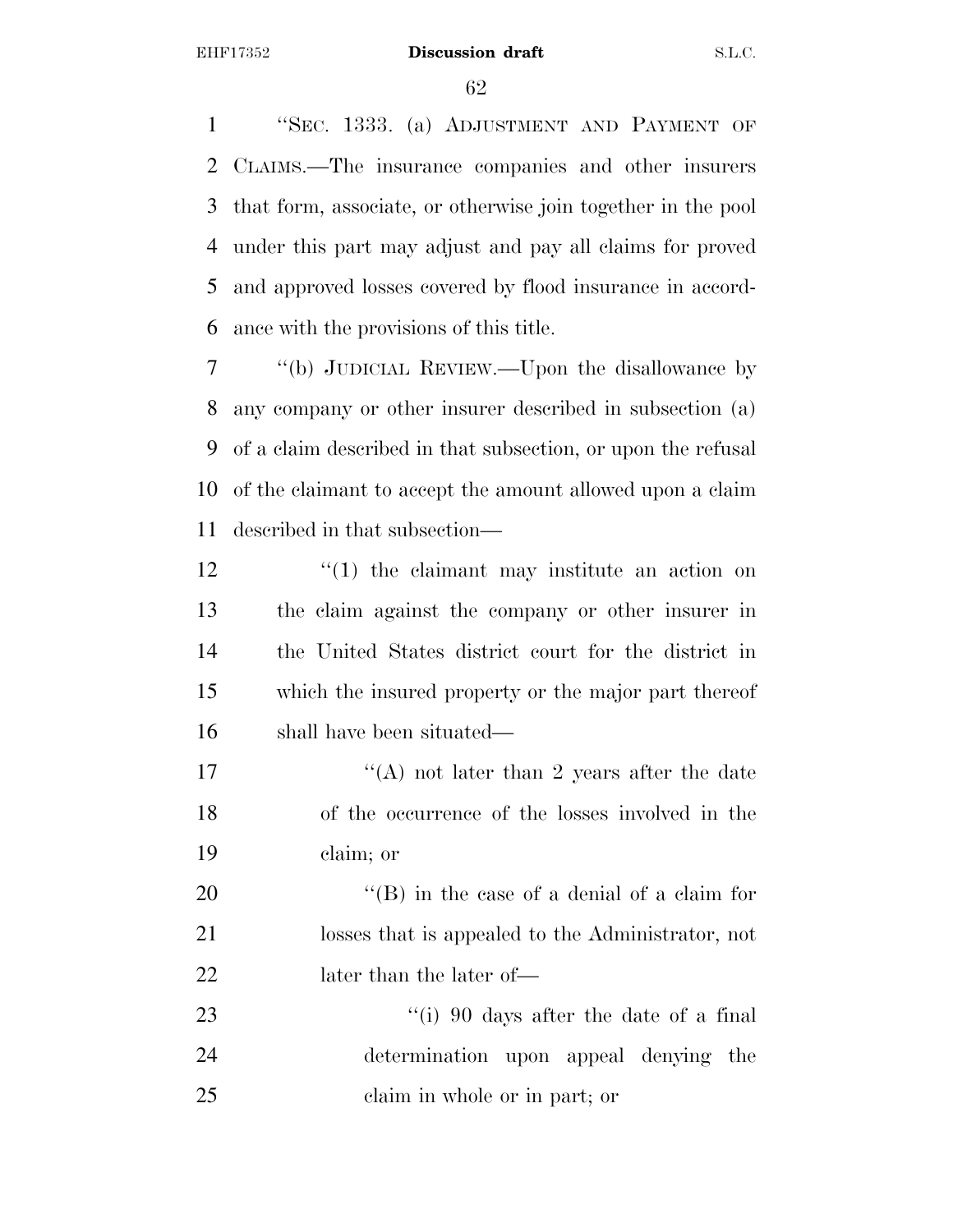| $\mathbf{1}$   | "(ii) 2 years after the date of the oc-                  |
|----------------|----------------------------------------------------------|
| $\overline{2}$ | currence of the losses involved in the claim;            |
| $\mathfrak{Z}$ | and                                                      |
| $\overline{4}$ | $(2)$ a court described in paragraph $(1)$ shall         |
| 5              | have original exclusive jurisdiction to hear and deter-  |
| 6              | mine the action without regard to the amount in          |
| 7              | controversy.".                                           |
| 8              | (c) FLOOD INSURANCE ADVOCATE.—Section 24(b) of           |
| 9              | the Homeowner Flood Insurance Affordability Act of 2014  |
| 10             | $(42 \text{ U.S.C. } 4033(b))$ is amended—               |
| 11             | $(1)$ in paragraph $(4)$ , by striking "and" at the      |
| 12             | end;                                                     |
| 13             | $(2)$ in paragraph $(5)$ , by striking the period at     |
| 14             | the end and inserting "; and"; and                       |
| 15             | $(3)$ by adding at the end the following:                |
| 16             | "(6) provide a direct point of contact for policy-       |
| 17             | holders under the National Flood Insurance Pro-          |
| 18             | gram to discuss the status of their claim appeals        |
| 19             | and the basis of the decision to initially deny their    |
| 20             | claims.".                                                |
| 21             | (d) RECORDS AND REVIEWS.—Section 1348 of the             |
| 22             | National Flood Insurance Act of 1968 (42 U.S.C. 4084)    |
| 23             | is amended by adding at the end the following:           |
| 24             | "(c) ANNUAL REVIEW.—The Administrator shall              |
| 25             | conduct an annual review of each private entity partici- |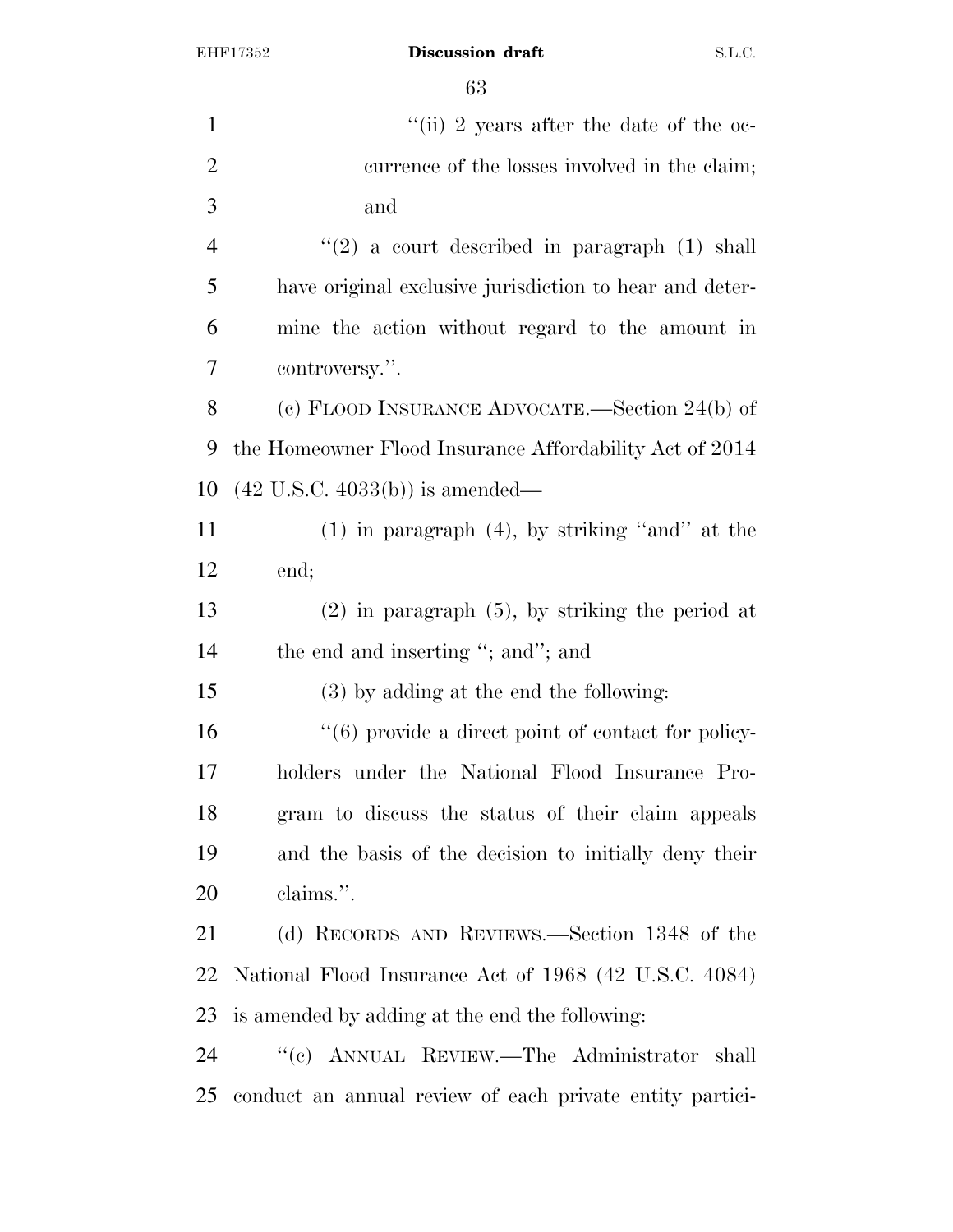pating in the national flood insurance program, including any company that has entered into a contract with a Write Your Own company to provide any service related to a pol- icy or claim under the national flood insurance program, including adjusting, engineering, and legal services, to en- sure compliance with this title and with all policies and procedures established by the Administrator to prevent fraud and protect policyholders.''.

 (e) PUBLICATION OF CLAIMS DATA.—Section 1312 of the National Flood Insurance Act of 1968 (42 U.S.C. 4019), as amended by subsection (a), is amended by add-ing at the end the following:

 ''(h) PUBLICATION OF CLAIMS DATA.—Not later than 1 year after the date of enactment of the Flood In- surance Affordability and Sustainability Act of 2017, the Administrator shall create and maintain a publically searchable online database that includes, with respect to claims filed under the national flood insurance program after that date of enactment—

20  $\frac{1}{20}$  (1) the number of claims filed each month, 21 broken down by State;

 ''(2) the number of claims paid in part or in full;

24 ''(3) the number of claims denied and the rea-sons cited for each denial; and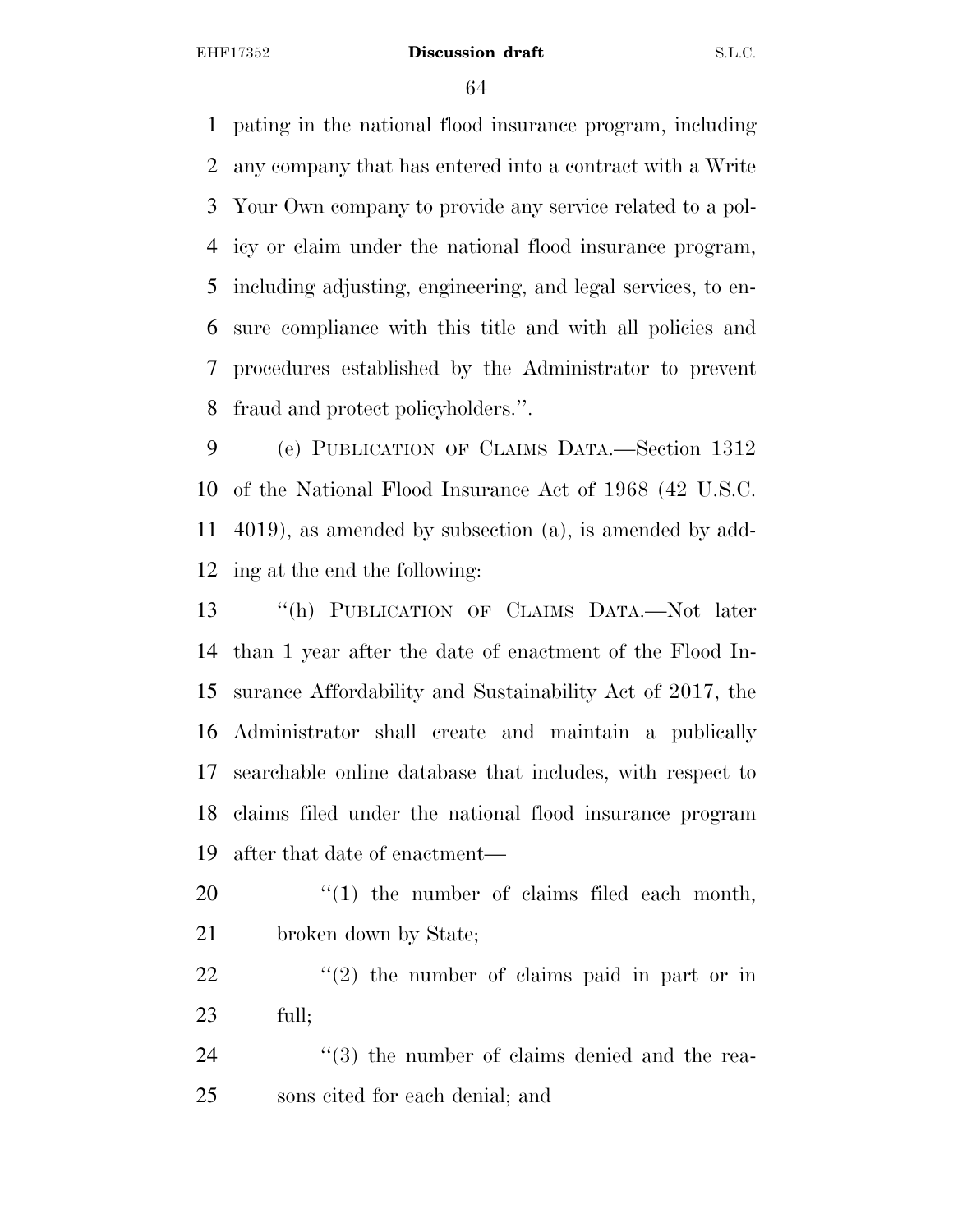1 ''(4) the number of claim denials appealed, the number of claim denials upheld on appeal, and the number of claim denials overturned on appeal.''. (f) ENGINEERING AND LITIGATION COSTS.—Section 1311 of the National Flood Insurance Act of 1968 (42 U.S.C. 4018) is amended by adding at the end the fol- lowing: 8 "(c) ENGINEERING AND LITIGATION COSTS.—The Administrator shall—

 $\frac{1}{2}$  (1) in order to ensure that taxpayer funds are being appropriately expended, establish clear guide- lines and standards to require that any engineering or litigation cost billed to the national flood insur- ance program by a Write Your Own company is jus- tified on a case-by-case basis, both by the entity that originally incurs the cost and by the Write Your Own company; and

18 ''(2) enforce compliance with the guidelines and standards established under paragraph (1).''.

 (g) EARTH MOVEMENT.—Section 1306 of the Na- tional Flood Insurance Act of 1968 (42 U.S.C. 4013) is amended by adding at the end the following:

 ''(e) EARTH MOVEMENT.—A flood insurance claim filed under this title for damage to or loss of property may not be denied based on the earth movement exclusion in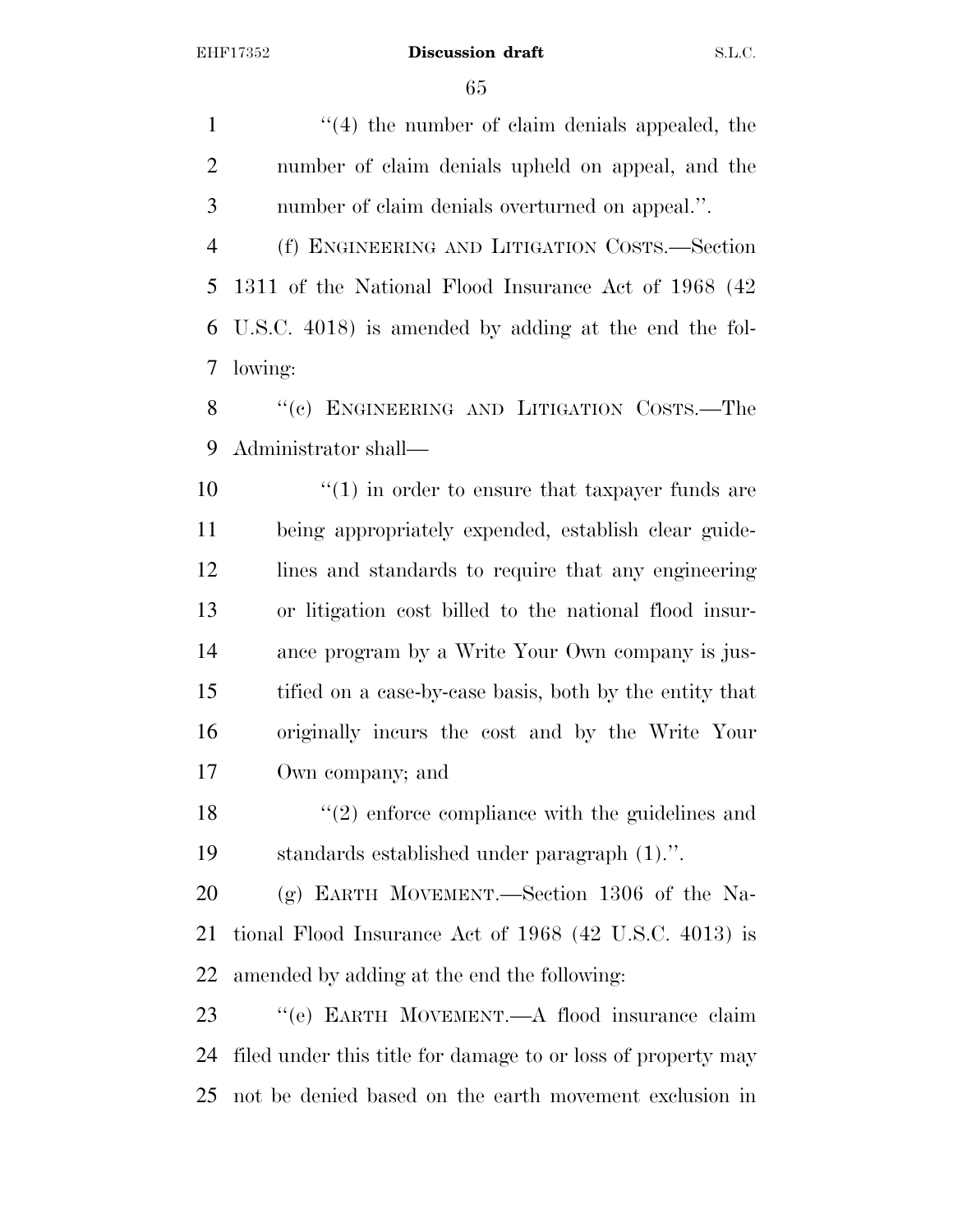the Standard Flood Insurance Policy if the claim is filed as the result of a flood, including a claim for damage to or loss or property caused by earth movement that was caused by a flood.''. (h) APPEALS PROCESS.—Section 205 of the Bun- ning-Bereuter-Blumenauer Flood Insurance Reform Act of 2004 (42 U.S.C. 4011 note) is amended— (1) by striking ''Not later than'' and inserting 9 "(a) In GENERAL.—Not later than"; and (2) by adding at the end the following: 11 "(b) REVIEW OF APPEALS.— 12 '(1) CLARITY.—The Director shall ensure that the appeals process established under subsection (a) has clear rules, forms, and deadlines. 15 "(2) NOTIFICATION UPON INITIAL DENIAL OF CLAIM.—The Director shall ensure that a claimant is provided with the rules, forms, and deadlines de- scribed in paragraph (1) at the time a claim is first denied in full or in part, including—  $\langle (A)$  the effective date of the denial; 21 ''(B) a justification for the denial, includ-22 ing supporting documentation;  $\cdot$  (C) the date on which the period of limi-tation for instituting an action against the Ad-

ministrator on the claim under section 1341 of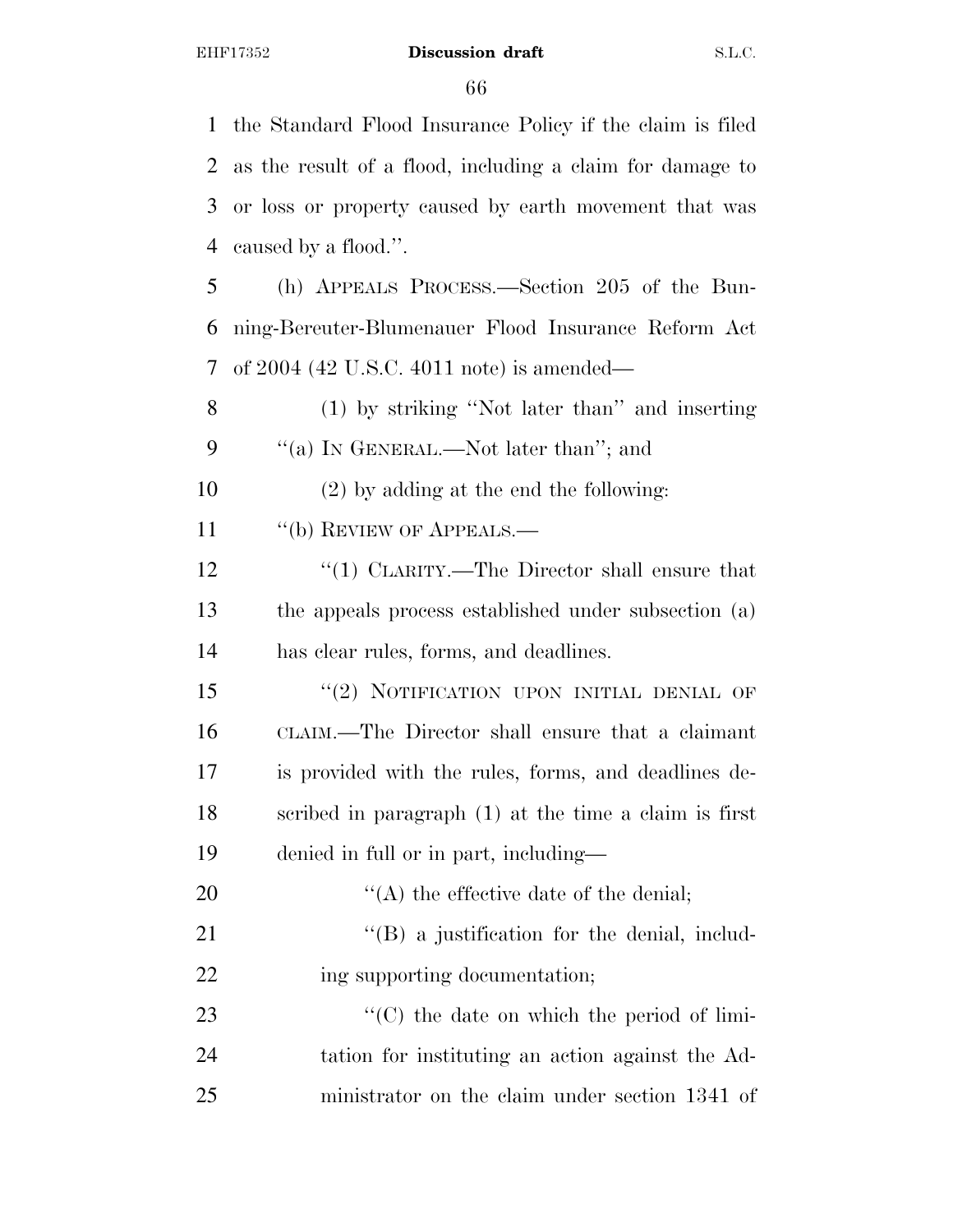| $\mathbf{1}$   | the National Flood Insurance Act of 1968 (42)            |
|----------------|----------------------------------------------------------|
| $\overline{2}$ | U.S.C. $4072$ ) will end; and                            |
| 3              | $\lq\lq$ a point of contact through which the            |
| $\overline{4}$ | claimant can directly discuss an appeal with a           |
| 5              | representative of the Federal Emergency Man-             |
| 6              | agement Agency.                                          |
| $\overline{7}$ | NOTIFICATION UPON DENIAL OF AP-<br>(3)                   |
| 8              | PEAL.—If the Administrator denies an appeal filed        |
| 9              | by a policyholder, the Administrator shall include       |
| 10             | with the notice of denial an explanation of the pol-     |
| 11             | icyholder's legal options for further challenging the    |
| 12             | denial.".                                                |
| 13             | (i) DEFINITION OF WRITE YOUR OWN COMPANY.—               |
| 14             | Section $1370(a)$ of the National Flood Insurance Act of |
| 15             | 1968 (42 U.S.C. 4121(a)), as amended by section $404(d)$ |
| 16             | of this Act, is further amended—                         |
| 17             | $(1)$ in paragraph $(15)$ , by striking "and" at the     |
| 18             | end;                                                     |
| 19             | $(2)$ in paragraph $(16)$ , by striking the period at    |
| 20             | the end and inserting "; and"; and                       |
| 21             | $(3)$ by adding at the end the following:                |
| 22             | $\lq(17)$ the term 'Write Your Own company'              |
| 23             | means a company participating in the cooperative         |
| 24             | undertaking between the insurance industry and the       |
| 25             | Federal Insurance and Mitigation Administration          |
|                |                                                          |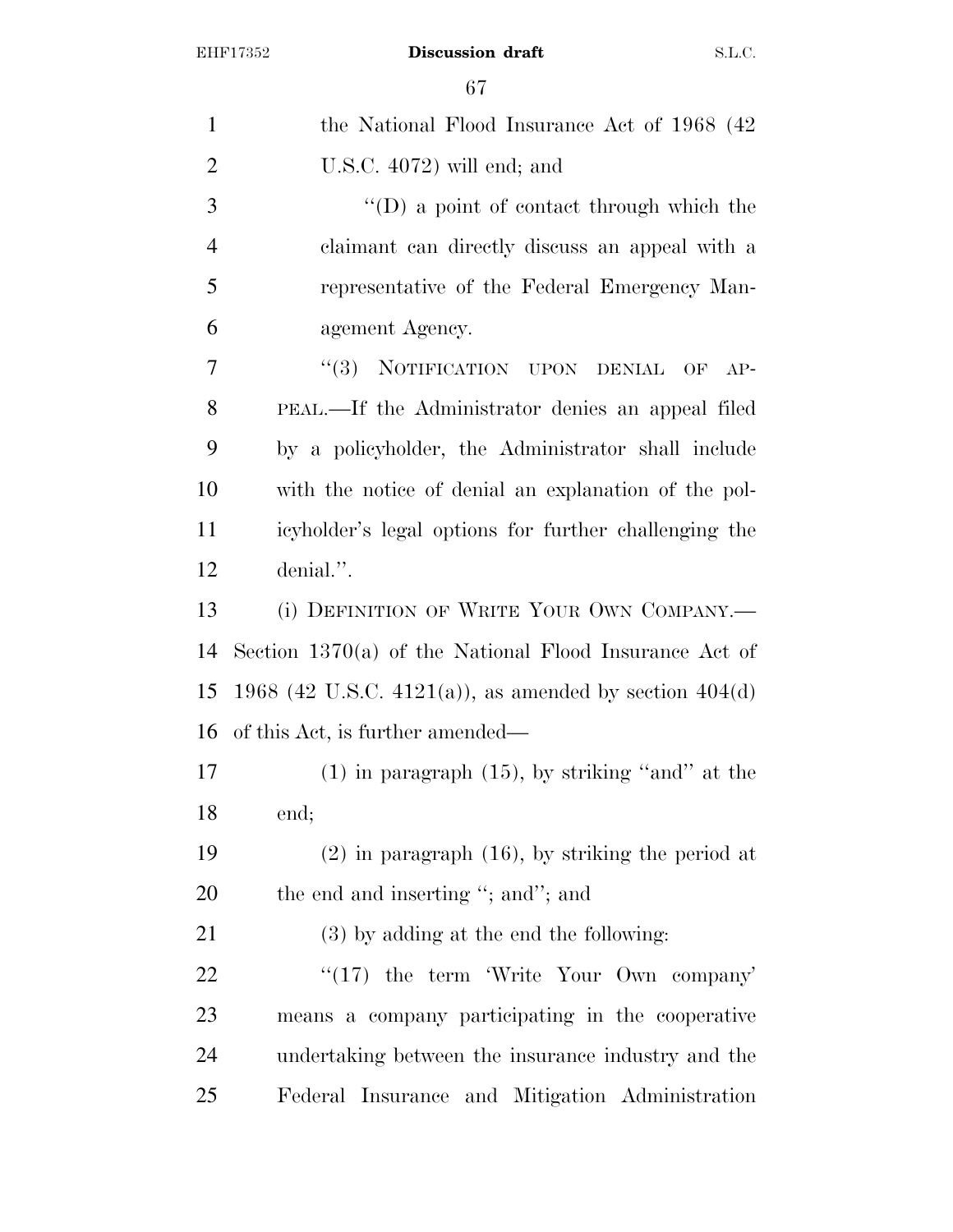that allows participating property and casualty in- surance companies to write and service standard flood insurance policies.''.

#### **SEC. 603. REPORTS TO CONGRESS.**

 (a) DEFINITION.—In this section, the term ''Task Force'' means the National Flood Insurance Program Transformation Task Force established by the Federal Emergency Management Agency.

 (b) REPORT TO CONGRESS ON ACCOUNTABILITY FOR DEFRAUDING POLICYHOLDERS.—Not later than 90 days after the date of enactment of this Act, the Secretary of Homeland Security shall submit to Congress a report on specific actions the Department of Homeland Security will take to identify individuals and private entities that have engaged in activities to defraud policyholders under the National Flood Insurance Program following Superstorm Sandy and prevent those individuals and private entities from continuing to receive Federal funding through—

 (1) contracts with, or employment by, a Write Your Own company; or

 (2) employment by the Federal Emergency Management Agency.

 (c) REPORT TO CONGRESS ON RECOMMENDATIONS OF THE NFIP TRANSFORMATION TASK FORCE.—Not later than 1 year after the date of enactment of this Act,